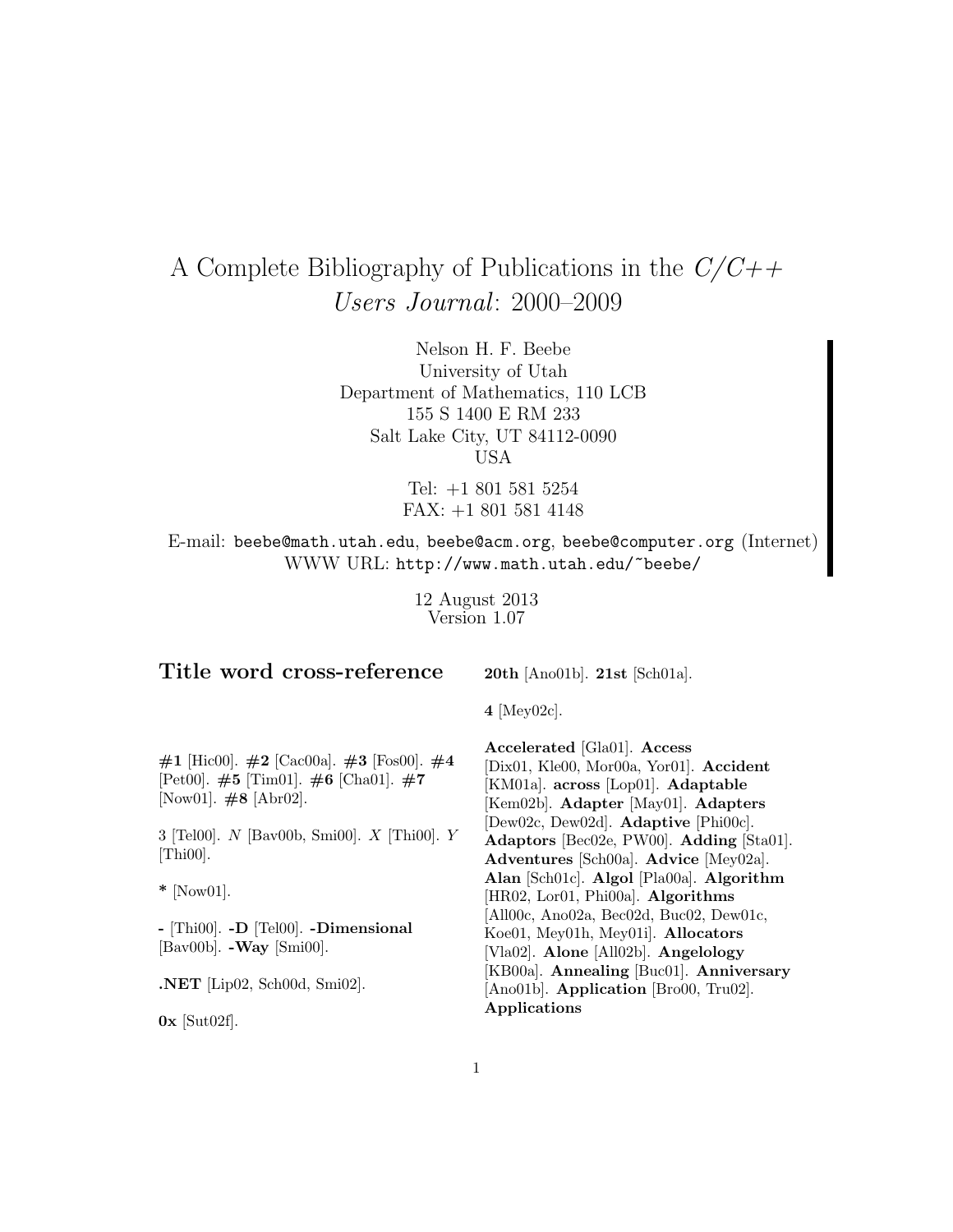[Mor00b, Mot02, Pad01, Ten02]. **Applied** [KB00c]. **Applying** [Abl02]. **Approach** [K¨am01]. **Apps** [Ano02e]. **Aquaman** [Sch00a]. **Arbitrary** [Rin01]. **Array** [KM02a, Mey02c]. **Arrays** [All00a, Bav00b, Mey01e, Mey01f, Mey02d, Sak00a, Sak00b]. **Art** [All02a]. **Ask** [Sch01h]. **Association** [Til01]. **Asynchronous** [Nak01]. **auto ptr** [Vla01]. **Automated** [All00g]. **Avoiding** [KM02a]. **Axis** [Bra00].

**Back** [Bri01f, Dew01f]. **Backtracking** [Lab00]. **Bad** [Bec00h]. **Ballad** [Sch00k]. **Based** [Aus01c, Bra00, Cac00b, Fau00, Gui00c, Mor00a, Sca00, Smi00]. **Basic** [All00b]. **Basics** [Bec00e]. **Be** [Gri01]. **Began** [Mey00c]. **Behavior** [Yod01]. **Behind** [Vla01]. **Best** [All02g]. **Better** [Bec00i]. **between** [Lin01]. **BGL** [Abl02]. **Big** [Bri01e, Sut01b]. **Binary** [Hub02, KM01c]. **Bit** [Aus01a, Dew02a, Dew02b]. **Bit-Wise** [Dew02a, Dew02b]. **Bits** [Bec00f]. **Bitsets** [Aus01a]. **Block** [KB01a]. **Blocks** [Nas00, Que00]. **Book** [Sut02a, Bri00a, But00, Cir01, For01, Gla01, Käm01, Phi00b, Wal01. **Books** [Ano01g]. **bool** [Sch02a, Mey02a]. **Boost** [Kar02]. **Boost.Threads** [Kem02a]. **Both** [All02g]. **Boxes** [Kem02b]. **Boyer** [Ber00]. **Bridge** [May01]. **Brother** [All02a, Bri01e]. **Browser** [Mor00a]. **Browser-Based** [Mor00a]. **Buffers** [Kue05]. **Building** [Bav00a, Hub01a].

**C** [Sut02a, Bri00a, But00, Cir01, For01, GF01, Gla01, Käm01, Pla00d, Pla00b, Pla00f, Pla00e, Pla00c, Sut02e, Sut02f, Zol01, Abr02, Ano01b, Ano01a, Ano01e, Ano02a, Ano02e, Bat00, Bav00a, Bec02a, Bec02b, BMG02, Bri00n, Cac00a, Cav02, Cha01, Col02, Cre00, Fau00, Fos00, Gat02, Gon00, Hic00, Koe01, KM01a, KM01d, KM01b, KM01e, KM01c, KM02d, KM02e, KM02a,

KM02b, KM02c, KL02, LK00, Laf00, Lin01, Lip02, Liu01, Mey00b, Mey00c, Mey00a, Mey01a, Mey01b, Mey01c, Mey01d, Mey01e, Mey01f, Mey01g, Mey02a, Mey02b, Mey02c, Mor02, Nel01, Now01, Pet00, Pin02, Pla00e, Pla02, Rin01, Sak00a, Sak00b, Sew02, Smi02, Str02b, Str02a, Str02c, Sut01a, Tim01]. **C#** [Ano01g, Lip01]. **C/C** [Cir01, Pla00d, Pla00b, Pla00f, Pla00e, Pla00c, Abr02, Ano01b, Cac00a, Cha01, Fos00, Hic00, Lin01, Now01, Pet00, Tim01]. **C/C** [KL02, Pla02]. **C99** [Mey00b, Mey00a]. **Cafe** [Sch00g]. **Calculations** [Bec00d]. **Call** [Hub01b]. **Callbacks** [Bat01]. **Calling** [Sew02]. **Case** [Str02b, Str02a]. **Casts** [Bec00a]. **Catching** [Gui00a]. **CE** [Gar00]. **Century** [Sch01a]. **CGI** [Mor00b]. **Character** [Sak00a, Sak00b]. **Cheese** [All02f]. **choice** [Sch02a]. **Circles** [Dew02e]. **Class** [Bav00b, Cha02, Ehl00, Fau00, Fox01, KM02b, Nik00, Pad01, Sew02, Swa00, Tru02]. **Classes** [All00e, Bec01d, Cal00, Cha01, Nie00, Pan01, Pee01, Que00, Rei00, Sme01, Til01]. **Clipboard** [Rog00a]. **Code** [Bon01, Geo02, Hub02]. **Coder** [KB01a]. **Codes** [Gui00a]. **Collections** [All00c, Kle00]. **COM** [Kou00, LK00, Mor00a]. **Combinatorial** [Lab00]. **Combining** [Ber00]. **Comes** [KB00e]. **Command** [Rog00a]. **Comment** [Tim01]. **Common** [Bec00b, Bec00c, Dew00, Dew01c, Dew01d, Dew01e, Dew01b, Dew01a, Dew01f, Dew02c, Dew02d, Dew02e]. **comp.cuj.qa.moderated** [Sch00b]. **Compare** [KB00d]. **Comparisons** [Bec00f]. **Compatibility** [Str02b, Str02a]. **Compatible** [Ano01f]. **Compilation** [Bec00l]. **Compiler** [Col02]. **compilers** [Sch02a]. **Completely** [Aus02a]. **Complex** [Aus02b]. **Complexity** [Bri01j]. **Component** [Gui00c]. **Component-Based** [Gui00c]. **Components** [Bia00, May01]. **Compound** [Mey01a]. **Compressed**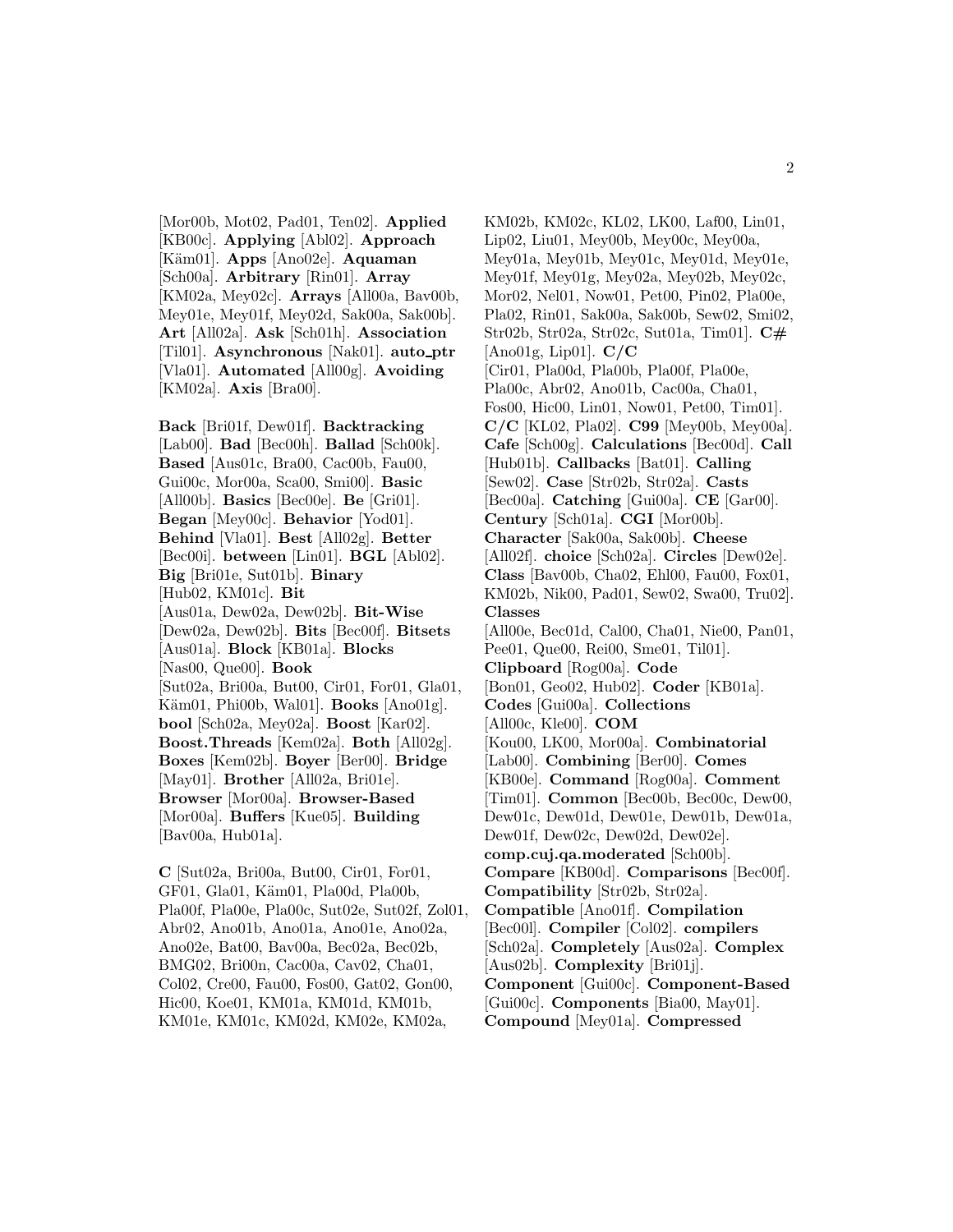[Yor01]. **Computational** [Abl02]. **Concepts** [Vla01]. **Configuration** [Bro00]. **Conformance** [Pla00f, Pla00e, Sut01a]. **Const** [Aus01b]. **Constants** [Cac00a]. **Constructed** [Mor02]. **Constructor** [Sut00]. **Container** [Bec01b, KM01e, PW00]. **Containers** [Aus01c, Bec01c, Sut01b]. **content** [Sch02a]. **Contour** [Wu00]. **Contributing** [Cir01]. **Control** [Dew00]. **Conventional** [Dew01c]. **Conversions** [Bec00a]. **Converting** [Bia00]. **Cookie** [Pad01]. **Cool** [Bri01g]. **Copying** [Rog00a]. **CORBA** [May01]. **Core** [Käm01]. **Correction** [And02]. **Could** [All00g]. **Counting** [Bat00, KM02c]. **cout** [Ano01-33]. **Creating** [Ehl00, Fos00, Hic00]. **Creation** [Wu00]. **Cross** [Gui00b, Kem02b, Mor01]. **Cross-Platform** [Gui00b, Kem02b, Mor01]. **Custom** [Vla02]. **Customize** [Yod01]. **Cyclic** [Ber02].

**D** [Tel00]. **Dance** [Sch02e]. **Data** [Bra00, KM02e, Lin01, Thi00]. **Data-Based** [Bra00]. **Debug** [Nel01]. **Debugging** [Fox01, Gui00c, Vla02, Zac01]. **Debunker** [KB00c, KB00d, KB00b, KB00e, KB00a, KB01c, KB01b, KB01e, KB01a, KB01d, KB02]. **Declarations** [Mey01b]. **Decryptor** [Zol01]. **Defining** [Aus01b]. **Delegate** [Lip01]. **Delegates** [Smi02]. **Dependencies** [Ber02]. **Depth** [Phi00d]. **Derivable** [Cha01]. **Design** [Bat01, Bec00b, Bec00c, Bec02c, Laf00, Sut02a]. **Destructing** [Pet00]. **Determination** [Bra00]. **Development** [Cum02, Gui00b, KL02]. **Deviation** [Sch00h]. **Dialog** [Kem02b]. **Dictionary** [And02]. **Dies** [Sch00c]. **Different** [Aus02a]. **Dimensional** [Bav00b]. **Directories** [Nik00]. **Directory** [Mor00a]. **Discontinuum** [Sch02d]. **Distinguishing** [Mey01h]. **Do** [Bri01d]. **Document** [Mor00b]. **Documenting** [Peh01]. **Documents** [Bav00a]. **Don't** [Sch02b]. **Double** [Phi00a]. **Dragons** [Gri01]. **Driven**

[Bec02c, KL02]. **Drowning** [Bri01e]. **Dynamic** [Gon00].

**Easier** [Ano01a, Koe01, KM01a, KM01d, KM01b, KM01e, KM01c, KM02d, KM02e, KM02a, KM02b, KM02c]. **Easy** [Bat01, GF01, Gon00, Ano01-33]. **Economical** [Bat00]. **Editor** [All02a, All02g, All02b, All02d, All02c, All02f, All02e, Ano01c, Ano01d, Ano02b, Ano02c, Ano02d, Bri00b, Bri00c, Bri00d, Bri00e, Bri00f, Bri00g, Bri00h, Bri00i, Bri00j, Bri00k, Bri00l, Bri00m, Bri01e, Bri01d, Bri01h, Bri01f, Bri01i, Bri01g, Bri01j, Bri01a, Bri01b, Bri01c]. **Editors** [Cir01]. **Effective** [Mey01j, Wu00]. **Efficient** [Lem02, Lor01, Pyr02]. **Elegant** [Hub01b]. **Embedded** [Fau00, Ano01e]. **Emperor** [Bri01h]. **Encapsulating** [May01, Rog02]. **Encapsulation** [Mey00d]. **Engineering** [Käm01]. **Environment** [Hub02]. **Error** [Bec00d, Off00, Zol01]. **Errors** [Vla02]. **Euclid** [All02b]. **Events** [Smi02]. **eWriter** [Sch01d]. **Excel** [LK00]. **Exception** [Ano01e, KM02b, KM02c, Nie02, Sta01, Sut02d]. **Exceptional** [Bri00a]. **Exceptions** [Nie02, Sch00a, Sch00k, Sch00b, Sch00c, Sch00d, Sch00e, Sch00h, Sch00f, Sch00g, Sch00i, Sch00j, Sch01c, Sch01b, Sch01a, Sch01d, Sch01e, Sch01i, Sch01f, Sch01g, Sch01h, Sch01j, Sch02b, Sch02c, Sch02d, Sch02e]. **Exchanging** [Lin01]. **Execution** [Nak01]. **exit** [Pla00c]. **Experts** [Sch01f]. **Export** [Sut02c]. **Expressing** [Wei02]. **Expressions** [Ber00]. **Extending** [Ano02e, Til01]. **Extensible** [Sut02b]. **Extensions** [Bec00j, Lip02]. **Extracting** [Thi00].

**Factories** [Ehl00]. **Failures** [Sut00]. **Farm** [Sut01c]. **Fi** [Sch00f]. **File** [Aus01c, Yor01]. **File-Based** [Aus01c]. **Files** [Rog00a]. **Film** [Sch01c]. **Filter** [Peh01]. **Filtering** [Kue05]. **Filters** [Phi00c]. **Finding** [Bas00]. **First**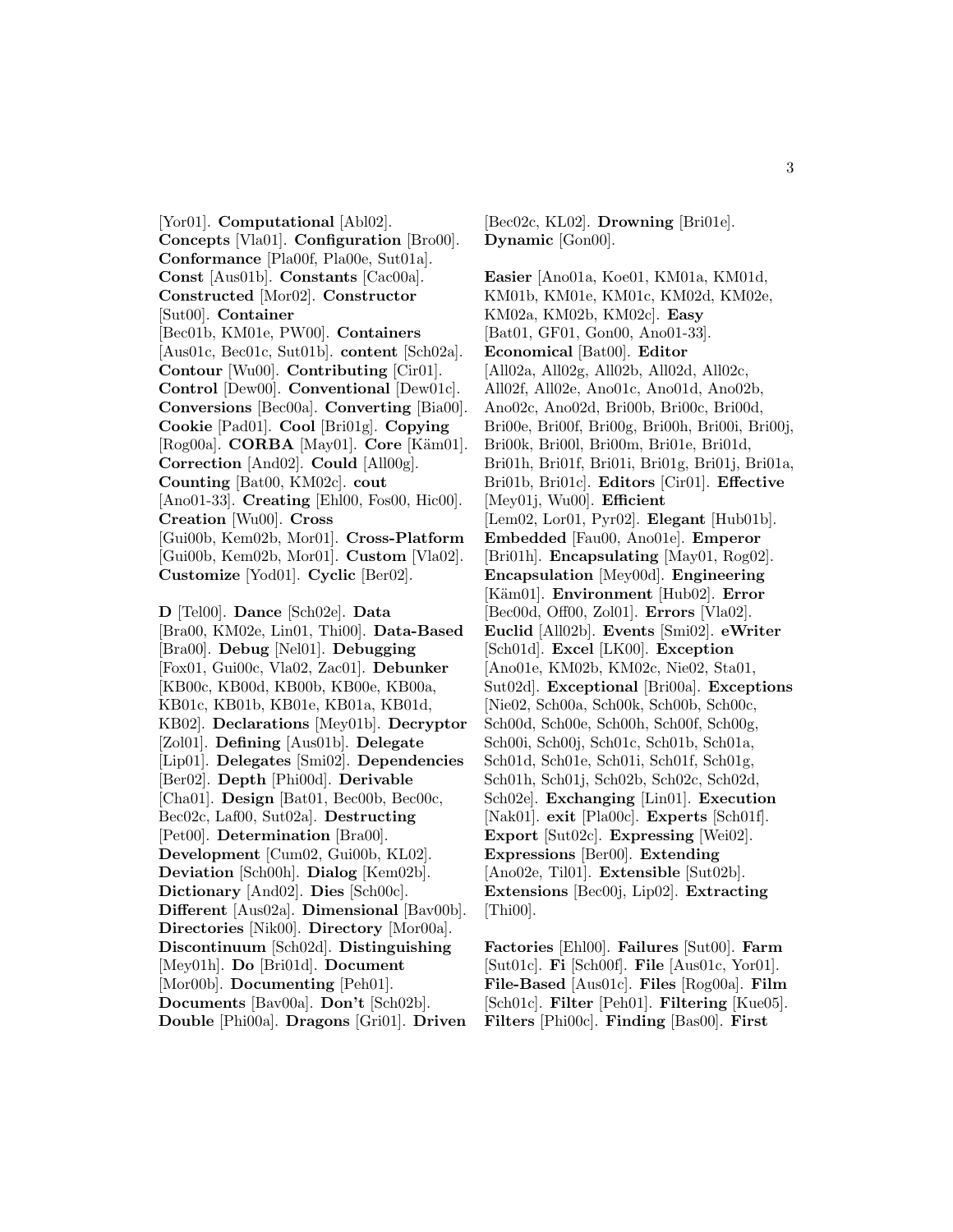[KB00e]. **Flexible** [Lem02, Mey02c]. **Flies** [KB01c]. **Floating** [Bec00d, Bec00e, Bec00f]. **Floating-Point** [Bec00d, Bec00e, Bec00f]. **Form** [PW00]. **Formatted** [All00d]. **Formatters** [Sut01c]. **FORTRAN** [Mey00c]. **Forum** [All02a, All02g, All02b, All02d, All02c, All02f, All02e, Ano01c, Ano01d, Ano02b, Ano02c, Ano02d, Bri00b, Bri00c, Bri00d, Bri00e, Bri00f, Bri00g, Bri00h, Bri00i, Bri00j, Bri00k, Bri00l, Bri00m, Bri01e, Bri01d, Bri01h, Bri01f, Bri01i, Bri01g, Bri01j, Bri01a, Bri01b, Bri01c]. **Framework** [All00g, BMG02, Hsi00, Mor01]. **Fugit** [Sch00j]. **Function** [Aus01d, Bec02e, Dew01e, Hub01b, Nas00, Sut01f]. **Functions** [Mey00d, Mey02b, Yod01]. **Fungible** [Dew00]. **Fuzzy** [Sch01e].

**Game** [Bri01i, Cum02]. **GCC** [Gui00b]. **Gear** [All02c]. **Gear-Head** [All02c]. **Geek** [Sch00g]. **General** [BMG02]. **Generalizing** [Vla01]. **Generation** [Geo02]. **Generic** [Bav00b, Bec00j, Bec00m, Bec00l, Bec00k, Bec01c, Bec01b, Bec01f, Bec01e, Bec01d, Bec02c, Bec02d, Bec02e, Bec02a, Bec02b, Cac00a, Dew01c]. **Genetic** [Buc02]. **Geometry** [Abl02]. **Global** [Ten02]. **GNOME** [Pin02]. **GNU** [Col02, Zac01]. **GNU/Linux** [Zac01]. **Going** [Bri01f]. **Good** [All02d, Bec00h, Sch01b]. **Graphic** [Peh01]. **Great** [Sch01i]. **Grow** [KM01d]. **Gtk** [Ano02p]. **GUI** [Mor01]. **Guidelines** [Mey01j, Pee01].

**habits** [Sut02e]. **Hand** [Mey01i]. **Hand-Written** [Mey01i]. **Handle** [KM02b]. **Handlers** [Bec00f]. **Handles** [KM02b, KM02c]. **Handling** [Ano01e]. **Handy** [Fox01]. **Happen** [Bec00h]. **Head** [All02c]. **Hello ¨** [Ano01-33]. **Here** [Gri01]. **Homework** [Bri01d]. **HTML** [Bav00a, Mor00b]. **Humor** [All02c].

**I/O** [All00b, Aus01d]. **Identifying** [Ber02]. **IDEs** [Sor01]. **Idioms** [Dew01a]. **II** [Wal01]. **Image** [Lor01, Phi00c, Qur01]. **Images** [Phi00d]. **Implementation** [Bar00]. **Implementing** [Gat02, Liu01]. **Import** [Peh01, All00a, All00b, All00c, All00d, All00e, All00f]. **Important** [All02c, All02e]. **Improve** [Mey00d]. **Improved** [Cac00b, Wei02]. **Index** [Fos00, Hic00]. **Inheritance** [Sut02b]. **Initializations** [Mey01b]. **Inline** [Mey02b]. **Inner** [All00e]. **Integers** [Mey00a, Mey01c, Mey01d]. **Integrating** [Cal00]. **Integration** [GF01]. **Interface** [Peh01]. **Interfaces** [All00e]. **International** [Sch01f]. **Interpolation** [Lou00]. **Interrupt** [Gat02]. **Interval** [Dan00]. **Introducing** [Mey00b]. **Introduction** [Bec00k, Lou00, Nas00]. **Intrusive** [KM02c]. **Intuitive** [Mor01]. **Iostream** [Ano01f]. **Iostream-Compatible** [Ano01f]. **IOStreams** [But00, Aus00, Off00]. **Irae** [Sch00c]. **Items** [All02c]. **Iterator** [Dew02d, Mey01j]. **Iterators** [Aus01b, Aus01f, Bec01b, Bec01f, Bec01e].

**Java** [Lin01, Pla00d]. **java.\*** [All00a, All00b, All00c, All00d, All00e, All00f]. **JNI** [GF01]. **Journal** [Ano01b]. **Journeyman** [Bec00b, Bec00c, Bec00a, Bec00d, Bec00e, Bec00f, Bec00g, Bec00i, Bec00h, Bec01a]. **Just** [Pla00a].

**KDE** [Mot02]. **Kelly** [Sch00k]. **Keyword** [And02]. **Knowledge** [Dew00, Dew01c, Dew01d, Dew01e, Dew01b, Dew01a, Dew01f, Dew02c, Dew02d, Dew02e].

**Language** [Pla02]. **Languages** [Sch01h]. **Layer** [Yor01]. **LDAP** [Mor00a]. **Leaks** [Gar00, Gui00c]. **Length** [Mey01e, Mey01f, Mey02d]. **Librarian** [Aus00, Aus01a, Aus01b, Aus01c, Aus01d, Aus01e, Aus01f, Aus02b, Aus02a]. **Library**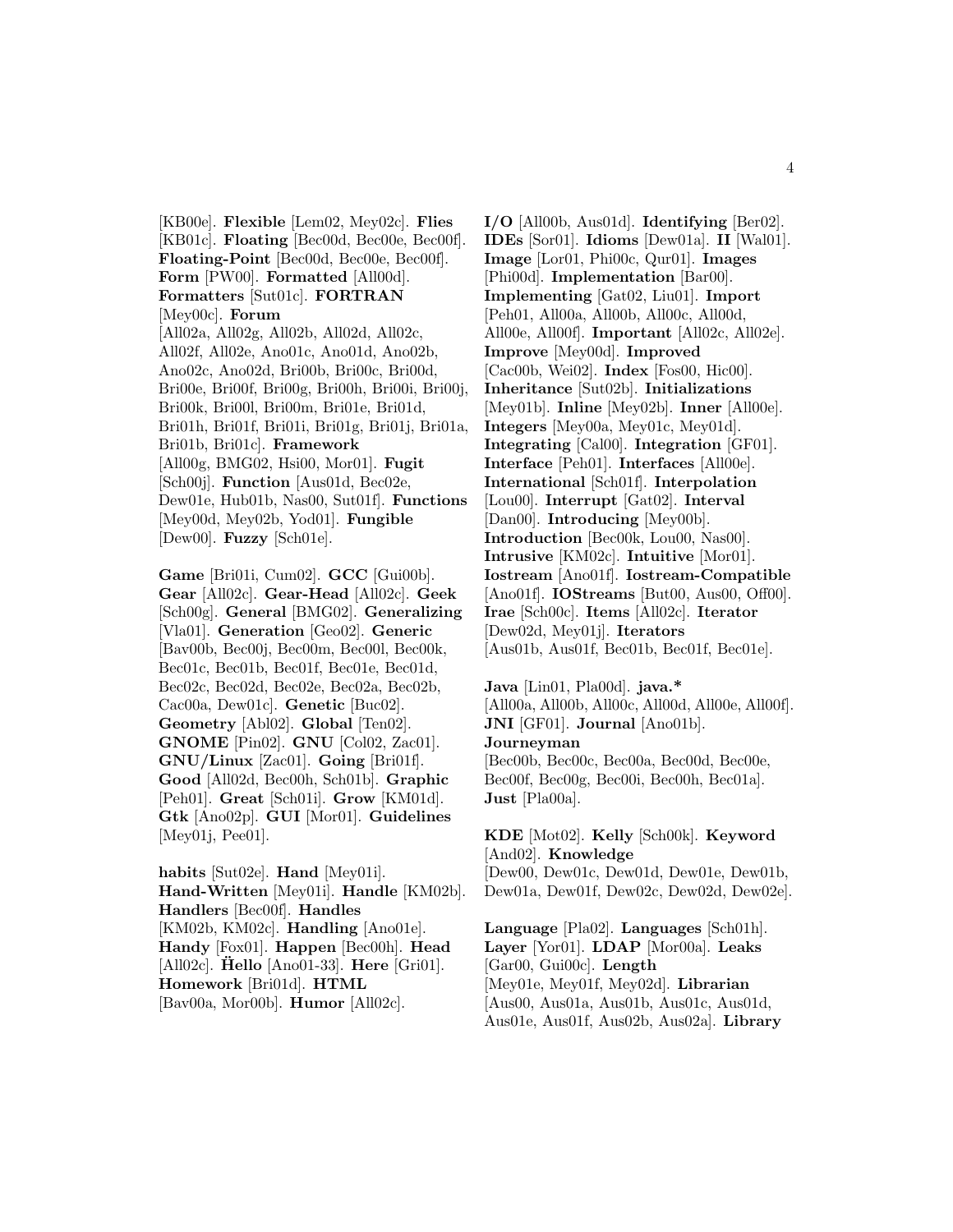[Aus01e, For01, Kem02a, Koe01, Pla00e, Rin01, Sut02f, Til01, Yod01, Sut02e, Cav02]. **Licensing** [Sca00]. **Lightweight** [Han00]. **Linear** [Swa00]. **Linked** [Pla00b]. **Linux** [Bon01, Hub02, Nel00, Sor01]. **Linux/Unix** [Sor01]. **List** [Pla00b]. **Literals** [Mey01a]. **Loading** [Gon00]. **Locales** [All00d, But00]. **Location** [Sme00]. **Locks** [Abr02]. **Logging** [Off00, Pyr02]. **Logically** [Dew02e]. **Look** [Ano01a, Ano01g, Sut02d]. **Loops** [Mey01i].

**Machine** [Laf00]. **Macro** [Nak01, Tim01]. **Macros** [Get00, Mey01g]. **Made** [Ano01a, Bat01, GF01, Koe01, KM01a, KM01d, KM01b, KM01e, KM01c, KM02d, KM02e, KM02a, KM02b, KM02c]. **Mail** [Ano00m, Ano00n, Ano00o, Ano00p, Ano00q, Ano00r, Ano00s, Ano00t, Ano00u, Ano00v, Ano00w, Ano00x, Ano01u, Ano01v, Ano01w, Ano01x, Ano01y, Ano01z, Ano01-27, Ano01-28, Ano01-29, Ano01-30, Ano01-31, Ano01-32]. **Maintainable** [Ehl00]. **Making** [Cha01, Low00]. **MAM** [KB00b]. **Man** [Sch01a]. **Managed** [Cav02, Lip02]. **Manager** [Pad01]. **Managing** [Ber02]. **Manor** [Sut01c]. **MAPM** [Rin01]. **Mapping** [Wu00]. **Maps** [Qur01]. **Math** [Rin01, Sch01e]. **Mathematical** [Liu01]. **MAW** [KB00b]. **mC** [Wal01]. **mC/OS** [Wal01]. **mC/OS-II** [Wal01]. **Me** [KB01d]. **Meaning** [Wei02]. **Member** [Cac00b, Mey00d]. **Members** [Mey02c]. **Memory** [Fau00, Gar00, Gui00c, Rog02, Sut01b, Vla02]. **Memory-Based** [Fau00]. **Message** [Zol01]. **Metaphone** [Phi00a]. **Metaprogrammed** [Dew02c]. **Metaprogramming** [Bec02b]. **migrating** [Sut02e]. **Mill** [Ano01t, Sut00, Sut01b, Sut01d, Sut01c, Sut01e, Sut01f, Sut02e, Sut02c, Sut02d, Sut02f]. **Mistakes** [Bec00b, Bec00c]. **Model** [Bec00l]. **Modern** [Sut02a]. **Monitoring** [Pyr02]. **Moore** [Ber00]. **Mortem** [KB00c, KB00d, KB00b, KB00e, KB00a, KB01c, KB01b, KB01e,

KB01a, KB01d, KB02]. **Multiple** [Abr02, HR02, Jär01]. **Multithreaded** [Ten02]. **Multithreading** [Bec00g]. **Mystery** [Sch01f].

**Name** [Bri01i, Sch01h, Sch02a]. **Naming** [KM02d]. **Navigating** [Bon01]. **Nearest** [And01]. **Neat** [Bas00]. **Ned** [Sch00k]. **Neighbor** [And01]. **Network** [Nel00, Rog00b]. **Neural** [Rog00b]. **Never** [Sut00]. **Nevermind** [Sch01g]. **Next** [KB01e]. **next permutation** [Ano02a]. **No** [Sch00d]. **Noise** [Phi00c]. **Non** [Cha01, Mey00d]. **Non-Derivable** [Cha01]. **Non-Member** [Mey00d]. **Nonlinear** [Per00a, Per00b]. **Not-So-Obvious** [Get00]. **Numbers** [Aus02b, Bec00h].

**O** [All00b, Aus01d]. **Object** [Dix01]. **Objects** [Aus01d, Bec02e, Dew01e, Kou00, LK00, Lop01, Low00, Sut00, Ten02]. **Observer** [Bar00, Bat01]. **Observer/ Mediator** [Bat01]. **Obvious** [Get00]. **Old** [KM02e]. **One** [Dew01d]. **Open** [Sor01]. **OpenGL** [Qur01, Wu00]. **Operations** [Nie00]. **Operator** [Gib00, Dew02a, Dew02b, Sch02a]. **Optimization** [Buc01]. **Optimizing** [Nie00]. **Organizing** [Rog00b]. **OS-II** [Wal01]. **Other** [All02c]. **Output** [Dew02d]. **Overruns** [KM02a]. **Own** [Bec01e].

**Palm** [Har02]. **Panjandrum** [Sch01i]. **Parameter** [Que00]. **Parameters** [Mey02d]. Part [Ano01t, Bec00b, Bec00c, Bec01a, Dew02a, Dew02b, KM02b, KM02c, Mey00a, Mey01c, Mey01d, Mey01e, Mey02d, Per00a, Per00b, Sak00a, Sak00b, Sut01d, Sut02c, Sut02f, Mey02c]. **Pattern** [Bar00]. **Patterns** [Bat01, May01]. **PC** [Ano02e]. **C** [KL02, Pla02]. **IP** [Sme00]. **Linux** [Zac01]. **Mediator** [Bat01]. **Unix** [Sor01]. **Write** [Abr02]. **Per-Thread** [Cha02]. **Perchance** [Ano01t, Sut01d]. **Performing** [Abr02].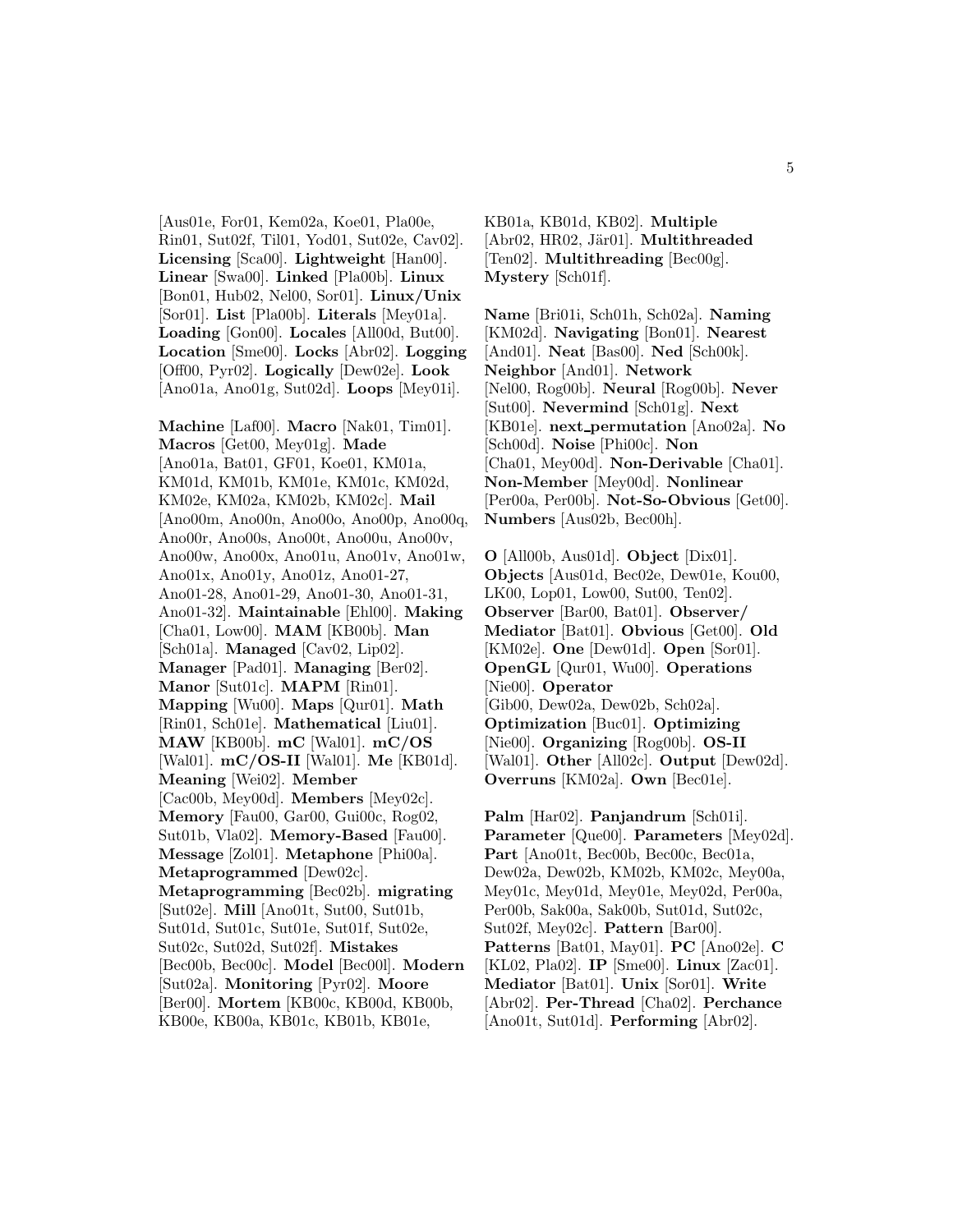**Perl** [Sew02]. **Persistence** [Hsi00]. **Perspective** [Tel00]. **Physical** [Ber02]. **Plain** [KM02e]. **Platform** [Gui00b, Kem02b, Mor01]. **Platforms** [Lop01]. **Please** [Dew01d]. **Plots** [Thi00]. **Plotting** [Bas00]. **Pocket** [Ano02e]. **Point** [Bec00d, Bec00e, Bec00f]. **Pointers** [Kar02, Mey02d]. **Policy** [Bec02c, Bro02]. **Policy-Driven** [Bec02c]. **Polymorphic** [Dew01e]. **Portability** [All02e]. **Portable** [Gib00, Rin01]. **Possibly** [All00g]. **Post** [KB00c, KB00d, KB00b, KB00e, KB00a, KB01c, KB01b, KB01e, KB01a, KB01d, KB02]. **Post-Mortem** [KB00c, KB00d, KB00b, KB00e, KB00a, KB01c, KB01b, KB01e, KB01a, KB01d, KB02]. **Practice** [Sak00a, Sak00b]. **Pragmatic** [Phi00b, Sut02d]. **Precision** [KB02, Rin01]. **Predicate** [How00]. **Primitive** [Low00]. **Probing** [Har02]. **Problem** [And01]. **Problems** [Lab00]. **Procedures** [Liu01]. **Products** [Ano00a, Ano00b, Ano00c, Ano00d, Ano00e, Ano00f, Ano00g, Ano00h, Ano00i, Ano00j, Ano00k, Ano00l, Ano01h, Ano01i, Ano01j, Ano01k, Ano01l, Ano01m, Ano01n, Ano01o, Ano01p, Ano01q, Ano01r, Ano01s, Ano02f, Ano02g, Ano02h, Ano02i, Ano02j, Ano02k, Ano02l, Ano02m, Ano02n, Ano02o]. **Professional** [Hub01a]. **Programmer** [Wal01, Phi00b]. **Programmers** [Mey02a]. **Programming** [Bec00m, Bec00l, Bec00k, Bec01c, Bec01b, Bec01f, Bec01e, Bec01d, Bec02c, Bec02d, Bec02e, Bec02a, Bec02b, Cac00a, Kem02b, LK00, Nel00, Pin02, Pla02, Sme01]. **Programs** [Ano01e, KM01a, Lin01]. **progress** [Sut02e]. **Prompt** [Rog00a]. **Protocol** [Dix01]. **Pure** [KB00c]. **Purpose** [BMG02].

**Question** [Dew01b]. **Quicksort** [Bec01a].

**Random** [Yor01]. **rarely** [Sch02a]. **Read**

[Abr02, Sch02b]. **Read/Write** [Abr02]. **Reading** [Que00]. **Real** [Pyr02, Wal01]. **Real-Time** [Pyr02, Wal01]. **Recursion** [Cre00]. **Redmond** [Sch02a]. **Refactoring** [Ten02]. **Reference** [Bat00, KM02c, For01]. **Reference-Counting** [Bat00]. **Regression** [Swa00]. **Regular** [Ber00]. **Release** [Bro00]. **Remembrance** [Sch00e]. **remove if** [Now01]. **Removing** [Phi00c]. **Rendering** [Phi00d]. **Replacing** [Sak00a, Sak00b]. **Reply** [KB01b]. **Resizable** [Bav00b]. **Resources** [Bia00]. **Respect** [Dew01b]. **Restrictions** [Sut02c]. **Retargeting** [Col02]. **Retreat** [Sch02c]. **Retro** [Bec00i]. **Return** [Gui00a, Jär01]. **Reusable** [Liu01, Per00a, Per00b]. **Reuse** [Hub02]. **Review** [Sut02a, Bri00a, But00, Cir01, For01, Gla01, Käm01, Phi00b, Wal01]. **right** [Sch02a]. **Rotation** [Qur01]. **Round** [Dew02e]. **Roundup** [Sut01a]. **Routines** [Gat02]. **Rule** [KM01b]. **Running** [Dew02e].

**Safe** [Bat00, Kle00, Low00]. **Safety** [KM02b, KM02c, Wei02]. **scaffolding** [Ano01-33]. **Scales** [Bas00]. **Scanning** [Nik00]. **Search** [HR02, Ber00, Mey01h, Phi00a]. **Searches** [KM01c]. **Searching** [Aus01e]. **Secure** [Sca00]. **Self** [Pet00, Rog00b]. **Self-Organizing** [Rog00b]. **Semper** [Sch00f]. **Sending** [Lop01]. **Serialization** [BMG02]. **Server** [Sme00]. **Service** [Gat02]. **Set** [Smi00]. **Shall** [KB00d]. **Shim** [Rei00]. **Shoes** [Bri01h]. **Shop** [Bec00b, Bec00c, Bec00a, Bec00d, Bec00e, Bec00f, Bec00g, Bec00i, Bec00h, Bec01a]. **Should** [KM01e]. **Siblings** [Str02c]. **Simple** [Bri00n, Hsi00, KM02b, Sme01, Swa00, Dix01]. **Simplest** [All00g]. **Simulated** [Buc01]. **Singleton** [Cha02]. **Singly** [Pla00b]. **Smart** [Kar02]. **Smithee** [Sch01c]. **SOAP** [Dix01]. **Socket** [Ano01f, Sme00, Sme01, Ano01-33]. **Sockets** [Pee01]. **Soft** [Sch00g]. **Software**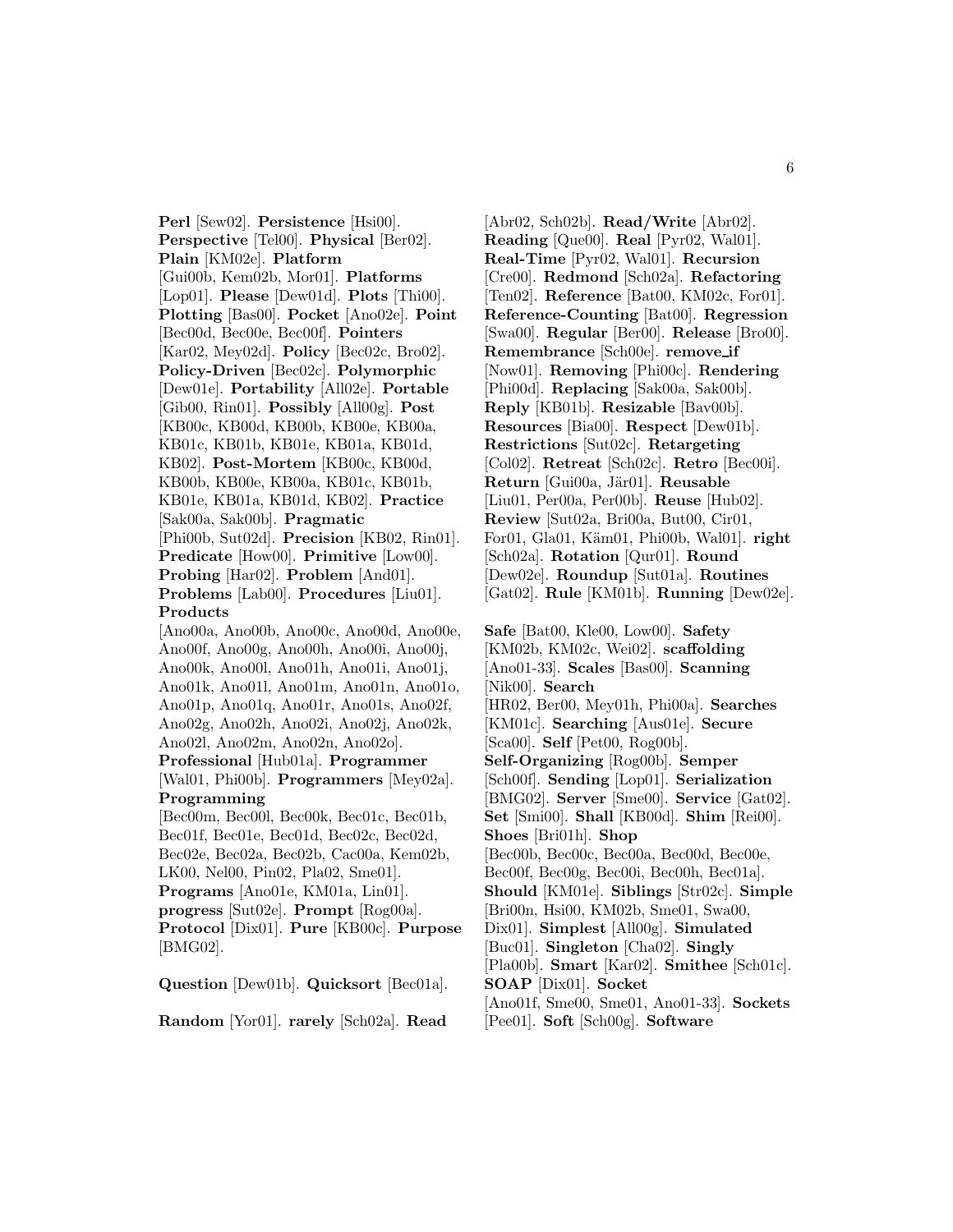[Hub01a, Käm01]. **Solver** [Per00a, Per00b]. **Solving** [Lab00]. **Something** [Aus02a, Bri01g]. **Sorting** [Bec01a]. **Source** [Bon01, Sor01]. **Space** [Sch02d]. **Space-Time** [Sch02d]. **Specialize** [Sut01f]. **Specifications** [Sut02d]. **Spiral** [Sch02e]. **Split** [Dew01a]. **Spurious** [KB02]. **SQL** [Fau00]. **Stack** [Nie02]. **Standard** [Aus01e, But00, Cav02, For01, Pla00d, Sch00h, Sch01h, Til01, Aus00, Aus01a, Aus01b, Aus01c, Aus01d, Aus01e, Aus01f, Aus02b, Aus02a, Pla00d, Pla00b, Pla00f, Pla00e, Pla00c, Sut02e, Sut02f]. **State** [Laf00]. **Statements** [Ano01a]. **Static** [Wei02]. **Stdio** [Aus00]. **Stepping** [Dew01f]. **Sticky** [Bec00f]. **Still** [All02e]. **STL** [Bec00j, Bec00m, Bec00l, Bec00k, Bec01c, Bec01b, Bec01f, Bec01e, Bec01d, Bec02c, Bec02d, Bec02e, Bec02a, Bec02b, Fos00, Hic00, Lab00, Mey01h, Mey01i, Smi00, Zol01]. **STL-Based** [Smi00]. **Straight** [Sch02a]. **Stream** [All00b, Kue05, Nel01, Sew02]. **Streambuf** [Aus01f]. **Streambufs** [Aus01f]. **Stressing** [Kou00]. **String** [Ber00, Nie00, Pan01, Sut01c]. **Strings** [All00f, Sak00a, Sak00b]. **Structures** [Dew00]. **Studies** [Str02b]. **Stuff** [All02d]. **Substring** [HR02, Nie00]. **suitable** [Ano01-33]. **Sunshine** [Sch00i]. **Superman** [Sch00i]. **Sutter** [Ano01t, Sut00, Sut01b, Sut01d, Sut01c, Sut01e, Sut01f, Sut02e, Sut02c, Sut02d, Sut02f]. **System** [Per00a, Per00b]. **Systems** [Pyr02].

**T** [Now01]. **Table** [Fos00, Hic00]. **Take** [Fos00]. **talk** [Sch02a]. **Taming** [Tel00]. **TCP** [Sme00]. **TCP/IP** [Sme00]. **Technique** [Lem02, Pyr02]. **Teh** [Aus01f]. **Template** [And01, Bav00b, Bec00l, Bec02a, Cal00, Til01, Yod01]. **Templates** [Cac00b, Geo02, Mor00b, Sut01f, Sut02b]. **Tempus** [Sch00j]. **Test** [All00g, KL02]. **Testing** [Pla00f, Pla00e, Sta01]. **Tests** [Bri00n, Sta01]. **Text** [All00d]. **Texture**

[Qur01, Wu00]. **Thee** [KB00d]. **Their** [Bec02e]. **Them** [Sch01h]. **Theory** [Sak00a, Sak00b]. **Things** [Bec00h, Sch01b]. **Thou** [All02a]. **Thread** [Cha02, Kle00, Low00]. **Thread-Safe** [Kle00]. **Threads** [Cal00, How00, Pet00]. **Three** [KM01b, Mey01j]. **Throw** [Ano01t, Sut01d]. **Time** [Dew01d, KB01c, Pla00d, Pyr02, Sch02d, Wal01]. **Tip** [Abr02, Cac00a, Cha01, Fos00, Hic00, Now01, Pet00, Tim01]. **Tips** [Abr02, Cac00a, Cha01, Fos00, Hic00, Now01, Pet00, Tim01]. **Title** [Sch02b]. **Toolbox** [Pan01]. **Toolkit** [Hub01a]. **Tracing** [Bro00, Lem02, Nie02]. **Tracking** [Gar00]. **Traits** [Bec01d, Sut02b]. **Transform** [Tel00]. **Trap** [Bec00f]. **Traversal** [Cre00]. **Tree** [Cre00]. **Trees** [Dan00]. **Truly** [Ehl00]. **Trust** [KB01d]. **try** [Nas00]. **Tuple** [Jär01]. **Tutorial** [For01]. **Two** [Ano01g, Sme01]. **Type** [Cac00b, Wei02]. **typedefs** [Mey02c]. **typeof** [Gib00, Dew02a, Dew02b]. **Types**  $[Cav02, Jär01, KM02d, Mor02].$ 

#### **Uncaught**

[Sch00a, Sch00k, Sch00b, Sch00c, Sch00d, Sch00e, Sch00h, Sch00f, Sch00g, Sch00i, Sch00j, Sch01c, Sch01b, Sch01a, Sch01d, Sch01e, Sch01i, Sch01f, Sch01g, Sch01h, Sch01j, Sch02b, Sch02c, Sch02d, Sch02e]. **Understanding** [KM01c]. **Unicode** [Kue05]. **Unions** [Mor02]. **Unit** [All00g, Bri00n, Sta01]. **Unknown** [KM02d]. **Unraveling** [Bec00g]. **Untested** [Gui00a]. **Usage** [Mey01j]. **Use** [KM01e]. **Users** [Ano01b]. **Using** [Buc02, Cav02, Geo02, Gui00b, How00, Koe01, Liu01, Mor02, Qur01, Smi02, Yod01]. **Utility** [Get00].

**Values** [Jär01]. **Variable** [Mey01e, Mey01f, Mey02d]. **Variant** [Cac00b]. **VB** [Ano02e]. **VCL** [Bia00]. **vector** [Now01]. **Vectors** [Aus01a, KM01d].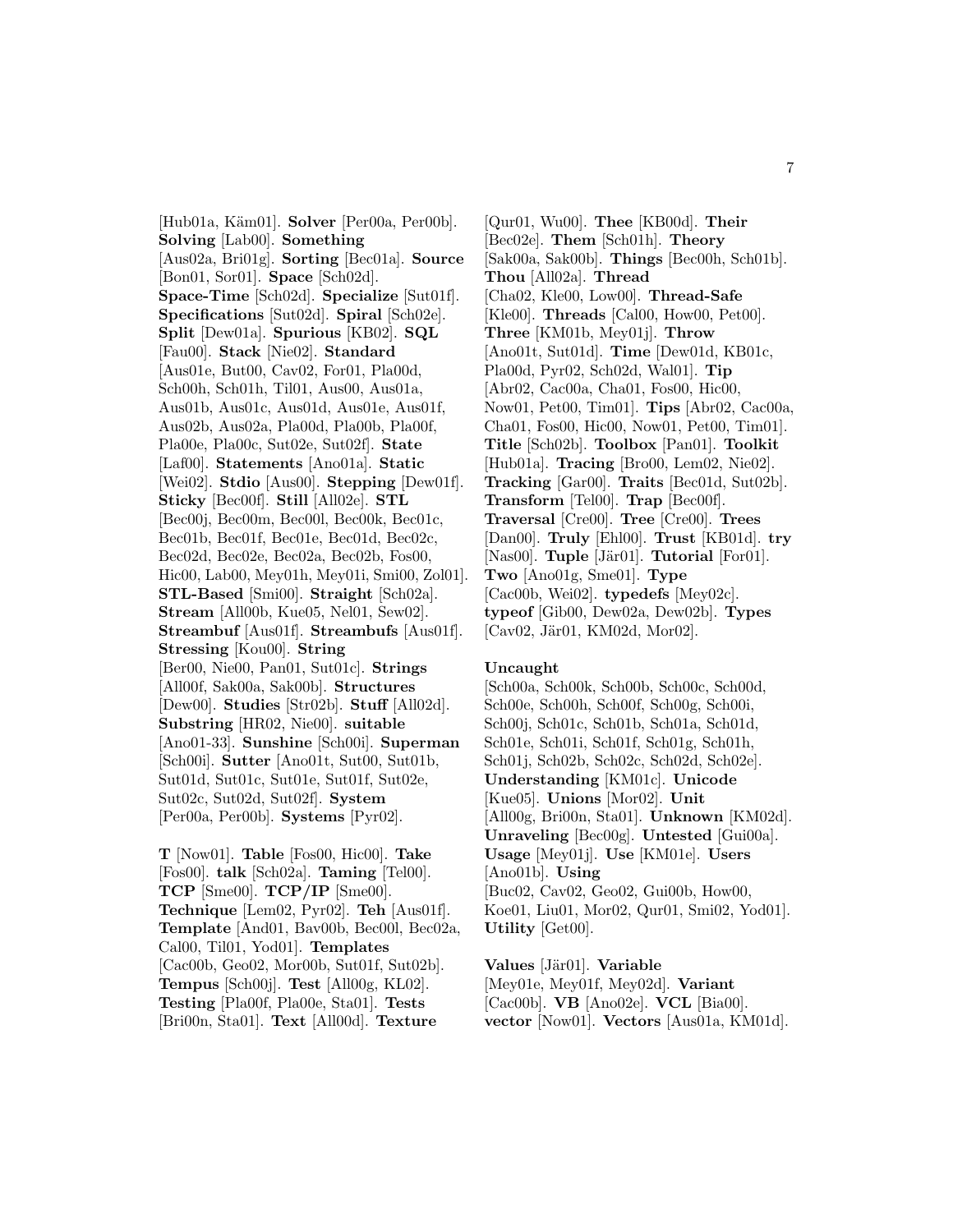**Version** [Pla00a]. **Via** [Sut02b, Phi00d]. **Views** [PW00]. **Virtual** [Rog02]. **Virtuality** [Sut01e]. **Visual** [Zol01]. **Visualizing** [Phi00d]. **VLA** [Mey02c]. **VLAs** [Mey02c]. **vs** [KB00c, Mey01i].

**w** [KM01d]. **Waits** [How00]. **Warping** [Lor01]. **Watchman** [Tru02]. **Way** [Smi00]. **Web** [Pad01, Sca00]. **Web-Based** [Sca00]. **Welcome** [Bec00m]. **Well** [Bri01f]. **Were** [Sut00]. **Where** [All02a]. **Which** [KM01e]. **Whichever** [KB00e]. **Widgets** [Ano02p]. **Win32** [How00, Nel01]. **Window** [Han00]. **Windows** [Bia00, Gar00, Lin01, Rog02]. **Wise** [Dew02a, Dew02b]. **without** [Cre00]. **Witness** [Sch01j]. **Woods** [Bri01j]. **Work** [All00g, KM01a, Sut02e]. **Working** [Dix01]. **world** [Ano01-33]. **Wrapper** [Ano01f, Bro02, Han00]. **Wrappers** [Hub01b]. **Wrapping** [Pee01]. **Writing** [Bec01e, Mot02, Que00, Ano01-33]. **Written** [Ano02e, Mey01i]. **wxWindows** [Mor01].

**X** [Mey01g]. **XML** [Geo02]. **XParam** [BMG02]. **XSL** [Geo02].

## **References**

**Ablavsky:2002:ABC**

[Abl02] Vitaly Ablavsky. Applying BGL to computational geometry.  $C/C++$  Users Journal, 20 (8):6, 8–12, August 2002. CODEN CCUJEX. ISSN 1075-2838.

#### **Abramson:2002:CCT**

[Abr02] Tomer Abramson. C/C++ tips: Tip #8: Performing multiple read/write locks.  $C/C++$  Users Journal, 20(5):25–??, May 2002. CODEN CCUJEX. ISSN 1075- 2838.

## **Allison:2000:IJA**

[All00a] Chuck Allison. import java.\*: Arrays. C/C++ Users Journal, 18 (3):46–??, March 2000. CODEN CCUJEX. ISSN 1075-2838.

## **Allison:2000:IJB**

[All00b] Chuck Allison. import java.\*: Basic stream I/O.  $C/C++$  Users Journal, 18(11):58–??, November 2000. CODEN CCUJEX. ISSN 1075-2838.

### **Allison:2000:IJC**

[All00c] Chuck Allison. import java.\*: Collections and algorithms.  $C/C++$ Users Journal, 18(9):76–??, September 2000. CODEN CCUJEX. ISSN 1075-2838.

## **Allison:2000:IJF**

[All00d] Chuck Allison. import java.\*: Formatted text and locales.  $C/C++$  Users Journal, 18(7):60– ??, July 2000. CODEN CCUJEX. ISSN 1075-2838.

### **Allison:2000:IJI**

[All00e] Chuck Allison. import java.\*: Interfaces and inner classes.  $C/C++$  Users Journal, 18(1):??, January 2000. CODEN CCUJEX. ISSN 1075-2838.

## **Allison:2000:IJS**

[All00f] Chuck Allison. import java.\*: Strings.  $C/C++$  Users Journal, 18(6):??, June 2000. CODEN CCUJEX. ISSN 1075-2838.

## **Allison:2000:SAU**

[All00g] Chuck Allison. The simplest automated unit test framework that could possibly work.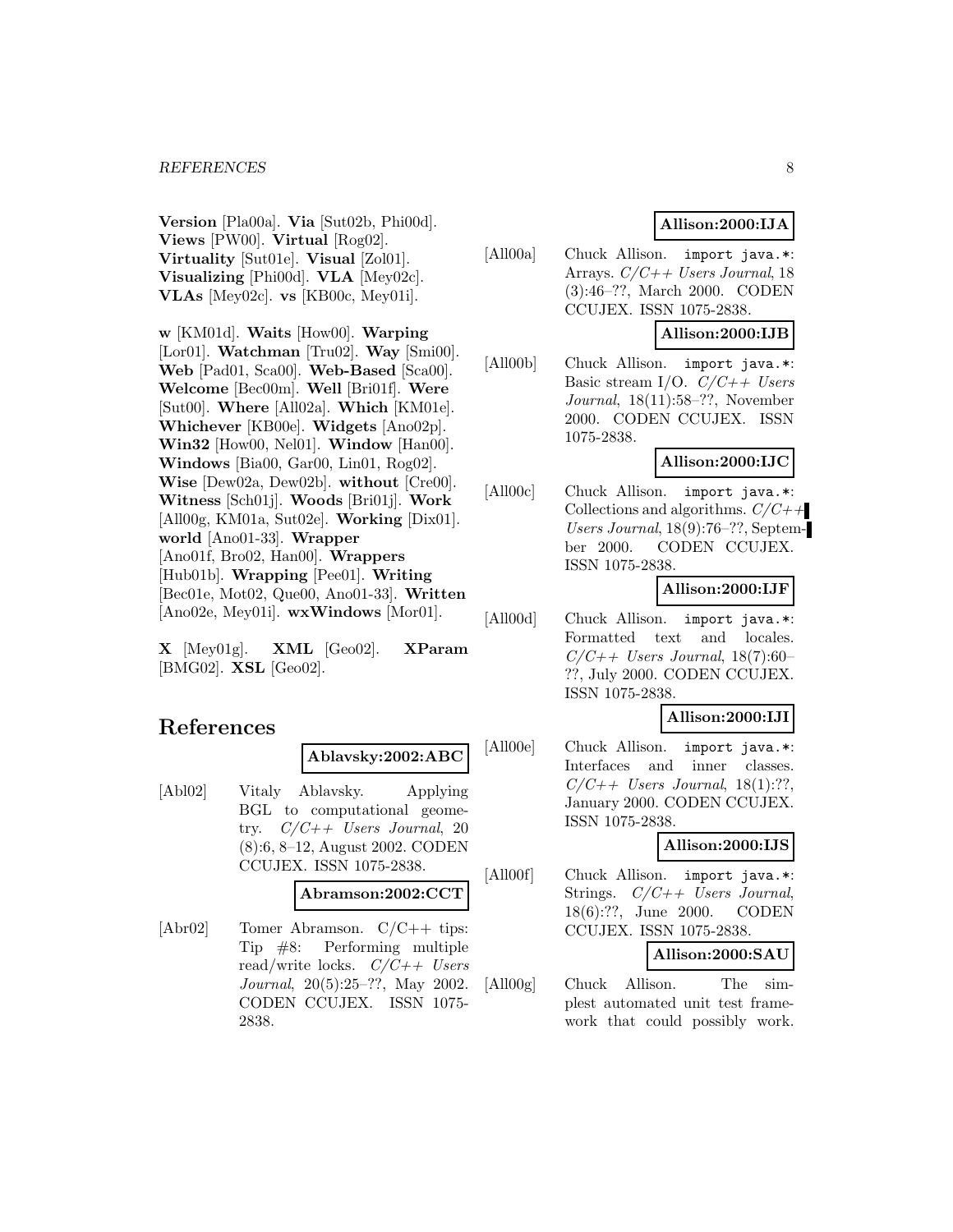$C/C++$  Users Journal, 18(9):48– ??, September 2000. CODEN CCUJEX. ISSN 1075-2838.

#### **Allison:2002:EFBa**

[All02a] Chuck Allison. Editor's forum: Brother, where art thou?  $C/C++$ Users Journal, 20(7):4, July 2002. CODEN CCUJEX. ISSN 1075- 2838.

#### **Allison:2002:EFE**

[All02b] Chuck Allison. Editor's forum: Euclid alone.  $C/C++$  Users Journal, 20(10):4, October 2002. CO-DEN CCUJEX. ISSN 1075-2838.

#### **Allison:2002:EFGb**

[All02c] Chuck Allison. Editor's forum: Gear-head humor and other important items.  $C/C++$  Users Journal, 20(6):4, June 2002. CO-DEN CCUJEX. ISSN 1075-2838. Stan Kelly-Bootle announces his retirement from C/C++ Users Journal column writing.

#### **Allison:2002:EFGa**

[All02d] Chuck Allison. Editor's forum: Good stuff.  $C/C++$  Users Journal, 20(4):6, April 2002. CODEN CCUJEX. ISSN 1075-2838.

## **Allison:2002:EFP**

[All02e] Chuck Allison. Editor's forum: Is portability still important?  $C/C++$  Users Journal, 20 (5):4, May 2002. CODEN CCU-JEX. ISSN 1075-2838.

#### **Allison:2002:EFN**

[All02f] Chuck Allison. Editor's forum: New cheese.  $C/C++$  Users Journal, 20(8):4, August 2002. CO-DEN CCUJEX. ISSN 1075-2838.

## **Allison:2002:EFBb**

[All02g] Chuck Allison. Editor's forum: The best of both!  $C/C++$  Users Journal, 20(9):4, September 2002. CODEN CCUJEX. ISSN 1075- 2838.

#### **Andrews:2001:TNN**

[And01] Larry Andrews. A template for the nearest neighbor problem.  $C/C++$  Users Journal, 19(11):??, November 2001. CODEN CCU-JEX. ISSN 1075-2838.

### **Andrews:2002:KCD**

[And02] Larry Andrews. Keyword correction from a dictionary.  $C/C++$ Users Journal,  $20(6):14-??$ , June 2002. CODEN CCUJEX. ISSN 1075-2838.

### **Anonymous:2000:NPa**

[Ano00a] Anonymous. New products.  $C/C++$  Users Journal, 18(1):??, January 2000. CODEN CCUJEX. ISSN 1075-2838.

### **Anonymous:2000:NPb**

[Ano00b] Anonymous. New products.  $C/C++$  Users Journal, 18(2):94– ??, February 2000. CODEN CCU-JEX. ISSN 1075-2838.

#### **Anonymous:2000:NPc**

[Ano00c] Anonymous. New products.  $C/C++$  Users Journal, 18(3):95– ??, March 2000. CODEN CCU-JEX. ISSN 1075-2838.

### **Anonymous:2000:NPd**

[Ano00d] Anonymous. New products.  $C/C++$  Users Journal, 18(4):86– ??, April 2000. CODEN CCU-JEX. ISSN 1075-2838.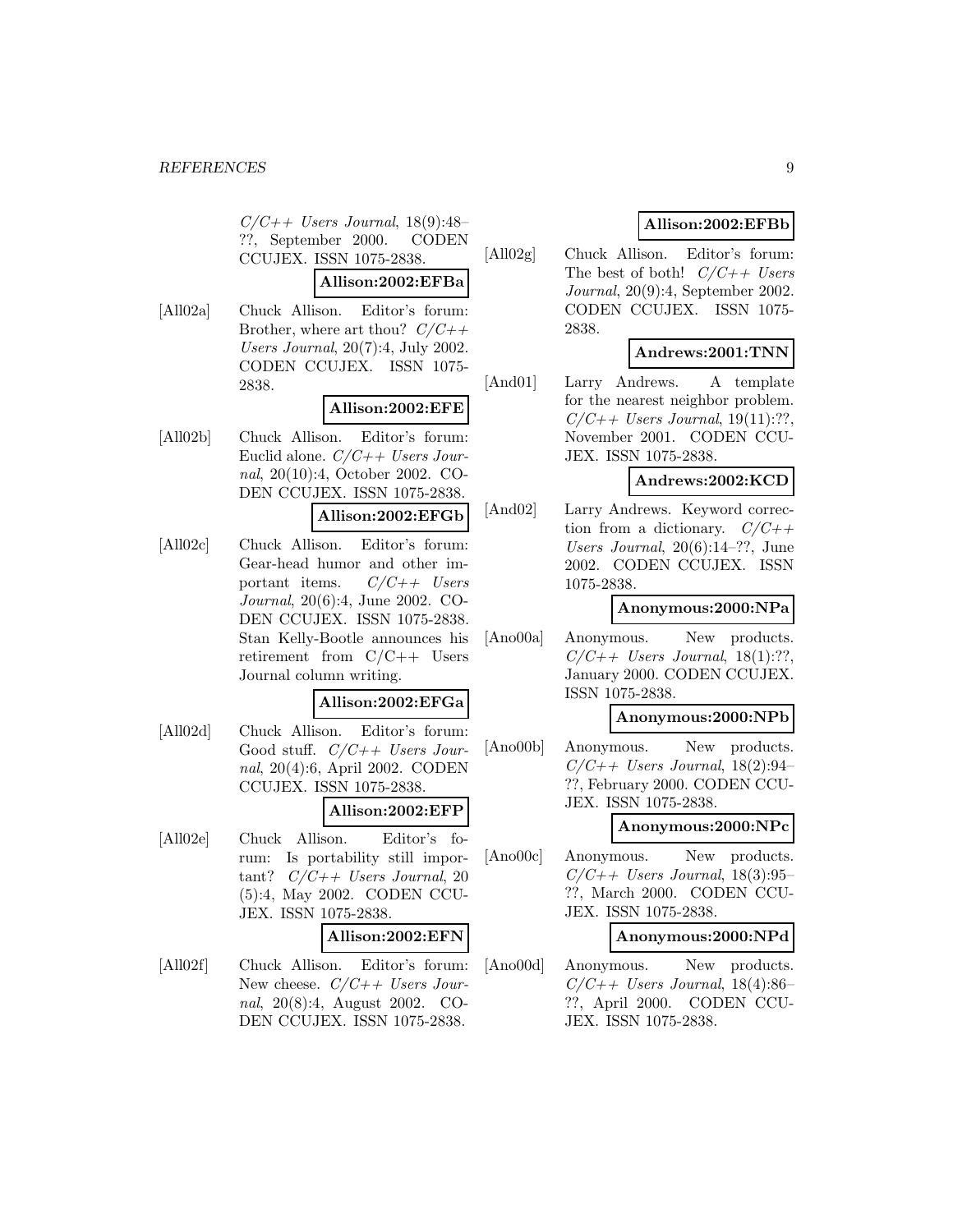#### **Anonymous:2000:NPe**

[Ano00e] Anonymous. New products.  $C/C++$  Users Journal, 18(5):80– ??, May 2000. CODEN CCUJEX. ISSN 1075-2838.

#### **Anonymous:2000:NPf**

[Ano00f] Anonymous. New products.  $C/C++$  Users Journal, 18(6):??, June 2000. CODEN CCUJEX. ISSN 1075-2838.

### **Anonymous:2000:NPg**

[Ano00g] Anonymous. New products.  $C/C++$  Users Journal, 18(7):95– ??, July 2000. CODEN CCUJEX. ISSN 1075-2838.

#### **Anonymous:2000:NPh**

[Ano00h] Anonymous. New products.  $C/C++$  Users Journal, 18(8):87– ??, August 2000. CODEN CCU-JEX. ISSN 1075-2838.

#### **Anonymous:2000:NPi**

[Ano00i] Anonymous. New products.  $C/C++$  Users Journal, 18(9): 103–??, September 2000. CODEN CCUJEX. ISSN 1075-2838.

#### **Anonymous:2000:NPj**

[Ano00j] Anonymous. New products.  $C/C++$  Users Journal, 18(10): 103–??, October 2000. CODEN CCUJEX. ISSN 1075-2838.

#### **Anonymous:2000:NPk**

[Ano00k] Anonymous. New products.  $C/C++$  Users Journal, 18(11): 88–??, November 2000. CODEN CCUJEX. ISSN 1075-2838.

### **Anonymous:2000:NPl**

[Ano00l] Anonymous. New products.  $C/C++$  Users Journal, 18(12): 80–??, December 2000. CODEN CCUJEX. ISSN 1075-2838.

#### **Anonymous:2000:WMa**

[Ano00m] Anonymous. We have mail.  $C/C++$  Users Journal, 18(1):??, January 2000. CODEN CCUJEX. ISSN 1075-2838.

## **Anonymous:2000:WMb**

[Ano00n] Anonymous. We have mail.  $C/C++$  Users Journal, 18(2):98– ??, February 2000. CODEN CCU-JEX. ISSN 1075-2838.

#### **Anonymous:2000:WMc**

[Ano00o] Anonymous. We have mail.  $C/C++$  Users Journal, 18(3):99– ??, March 2000. CODEN CCU-JEX. ISSN 1075-2838.

### **Anonymous:2000:WMd**

[Ano00p] Anonymous. We have mail.  $C/C++$  Users Journal, 18(4):90-??, April 2000. CODEN CCU-JEX. ISSN 1075-2838.

#### **Anonymous:2000:WMe**

[Ano00q] Anonymous. We have mail.  $C/C++$  Users Journal, 18(5):84– ??, May 2000. CODEN CCUJEX. ISSN 1075-2838.

#### **Anonymous:2000:WMf**

[Ano00r] Anonymous. We have mail.  $C/C++$  Users Journal, 18(6):??, June 2000. CODEN CCUJEX. ISSN 1075-2838.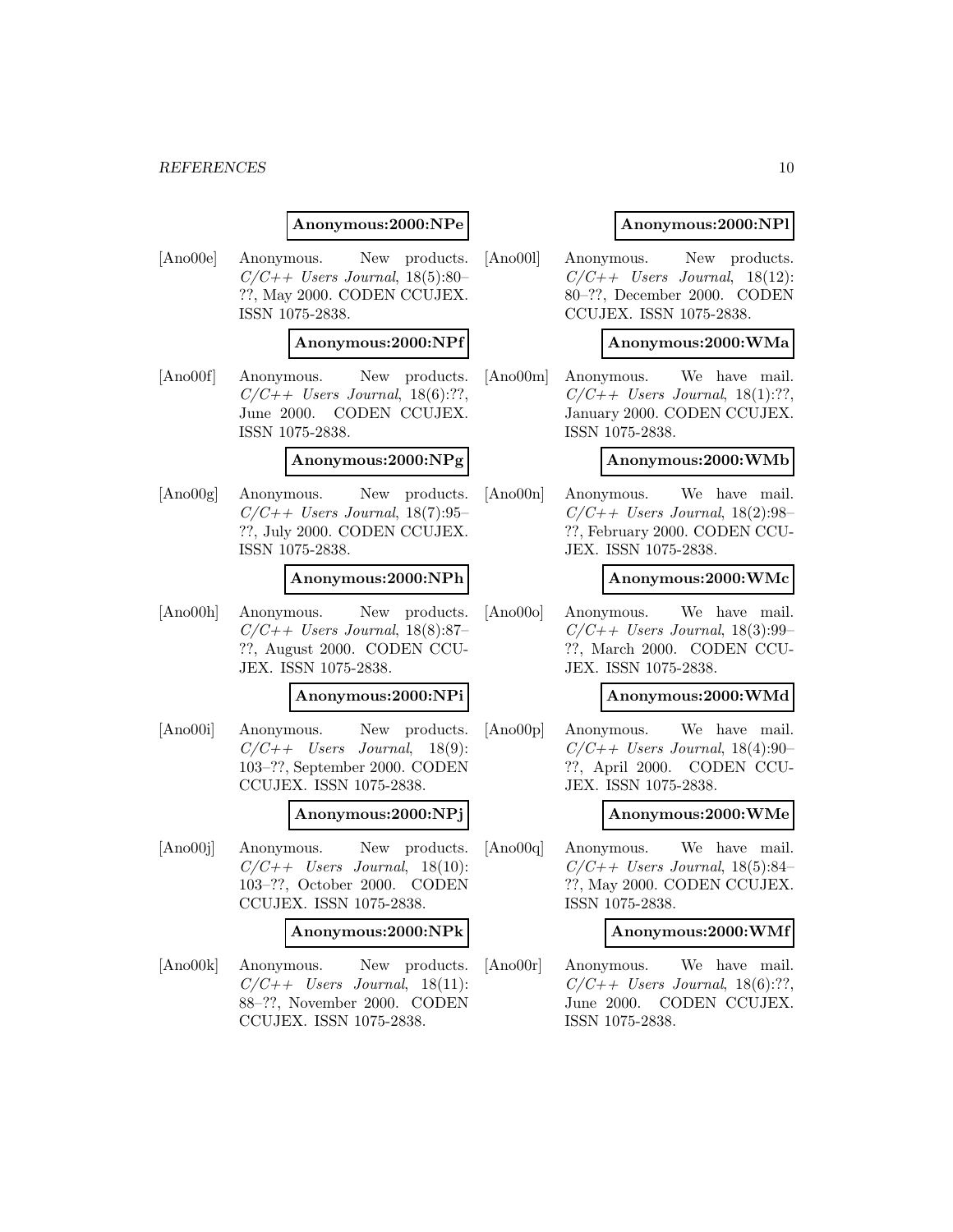#### **Anonymous:2000:WMg**

[Ano00s] Anonymous. We have mail.  $C/C++$  Users Journal, 18(7):99-??, July 2000. CODEN CCUJEX. ISSN 1075-2838.

#### **Anonymous:2000:WMh**

[Ano00t] Anonymous. We have mail.  $C/C++$  Users Journal, 18(8):91– ??, August 2000. CODEN CCU-JEX. ISSN 1075-2838.

#### **Anonymous:2000:WMi**

[Ano00u] Anonymous. We have mail.  $C/C++$  Users Journal, 18(9): 107–??, September 2000. CODEN CCUJEX. ISSN 1075-2838.

#### **Anonymous:2000:WMj**

[Ano00v] Anonymous. We have mail.  $C/C++$  Users Journal, 18(10): 107–??, October 2000. CODEN CCUJEX. ISSN 1075-2838.

#### **Anonymous:2000:WMk**

[Ano00w] Anonymous. We have mail.  $C/C++$  Users Journal, 18(11): 92–??, November 2000. CODEN CCUJEX. ISSN 1075-2838.

#### **Anonymous:2000:WMl**

[Ano00x] Anonymous. We have mail.  $C/C++$  Users Journal, 18(12): 84–??, December 2000. CODEN CCUJEX. ISSN 1075-2838.

#### **Anonymous:2001:CME**

[Ano01a] Anonymous. C++ made easier: A new look at for statements.  $C/C++$  Users Journal, 19(12):??, December 2001. CODEN CCU-JEX. ISSN 1075-2838.

### **Anonymous:2001:CCU**

[Ano01b] Anonymous. C/C++ Users Journal 20th anniversary.  $C/C++$ Users Journal, 19(11):??, November 2001. CODEN CCUJEX. ISSN 1075-2838.

#### **Anonymous:2001:EFk**

[Ano01c] Anonymous. Editor's forum.  $C/C++$  Users Journal, 19(11):??, November 2001. CODEN CCU-JEX. ISSN 1075-2838.

### **Anonymous:2001:EFl**

[Ano01d] Anonymous. Editor's forum.  $C/C++$  Users Journal, 19(12):??, December 2001. CODEN CCU-JEX. ISSN 1075-2838.

#### **Anonymous:2001:EHE**

[Ano01e] Anonymous. Exception handling in Embedded C programs.  $C/C++$  Users Journal, 19(2):??, February 2001. CODEN CCU-JEX. ISSN 1075-2838.

### **Anonymous:2001:ICS**

[Ano01f] Anonymous. An Iostreamcompatible socket wrapper.  $C/C++$ Users Journal, 19(12):??, December 2001. CODEN CCUJEX. ISSN 1075-2838.

#### **Anonymous:2001:LTC**

[Ano01g] Anonymous. A look at two  $C#$ books.  $C/C++$  Users Journal, 19 (12):??, December 2001. CODEN CCUJEX. ISSN 1075-2838.

### **Anonymous:2001:NPa**

[Ano01h] Anonymous. New products.  $C/C++$  Users Journal, 19(1):88– ??, January 2001. CODEN CCU-JEX. ISSN 1075-2838.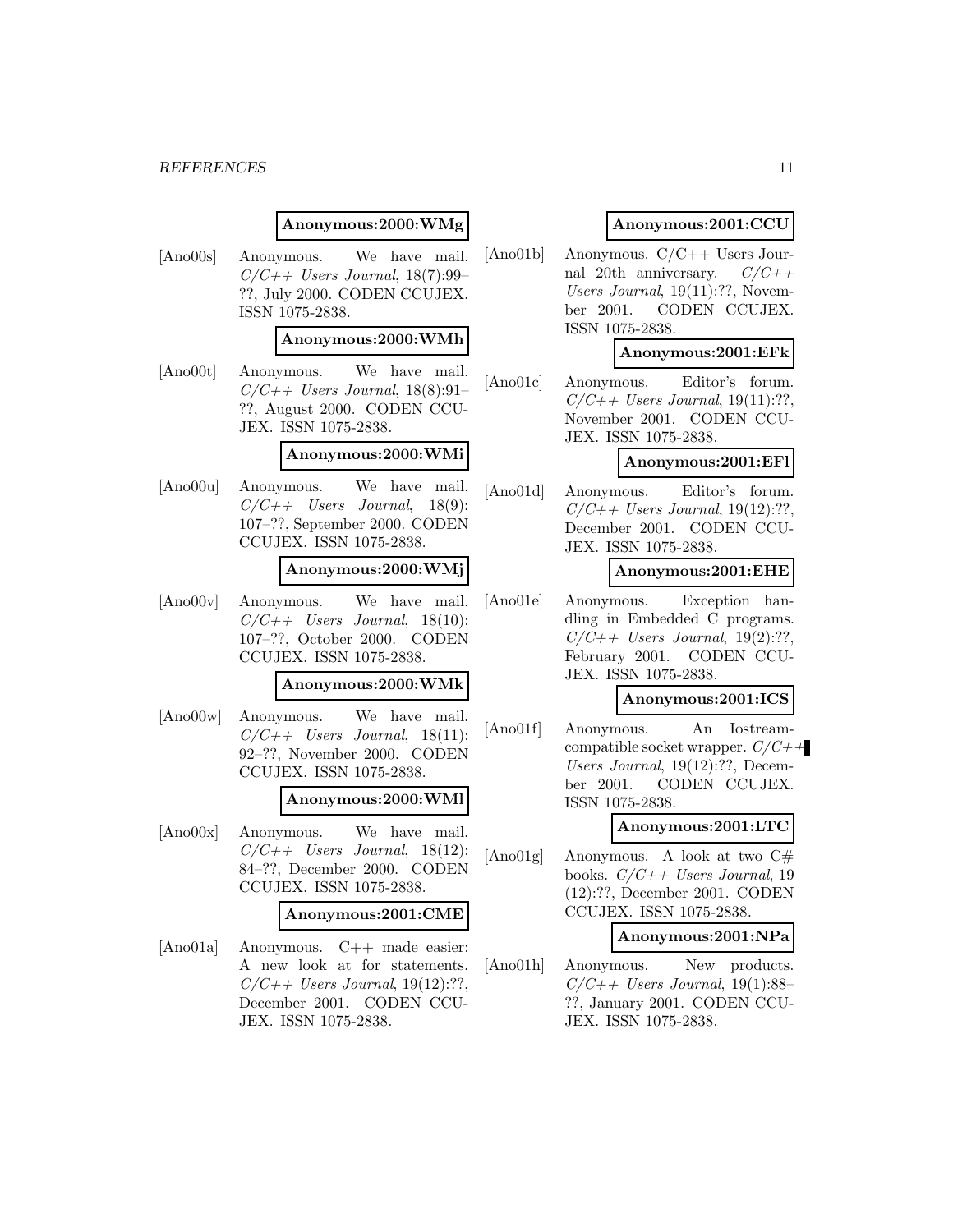#### **Anonymous:2001:NPb**

[Ano01i] Anonymous. New products.  $C/C++$  Users Journal, 19(2):88– ??, February 2001. CODEN CCU-JEX. ISSN 1075-2838.

#### **Anonymous:2001:NPc**

[Ano01j] Anonymous. New products.  $C/C++$  Users Journal, 19(3):88– ??, March 2001. CODEN CCU-JEX. ISSN 1075-2838.

#### **Anonymous:2001:NPd**

[Ano01k] Anonymous. New products.  $C/C++$  Users Journal, 19(4):??, April 2001. CODEN CCUJEX. ISSN 1075-2838.

#### **Anonymous:2001:NPe**

[Ano01l] Anonymous. New products.  $C/C++$  Users Journal, 19(5):80– ??, May 2001. CODEN CCUJEX. ISSN 1075-2838.

### **Anonymous:2001:NPf**

[Ano01m] Anonymous. New products.  $C/C++$  Users Journal, 19(6):71-??, June 2001. CODEN CCUJEX. ISSN 1075-2838.

#### **Anonymous:2001:NPg**

[Ano01n] Anonymous. New products.  $C/C++$  Users Journal, 19(7):72-??, July 2001. CODEN CCUJEX. ISSN 1075-2838.

#### **Anonymous:2001:NPh**

[Ano01o] Anonymous. New products.  $C/C++$  Users Journal, 19(8):72-??, August 2001. CODEN CCU-JEX. ISSN 1075-2838.

#### **Anonymous:2001:NPi**

[Ano01p] Anonymous. New products.  $C/C++$  Users Journal, 19(9):64– ??, September 2001. CODEN CCUJEX. ISSN 1075-2838.

### **Anonymous:2001:NPj**

[Ano01q] Anonymous. New products.  $C/C++$  Users Journal, 19(10): 64–??, October 2001. CODEN CCUJEX. ISSN 1075-2838.

#### **Anonymous:2001:NPk**

[Ano01r] Anonymous. New products.  $C/C++$  Users Journal, 19(11):??, November 2001. CODEN CCU-JEX. ISSN 1075-2838.

#### **Anonymous:2001:NPl**

[Ano01s] Anonymous. New products.  $C/C++$  Users Journal, 19(12):??, December 2001. CODEN CCU-JEX. ISSN 1075-2838.

#### **Anonymous:2001:SMN**

[Ano01t] Anonymous. Sutter's Mill: To new, perchance to throw (part 1 of 2).  $C/C++$  Users Journal, 19 (3):67–??, March 2001. CODEN CCUJEX. ISSN 1075-2838.

#### **Anonymous:2001:WMa**

[Ano01u] Anonymous. We have mail.  $C/C++$  Users Journal, 19(1):92-??, January 2001. CODEN CCU-JEX. ISSN 1075-2838.

#### **Anonymous:2001:WMb**

[Ano01v] Anonymous. We have mail.  $C/C++$  Users Journal, 19(2):92-??, February 2001. CODEN CCU-JEX. ISSN 1075-2838.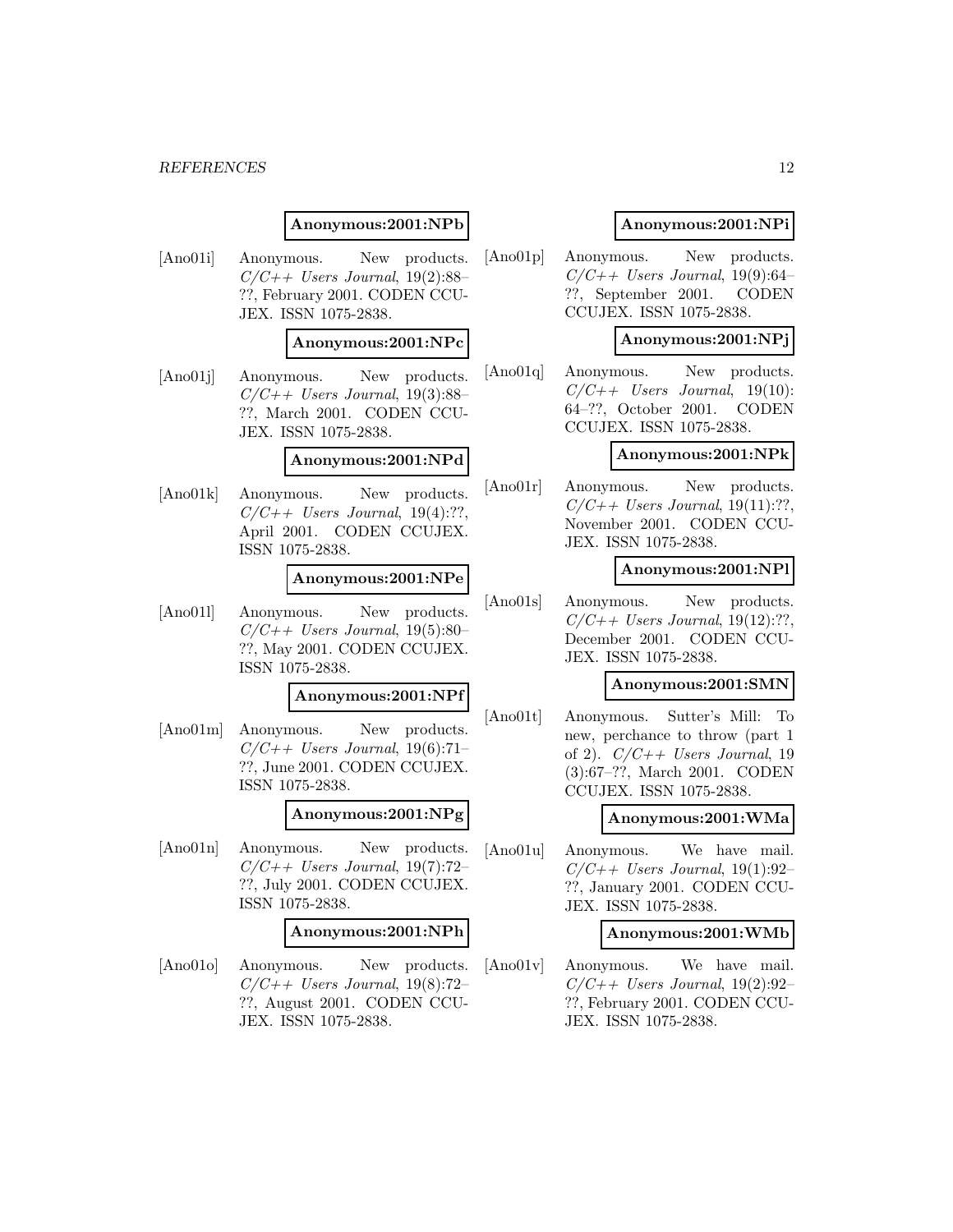#### **Anonymous:2001:WMc**

[Ano01w] Anonymous. We have mail.  $C/C++$  Users Journal, 19(3):92-??, March 2001. CODEN CCU-JEX. ISSN 1075-2838.

#### **Anonymous:2001:WMd**

[Ano01x] Anonymous. We have mail.  $C/C++$  Users Journal, 19(4):??, April 2001. CODEN CCUJEX. ISSN 1075-2838.

#### **Anonymous:2001:WMe**

[Ano01y] Anonymous. We have mail.  $C/C++$  Users Journal, 19(5):84– ??, May 2001. CODEN CCUJEX. ISSN 1075-2838.

#### **Anonymous:2001:WMf**

[Ano01z] Anonymous. We have mail.  $C/C++$  Users Journal, 19(6):75– ??, June 2001. CODEN CCUJEX. ISSN 1075-2838.

## **Anonymous:2001:WMg**

[Ano01-27] Anonymous. We have mail.  $C/C++$  Users Journal, 19(7):76-??, July 2001. CODEN CCUJEX. ISSN 1075-2838.

#### **Anonymous:2001:WMh**

[Ano01-28] Anonymous. We have mail.  $C/C++$  Users Journal, 19(8):76– ??, August 2001. CODEN CCU-JEX. ISSN 1075-2838.

#### **Anonymous:2001:WMi**

[Ano01-29] Anonymous. We have mail.  $C/C++$  Users Journal, 19(9):68-??, September 2001. CODEN CCUJEX. ISSN 1075-2838.

### **Anonymous:2001:WMj**

[Ano01-30] Anonymous. We have mail.  $C/C++$  Users Journal, 19(10): 68–??, October 2001. CODEN CCUJEX. ISSN 1075-2838.

## **Anonymous:2001:WMk**

[Ano01-31] Anonymous. We have mail.  $C/C++$  Users Journal, 19(11):??, November 2001. CODEN CCU-JEX. ISSN 1075-2838.

### **Anonymous:2001:WMl**

[Ano01-32] Anonymous. We have mail.  $C/C++$  Users Journal, 19(12):??. December 2001. CODEN CCU-JEX. ISSN 1075-2838.

#### **Anonymous:2001:SSW**

[Ano01-33] Anonymous. With suitable scaffolding, writing to a socket is as easy as cout << "Hello, world".  $C/C++$  Users Journal, 19(12):??, December 2001. CO-DEN CCUJEX. ISSN 1075-2838.

### **Anonymous:2002:CAN**

[Ano02a] Anonymous. C++ algorithms: next permutation.  $C/C++$ Users Journal, 20(3):??, March 2002. CODEN CCUJEX. ISSN 1075-2838.

#### **Anonymous:2002:EFa**

[Ano02b] Anonymous. Editor's forum.  $C/C++$  Users Journal, 20(1):??, January 2002. CODEN CCUJEX. ISSN 1075-2838.

#### **Anonymous:2002:EFb**

[Ano02c] Anonymous. Editor's forum.  $C/C++$  Users Journal, 20(2):??, February 2002. CODEN CCU-JEX. ISSN 1075-2838.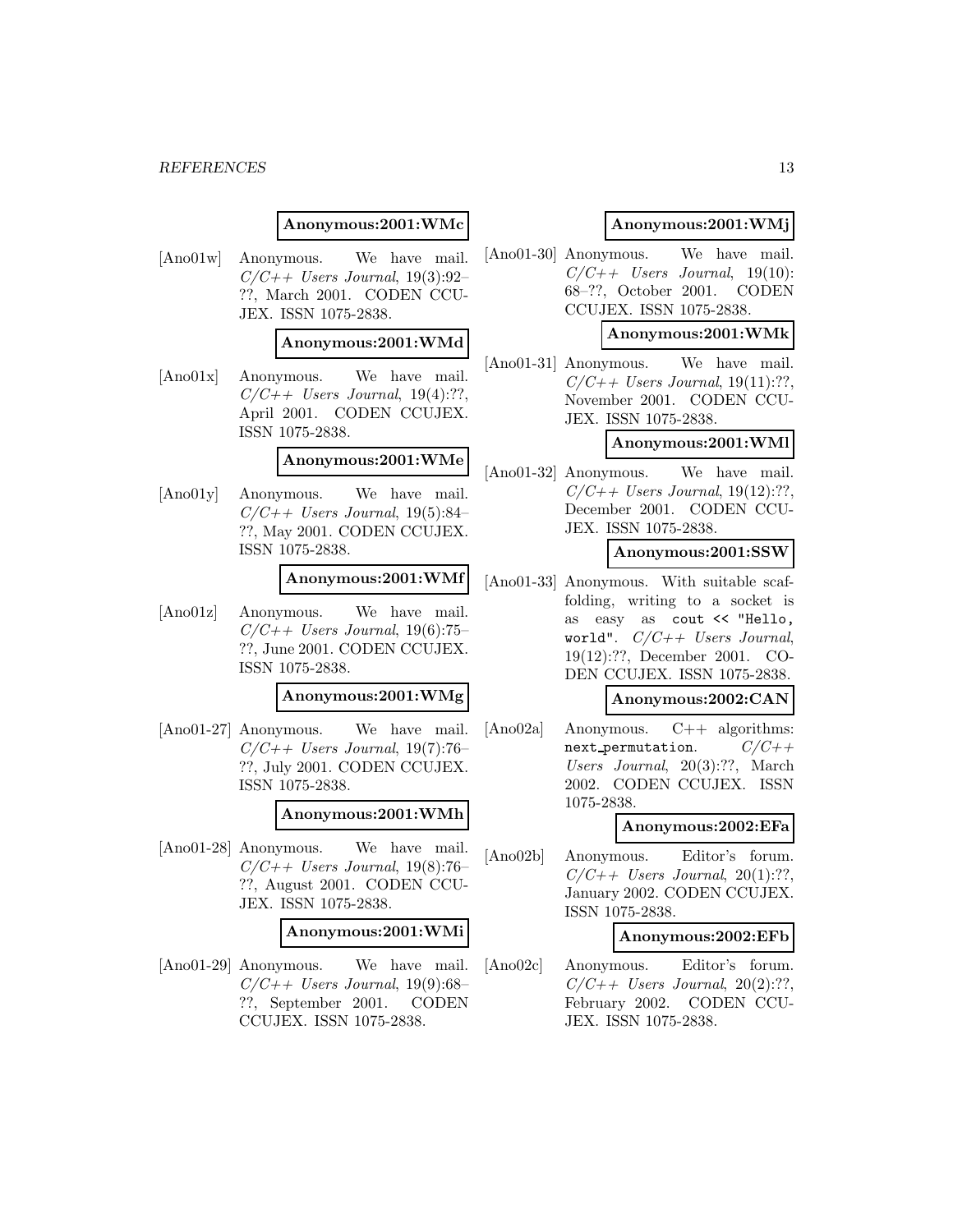#### **Anonymous:2002:EFc**

[Ano02d] Anonymous. Editor's forum.  $C/C++$  Users Journal, 20(3):??, March 2002. CODEN CCUJEX. ISSN 1075-2838.

#### **Anonymous:2002:EPP**

[Ano02e] Anonymous. Extending Pocket PC apps written in C with VB.  $C/C++$  Users Journal, 20(1):??, January 2002. CODEN CCUJEX. ISSN 1075-2838.

#### **Anonymous:2002:NPa**

[Ano02f] Anonymous. New products.  $C/C++$  Users Journal, 20(1):??, January 2002. CODEN CCUJEX. ISSN 1075-2838.

#### **Anonymous:2002:NPb**

[Ano02g] Anonymous. New products.  $C/C++$  Users Journal, 20(2):??, February 2002. CODEN CCU-JEX. ISSN 1075-2838.

#### **Anonymous:2002:NPc**

[Ano02h] Anonymous. New products.  $C/C++$  Users Journal, 20(3):??, March 2002. CODEN CCUJEX. ISSN 1075-2838.

#### **Anonymous:2002:NPd**

[Ano02i] Anonymous. New products.  $C/C++$  Users Journal, 20(4):65-??, April 2002. CODEN CCU-JEX. ISSN 1075-2838.

#### **Anonymous:2002:NPe**

[Ano02j] Anonymous. New products.  $C/C++$  Users Journal, 20(5):58-??, May 2002. CODEN CCUJEX. ISSN 1075-2838.

### **Anonymous:2002:NPf**

[Ano02k] Anonymous. New products.  $C/C++$  Users Journal, 20(6):58-??, June 2002. CODEN CCUJEX. ISSN 1075-2838.

#### **Anonymous:2002:NPg**

[Ano02l] Anonymous. New products.  $C/C++$  Users Journal, 20(7):65– 67, July 2002. CODEN CCUJEX. ISSN 1075-2838.

#### **Anonymous:2002:NPh**

[Ano02m] Anonymous. New products.  $C/C++$  Users Journal, 20(8):57– 59, August 2002. CODEN CCU-JEX. ISSN 1075-2838.

#### **Anonymous:2002:NPi**

[Ano02n] Anonymous. New products.  $C/C++$  Users Journal, 20(9):57-59, September 2002. CODEN CCUJEX. ISSN 1075-2838.

#### **Anonymous:2002:NPj**

[Ano02o] Anonymous. New products.  $C/C++$  Users Journal, 20(10): 57–59, October 2002. CODEN CCUJEX. ISSN 1075-2838.

#### **Anonymous:2002:WG**

[Ano02p] Anonymous. Widgets in gtk+.  $C/C++$  Users Journal, 20(3):??, March 2002. CODEN CCUJEX. ISSN 1075-2838.

#### **Austern:2000:SLI**

[Aus00] Matt Austern. The Standard Librarian: IOStreams and Stdio.  $C/C++$  Users Journal, 18(11): 55–??, November 2000. CODEN CCUJEX. ISSN 1075-2838.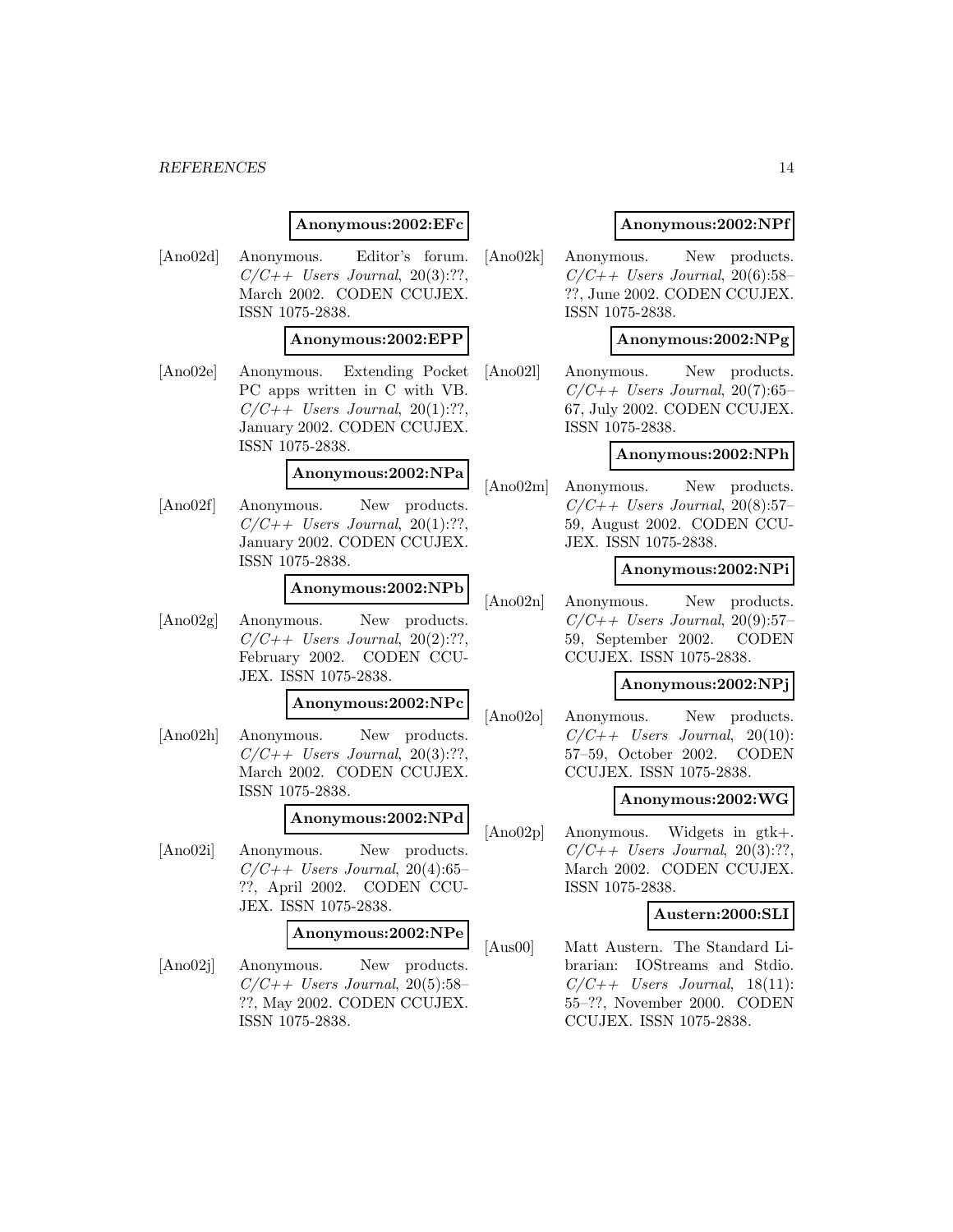### **Austern:2001:SLB**

[Aus01a] Matt Austern. The Standard Librarian: Bitsets and bit vectors.  $C/C++$  Users Journal, 19(5):58– ??, May 2001. CODEN CCUJEX. ISSN 1075-2838.

#### **Austern:2001:SLD**

[Aus01b] Matt Austern. The Standard Librarian: Defining iterators and const iterators.  $C/C++$  Users Journal,  $19(1):74-??$ , January 2001. CODEN CCUJEX. ISSN 1075-2838.

#### **Austern:2001:SLFa**

[Aus01c] Matt Austern. The Standard Librarian: File-based containers.  $C/C++$  Users Journal, 19(7):54-??, July 2001. CODEN CCUJEX. ISSN 1075-2838.

## **Austern:2001:SLFb**

[Aus01d] Matt Austern. The Standard Librarian: I/O and function objects.  $C/C++$  Users Journal, 19(9):??, September 2001. CODEN CCU-JEX. ISSN 1075-2838.

#### **Austern:2001:SLS**

[Aus01e] Matt Austern. The Standard Librarian: Searching in the standard library.  $C/C++$  Users Journal, 19 (11):??, November 2001. CODEN CCUJEX. ISSN 1075-2838.

#### **Austern:2001:TSL**

[Aus01f] Matt Austern. Teh Standard Librarian: Streambufs and Streambuf iterators.  $C/C++$  Users Journal, 19(3):72–??, March 2001. CO-DEN CCUJEX. ISSN 1075-2838.

## **Austern:2002:SLN**

[Aus02a] Matt Austern. The Standard Librarian: And now for something completely different.  $C/C++$ Users Journal, 20(1):??, January 2002. CODEN CCUJEX. ISSN 1075-2838.

## **Austern:2002:SLC**

[Aus02b] Matt Austern. The Standard Librarian: Complex numbers.  $C/C++$  Users Journal, 20(3):??, March 2002. CODEN CCUJEX. ISSN 1075-2838.

#### **Barnes:2000:IOP**

[Bar00] Paul Barnes. Implementation of observer pattern.  $C/C++$  Users Journal, 18(7):50–??, July 2000. CODEN CCUJEX. ISSN 1075- 2838.

### **Bas:2000:FNS**

[Bas00] Antonio Gómiz Bas. Finding neat scales for plotting.  $C/C++$  Users Journal, 18(3):42–??, March 2000. CODEN CCUJEX. ISSN 1075- 2838.

#### **Batov:2000:SER**

[Bat00] Vladimir Batov. Safe and economical reference-counting in C++.  $C/C++$  Users Journal, 18(6):??, June 2000. CODEN CCUJEX. ISSN 1075-2838.

#### **Batov:2001:CME**

[Bat01] Vladimir Batov. Callbacks made easy with the observer/mediator design patterns.  $C/C++$  Users Journal, 19(2):??, February 2001. CODEN CCUJEX. ISSN 1075- 2838.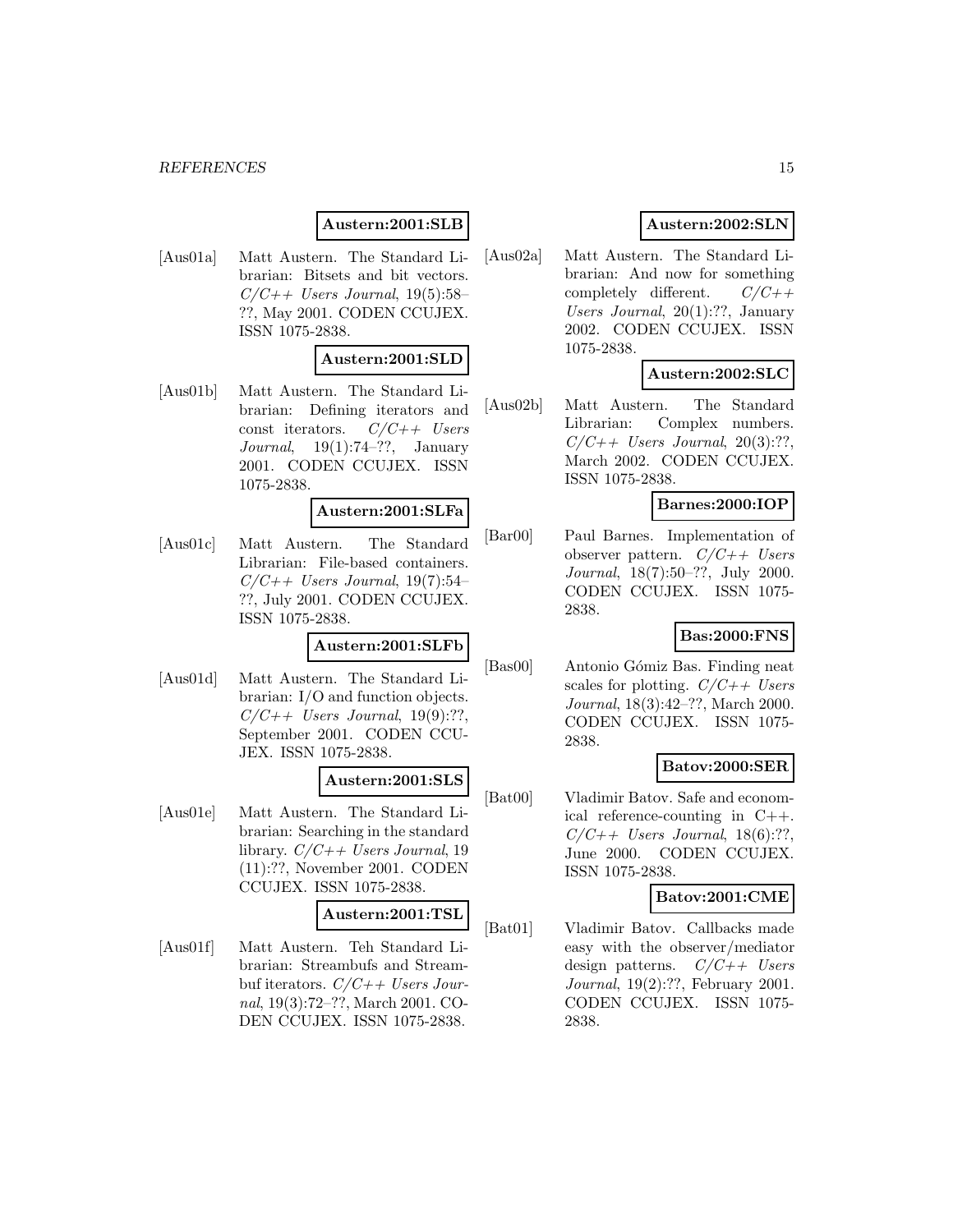## **Bavestrelli:2000:BHD**

[Bav00a] Giovanni Bavestrelli. Building HTML documents with C++.  $C/C++$  Users Journal, 18(4):67– ??, April 2000. CODEN CCU-JEX. ISSN 1075-2838.

### **Bavestrelli:2000:CTD**

[Bav00b] Giovanni Bavestrelli. A class template for N-dimensional generic resizable arrays.  $C/C++$  Users Journal, 18(12):32–??, December 2000. CODEN CCUJEX. ISSN 1075-2838.

#### **Becker:2000:JSCc**

[Bec00a] Pete Becker. The journeyman's shop: Casts and conversions.  $C/C++$  Users Journal, 18(4):73-??, April 2000. CODEN CCU-JEX. ISSN 1075-2838.

## **Becker:2000:JSCa**

[Bec00b] Pete Becker. The journeyman's shop: Common design mistakes, part 1.  $C/C++$  Users Journal, 18(1):??, January 2000. CODEN CCUJEX. ISSN 1075-2838.

#### **Becker:2000:JSCb**

[Bec00c] Pete Becker. The journeyman's shop: Common design mistakes, part 2.  $C/C++$  Users Journal, 18(2):77–??, February 2000. CO-DEN CCUJEX. ISSN 1075-2838.

#### **Becker:2000:JSE**

[Bec00d] Pete Becker. The journeyman's shop: Error in floating-point calculations.  $C/C++$  Users Journal, 18(7):73–??, July 2000. CODEN CCUJEX. ISSN 1075-2838.

## **Becker:2000:JSF**

[Bec00e] Pete Becker. The journeyman's shop: Floating-point basics.  $C/C++$  Users Journal, 18(6):??, June 2000. CODEN CCUJEX. ISSN 1075-2838.

## **Becker:2000:JST**

[Bec00f] Pete Becker. The journeyman's shop: Trap handlers, sticky bits, and floating-point comparisons.  $C/C++$  Users Journal, 18(12): 54–??, December 2000. CODEN CCUJEX. ISSN 1075-2838.

#### **Becker:2000:JSU**

[Bec00g] Pete Becker. The journeyman's shop: Unraveling multithreading.  $C/C++$  Users Journal, 18(8):71– ??, August 2000. CODEN CCU-JEX. ISSN 1075-2838.

#### **Becker:2000:JSWb**

[Bec00h] Pete Becker. The journeyman's shop: When bad things happen to good numbers.  $C/C++$ Users Journal, 18(10):54–??, October 2000. CODEN CCUJEX. ISSN 1075-2838.

#### **Becker:2000:JSWa**

[Bec00i] Pete Becker. The journeyman's shop: When "retro" is better.  $C/C++$  Users Journal, 18(5):67– ??, May 2000. CODEN CCUJEX. ISSN 1075-2838.

#### **Becker:2000:GES**

[Bec00j] Thomas Becker. Generic extensions to the STL.  $C/C++$  Users Journal, 18(6):??, June 2000. CO-DEN CCUJEX. ISSN 1075-2838.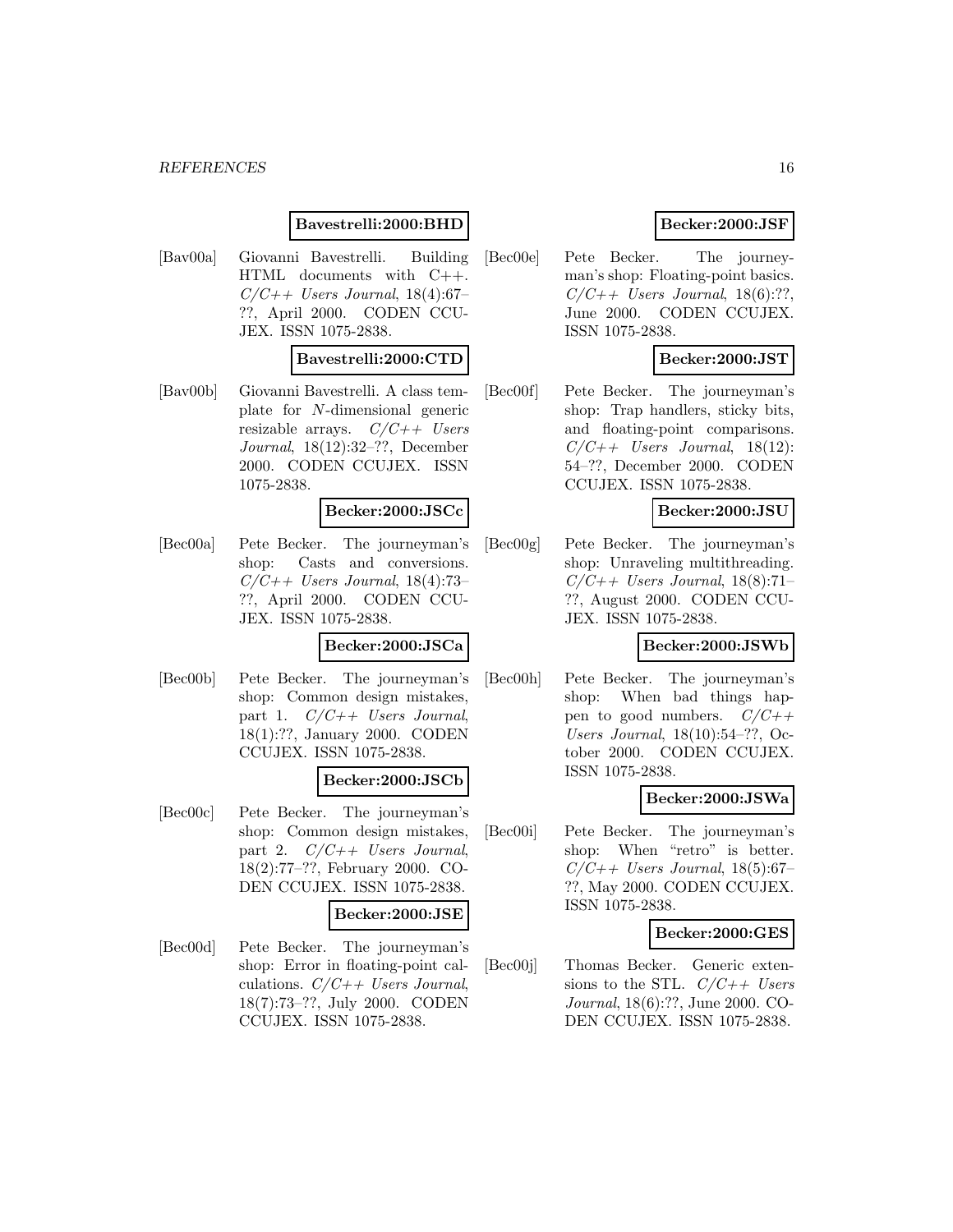#### **Becker:2000:SGPc**

[Bec00k] Thomas Becker. STL & generic programming: Introduction to the STL. C/C++ Users Journal, 18 (12):68–??, December 2000. CO-DEN CCUJEX. ISSN 1075-2838.

#### **Becker:2000:SGPb**

[Bec00l] Thomas Becker. STL & generic programming: The template compilation model.  $C/C++$  Users Journal, 18(10):65–??, October 2000. CODEN CCUJEX. ISSN 1075-2838.

#### **Becker:2000:SGPa**

[Bec00m] Thomas Becker. STL & generic programming: Welcome to STL and generic programming.  $C/C++$  Users Journal, 18(9):70-??, September 2000. CODEN CCUJEX. ISSN 1075-2838.

### **Becker:2001:JSS**

[Bec01a] Pete Becker. The journeyman's shop: Sorting through Quicksort, part 1. C/C++ Users Journal, 19 (1):66–??, January 2001. CODEN CCUJEX. ISSN 1075-2838.

#### **Becker:2001:SGPb**

[Bec01b] Thomas Becker. STL & generic programming: STL container iterators.  $C/C++$  Users Journal, 19 (4):??, April 2001. CODEN CCU-JEX. ISSN 1075-2838.

#### **Becker:2001:SGPa**

[Bec01c] Thomas Becker. STL & generic programming: STL containers.  $C/C++$  Users Journal, 19(2):??, February 2001. CODEN CCU-JEX. ISSN 1075-2838.

## **Becker:2001:SGPe**

[Bec01d] Thomas Becker. STL & generic programming: Traits classes.  $C/C++$  Users Journal, 19(12):??, December 2001. CODEN CCU-JEX. ISSN 1075-2838.

## **Becker:2001:SGPd**

[Bec01e] Thomas Becker. STL & generic programming: Writing your own iterators.  $C/C++$  Users Journal, 19(8):51–??, August 2001. CO-DEN CCUJEX. ISSN 1075-2838.

## **Becker:2001:SGPc**

[Bec01f] Thomas Becker. STL and generic programming: More on iterators.  $C/C++$  Users Journal, 19(6):38-??, June 2001. CODEN CCUJEX. ISSN 1075-2838.

## **Becker:2002:SGPd**

[Bec02a] Thomas Becker. STL & generic programming: C++ template programming.  $C/C++$  Users Journal, 20(8):40, 42–46, August 2002. CODEN CCUJEX. ISSN 1075-2838.

#### **Becker:2002:SGPe**

[Bec02b] Thomas Becker. STL & generic programming: More on C++ metaprogramming.  $C/C++Users$ Journal, 20(10):38, 40–44, October 2002. CODEN CCUJEX. ISSN 1075-2838.

#### **Becker:2002:SGPa**

[Bec02c] Thomas Becker. STL & generic programming: Policy-driven design.  $C/C++$  Users Journal, 20 (2):??, February 2002. CODEN CCUJEX. ISSN 1075-2838.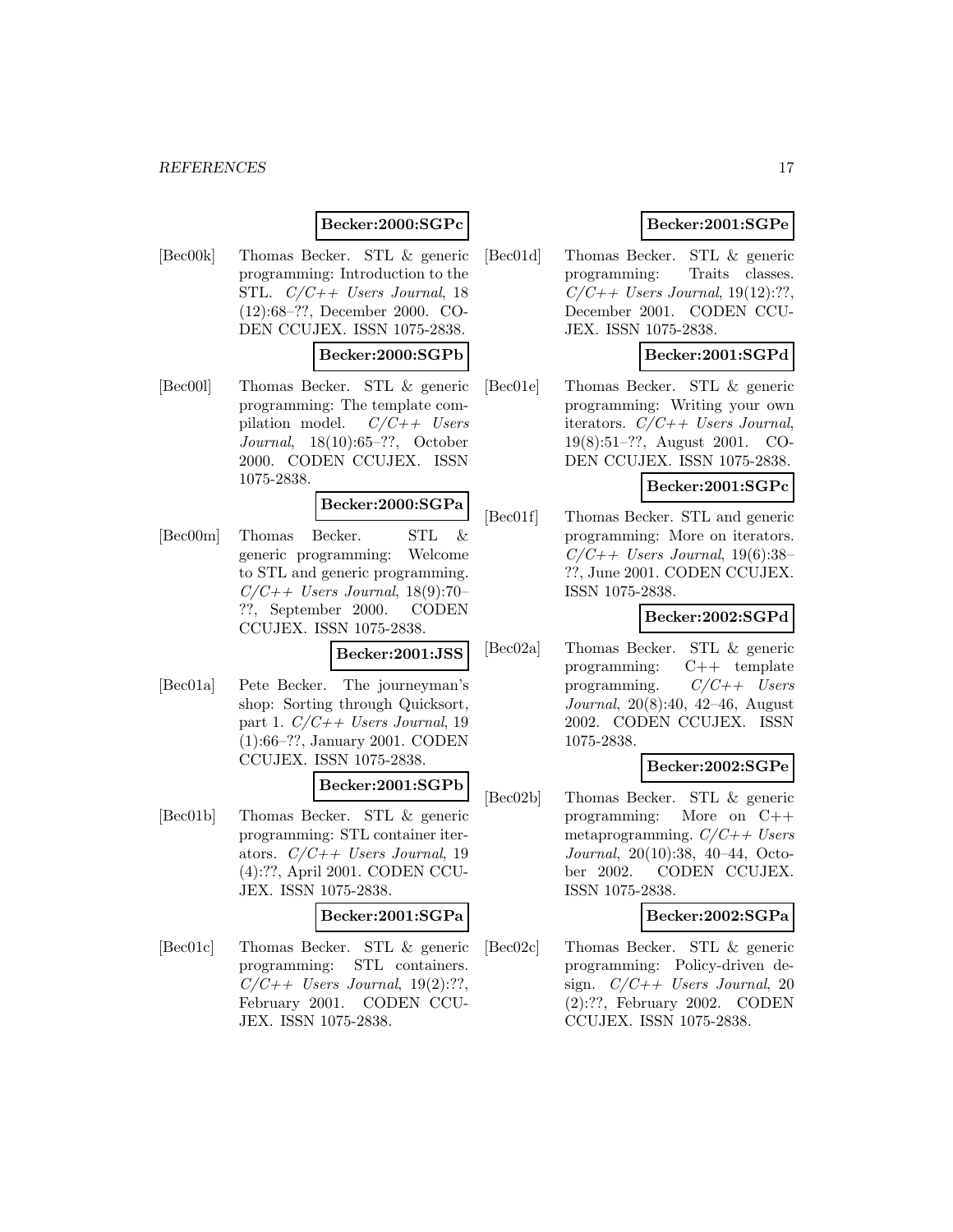#### **Becker:2002:SGPb**

[Bec02d] Thomas Becker. STL & generic programming: STL algorithms.  $C/C++$  Users Journal, 20(4):44-??, April 2002. CODEN CCU-JEX. ISSN 1075-2838.

### **Becker:2002:SGPc**

[Bec02e] Thomas Becker. STL & generic programming: STL function objects and their adaptors.  $C/C++$ Users Journal, 20(6):37–??, June 2002. CODEN CCUJEX. ISSN 1075-2838.

#### **Berry:2000:CBM**

[Ber00] David Berry. Combining Boyer– Moore string search with regular expressions. C/C++ Users Journal, 18(6):??, June 2000. CODEN CCUJEX. ISSN 1075-2838.

#### **Bergin:2002:IMC**

[Ber02] Thomas Bergin. Identifying and managing cyclic physical dependencies.  $C/C++$  Users Journal, 20(7):6, 8–10, 12–14, July 2002. CODEN CCUJEX. ISSN 1075- 2838.

#### **Bianchi:2000:CVC**

[Bia00] Luigi Bianchi. Converting VCL components to Windows resources.  $C/C++$  Users Journal, 18(8):10–??, August 2000. CO-DEN CCUJEX. ISSN 1075-2838.

#### **Brand:2002:XGP**

[BMG02] Michael Brand, Ronnie Maor, and Sasha Gontmakher. XParam — A general purpose serialization framework for C++.  $C/C++$ Users Journal, 20(7):38, 40–42,

44–46, July 2002. CODEN CCU-JEX. ISSN 1075-2838.

#### **Bonang:2001:NLS**

[Bon01] James Bonang. Navigating Linux source code.  $C/C++$  Users Journal, 19(3):18–??, March 2001. CO-DEN CCUJEX. ISSN 1075-2838.

### **Bramley:2000:DBA**

[Bra00] Michael Bramley. Data-based axis determination.  $C/C++$  Users Journal, 18(7):20–??, July 2000. CODEN CCUJEX. ISSN 1075- 2838.

#### **Briand:2000:BRE**

[Bri00a] Marc Briand. Book review: Exceptional  $C++$ .  $C/C++$  Users Journal, 18(2):73–??, February 2000. CODEN CCUJEX. ISSN 1075-2838.

#### **Briand:2000:EFa**

[Bri00b] Marc Briand. Editor's forum.  $C/C++$  Users Journal, 18(1):6, January 2000. CODEN CCUJEX. ISSN 1075-2838.

#### **Briand:2000:EFb**

[Bri00c] Marc Briand. Editor's forum.  $C/C++$  Users Journal, 18(2):6, February 2000. CODEN CCU-JEX. ISSN 1075-2838.

#### **Briand:2000:EFc**

[Bri00d] Marc Briand. Editor's forum.  $C/C++$  Users Journal, 18(3):6, March 2000. CODEN CCUJEX. ISSN 1075-2838.

#### **Briand:2000:EFd**

[Bri00e] Marc Briand. Editor's forum.  $C/C++$  Users Journal, 18(4):6,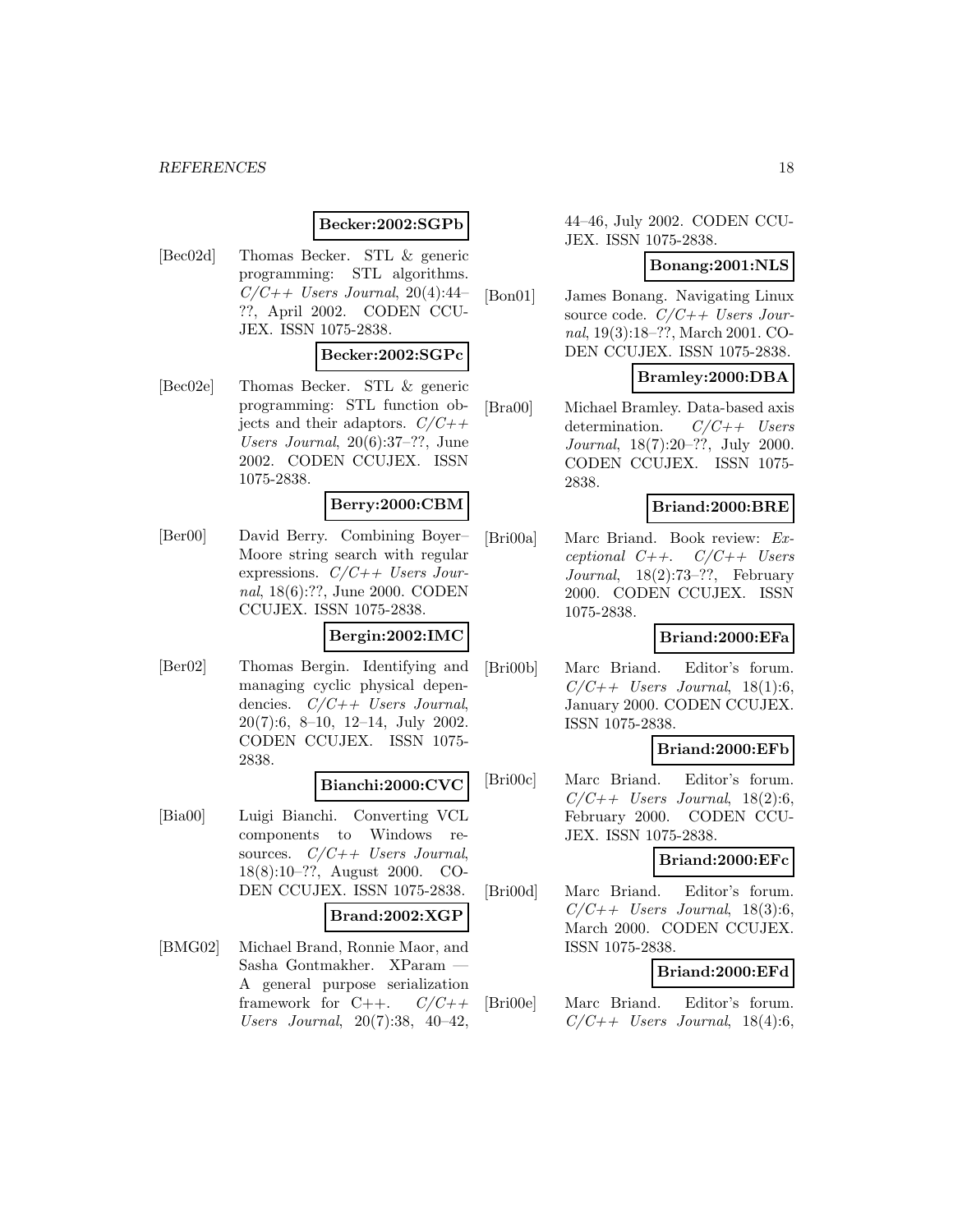April 2000. CODEN CCUJEX. ISSN 1075-2838.

## **Briand:2000:EFe**

[Bri00f] Marc Briand. Editor's forum.  $C/C++$  Users Journal, 18(5):6, May 2000. CODEN CCUJEX. ISSN 1075-2838.

### **Briand:2000:EFf**

[Bri00g] Marc Briand. Editor's forum.  $C/C++$  Users Journal, 18(6):6, June 2000. CODEN CCUJEX. ISSN 1075-2838.

#### **Briand:2000:EFg**

[Bri00h] Marc Briand. Editor's forum.  $C/C++$  Users Journal, 18(7):6,<br>July 2000. CODEN CCUJEX. CODEN CCUJEX. ISSN 1075-2838.

## **Briand:2000:EFh**

[Bri00i] Marc Briand. Editor's forum.  $C/C++$  Users Journal, 18(8):6, August 2000. CODEN CCUJEX. ISSN 1075-2838.

## **Briand:2000:EFi**

[Bri00j] Marc Briand. Editor's forum.  $C/C++$  Users Journal, 18(9):6, September 2000. CODEN CCU-JEX. ISSN 1075-2838.

#### **Briand:2000:EFj**

[Bri00k] Marc Briand. Editor's forum.  $C/C++$  Users Journal, 18(10):6, October 2000. CODEN CCUJEX. ISSN 1075-2838.

#### **Briand:2000:EFk**

[Bri00l] Marc Briand. Editor's forum.  $C/C++$  Users Journal, 18(11):6, November 2000. CODEN CCU-JEX. ISSN 1075-2838.

## **Briand:2000:EFl**

[Bri00m] Marc Briand. Editor's forum.  $C/C++$  Users Journal, 18(12):6, December 2000. CODEN CCU-JEX. ISSN 1075-2838.

### **Briand:2000:SUT**

[Bri00n] Marc Briand. Simple unit tests in C++.  $C/C++$  Users Journal, 18(7):10–??, July 2000. CODEN CCUJEX. ISSN 1075-2838.

### **Briand:2001:EFb**

[Bri01a] Marc Briand. Editor's forum.  $C/C++$  Users Journal, 19(2):6, February 2001. CODEN CCU-JEX. ISSN 1075-2838.

## **Briand:2001:EFd**

[Bri01b] Marc Briand. Editor's forum.  $C/C++$  Users Journal, 19(4):6, April 2001. CODEN CCUJEX. ISSN 1075-2838.

#### **Briand:2001:EFi**

[Bri01c] Marc Briand. Editor's forum.  $C/C++$  Users Journal, 19(9):6, September 2001. CODEN CCU-JEX. ISSN 1075-2838.

#### **Briand:2001:EFDb**

[Bri01d] Marc Briand. Editor's forum: Do your homework.  $C/C++$  Users Journal, 19(10):6, October 2001. CODEN CCUJEX. ISSN 1075- 2838.

## **Briand:2001:EFDa**

[Bri01e] Marc Briand. Editor's forum: Drowning big brother.  $C/C++$ Users Journal, 19(3):6, March 2001. CODEN CCUJEX. ISSN 1075-2838.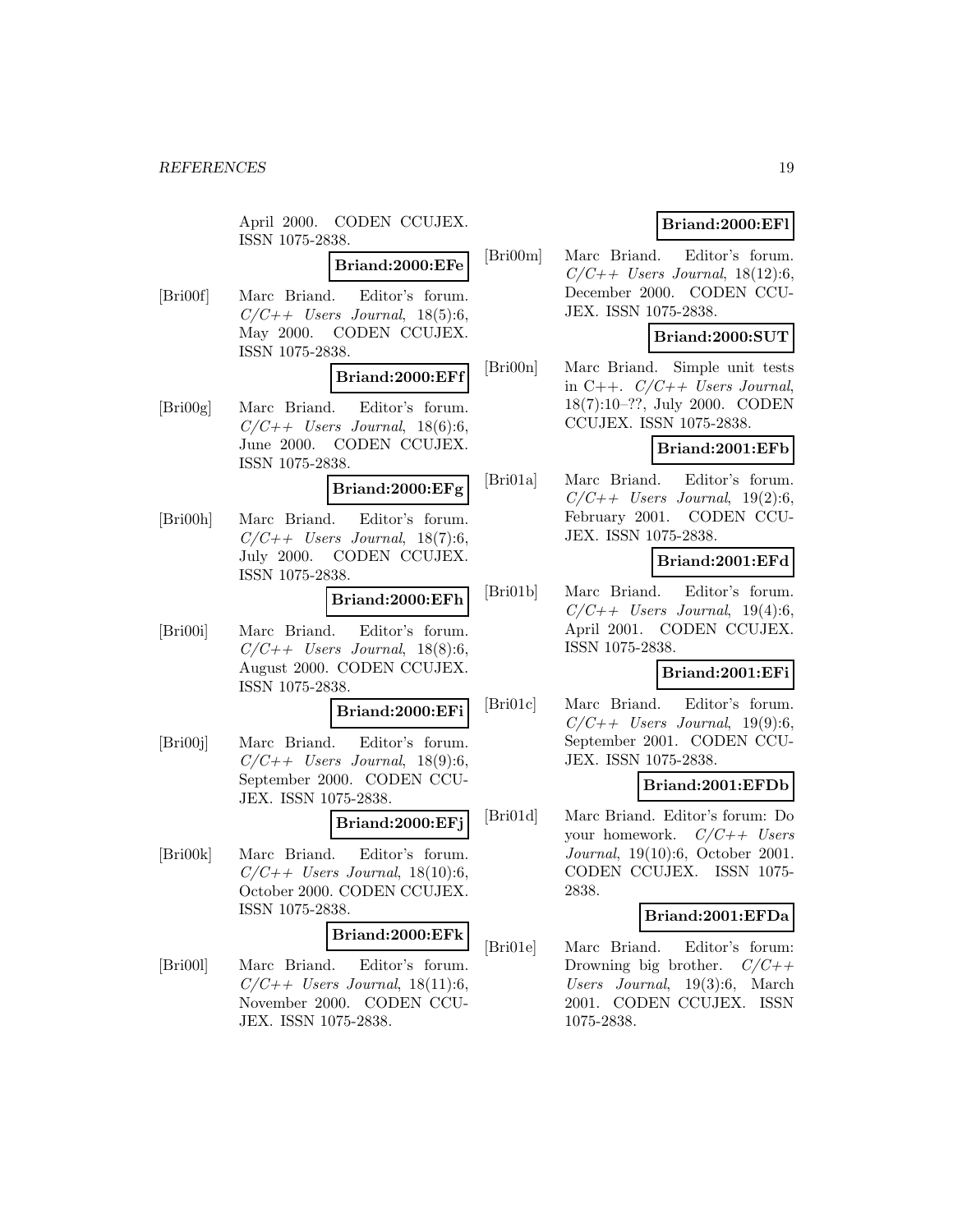## **Briand:2001:EFG**

[Bri01f] Marc Briand. Editor's forum: Going back to the well.  $C/C++$ Users Journal, 19(6):6, June 2001. CODEN CCUJEX. ISSN 1075- 2838.

### **Briand:2001:EFS**

[Bri01g] Marc Briand. Editor's forum: Something cool.  $C/C++$  Users Journal, 19(7):6, July 2001. CO-DEN CCUJEX. ISSN 1075-2838.

#### **Briand:2001:EFE**

[Bri01h] Marc Briand. Editor's forum: The Emperor's new shoes.  $C/C++$ Users Journal, 19(5):6, May 2001. CODEN CCUJEX. ISSN 1075- 2838.

#### **Briand:2001:EFN**

[Bri01i] Marc Briand. Editor's forum: The name game.  $C/C++$  Users Journal, 19(8):6, August 2001. CO-DEN CCUJEX. ISSN 1075-2838.

#### **Briand:2001:EFW**

[Bri01j] Marc Briand. Editor's forum: The woods of complexity.  $C/C++$ Users Journal, 19(1):6, January 2001. CODEN CCUJEX. ISSN 1075-2838.

#### **Bromberg:2000:TAR**

[Bro00] Boris Bromberg. Tracing an application in release configuration.  $C/C++$  Users Journal, 18(9):62– ??, September 2000. CODEN CCUJEX. ISSN 1075-2838.

### **Brodski:2002:PW**

[Bro02] Matvei Brodski. Policy wrapper. C/C++ Users Journal, 20

(10):29–31, October 2002. CO-DEN CCUJEX. ISSN 1075-2838.

### **Bucci:2001:OSA**

[Buc01] Mark Bucci. Optimization with simulated annealing.  $C/C++$ Users Journal, 19(11):??, November 2001. CODEN CCUJEX. ISSN 1075-2838.

### **Bucci:2002:UGA**

[Buc02] Mark Bucci. Using genetic algorithms.  $C/C++$  Users Journal, 20(6):20–??, June 2002. CODEN CCUJEX. ISSN 1075-2838.

#### **Button:2000:BRS**

[But00] Brian Button. Book review: Standard  $C++$  IOStreams and Locales.  $C/C++$  Users Journal, 18(11): 51–??, November 2000. CODEN CCUJEX. ISSN 1075-2838.

## **Cacciola:2000:CCT**

[Cac00a] Fernando Cacciola. C/C++ tips: Tip #2: Generic constants for generic programming.  $C/C++$  Users Journal, 18(9):65– ??, September 2000. CODEN CCUJEX. ISSN 1075-2838.

#### **Cacciola:2000:IVT**

[Cac00b] Fernando Cacciola. An improved variant type based on member templates.  $C/C++$  Users Journal, 18(10):10–??, October 2000. CO-DEN CCUJEX. ISSN 1075-2838.

#### **Calkins:2000:ITT**

[Cal00] Charles Calkins. Integrating threads with template classes.  $C/C++$  Users Journal, 18(5):32-??, May 2000. CODEN CCUJEX. ISSN 1075-2838.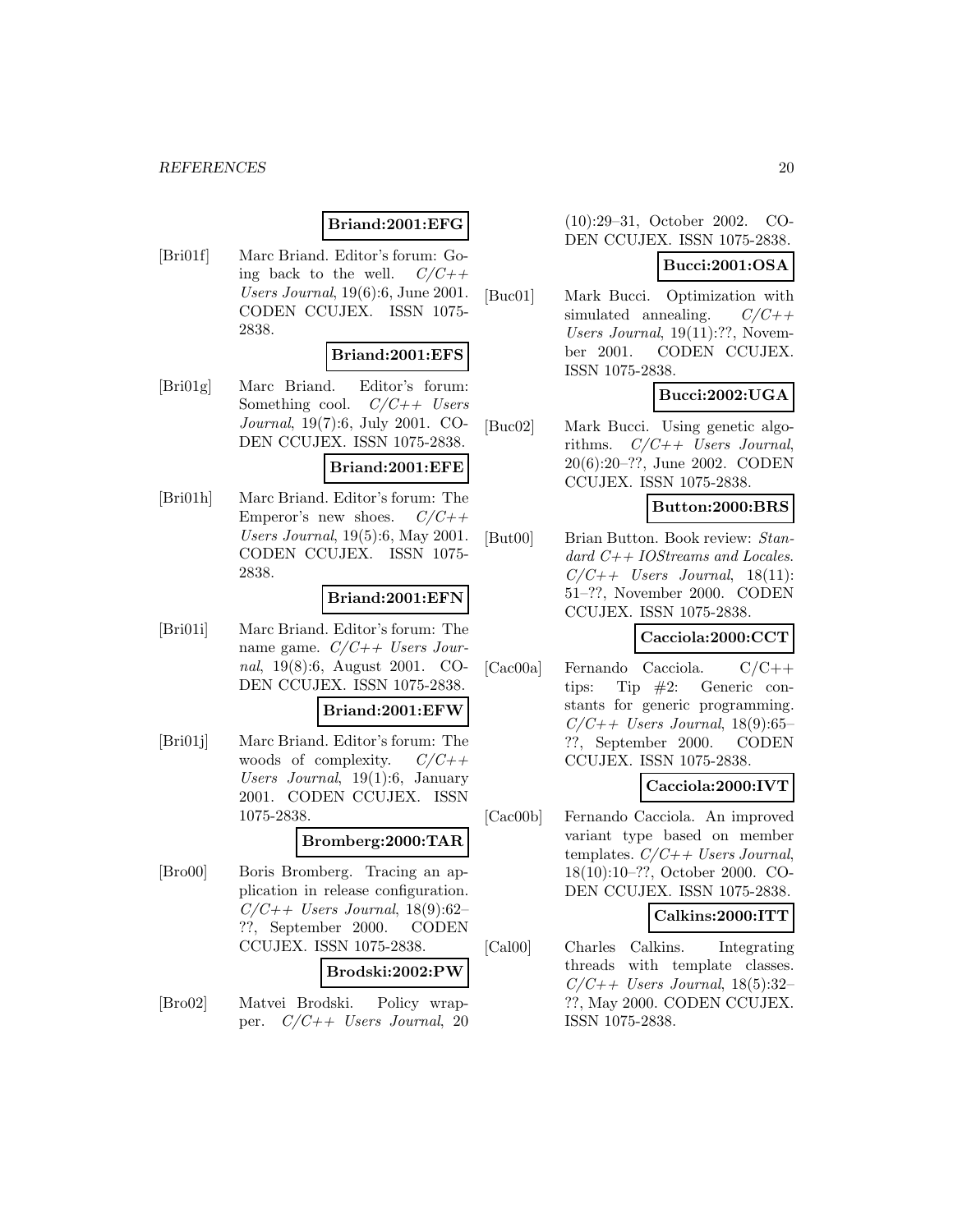### **Caves:2002:UCS**

[Cav02] Jonathan Caves. Using the  $C_{++}$ Standard Library with managed types.  $C/C++$  Users Journal, 20 (10):34, 36, October 2002. CO-DEN CCUJEX. ISSN 1075-2838.

### **Chandrabose:2001:CCT**

[Cha01] Shanker Chandrabose. C/C++ tips: Tip #6: Making classes nonderivable.  $C/C++$  Users Journal, 19(5):51–??, May 2001. CODEN CCUJEX. ISSN 1075-2838.

**Chaudhry:2002:PTS**

[Cha02] Puneesh Chaudhry. A per-thread singleton class.  $C/C++$  Users Journal, 20(5):14–??, May 2002. CODEN CCUJEX. ISSN 1075- 2838.

## **Cirillo:2001:BRC**

[Cir01] William Cirillo. Book review:  $C/C++$  Contributing Editors.  $C/C++$  Users Journal, 19(12):??, December 2001. CODEN CCU-JEX. ISSN 1075-2838.

## **Collison:2002:RGC**

[Col02] Michael Collison. Retargeting the GNU C compiler.  $C/C++$  Users Journal, 20(6):30, 32–36, June 2002. CODEN CCUJEX. ISSN 1075-2838.

#### **Creux:2000:TTC**

[Cre00] Valery Creux. Tree traversal in C without recursion.  $C/C++$  Users Journal, 18(7):56–??, July 2000. CODEN CCUJEX. ISSN 1075- 2838.

## **Cummins:2002:DG**

[Cum02] Darin Cummins. The development game.  $C/C++$  Users Journal, 20(10):18, 20–21, October 2002. CODEN CCUJEX. ISSN 1075-2838.

#### **Dandass:2000:IT**

[Dan00] Yogi Dandass. Interval trees.  $C/C++$  Users Journal, 18(1):??, January 2000. CODEN CCUJEX. ISSN 1075-2838.

### **Dewhurst:2000:CKF**

[Dew00] Steve Dewhurst. Common knowledge: Fungible control structures.  $C/C++$  Users Journal, 18(12): 46–??, December 2000. CODEN CCUJEX. ISSN 1075-2838.

#### **Dewhurst:2001:CKSa**

[Dew01a] Stephen Dewhurst. Common knowledge: Split idioms.  $C/C++$ Users Journal, 19(6):49–??, June 2001. CODEN CCUJEX. ISSN 1075-2838.

### **Dewhurst:2001:CKQ**

[Dew01b] Steve Dewhurst. Common knowledge: A question of respect.  $C/C++$  Users Journal, 19(4):??, April 2001. CODEN CCUJEX. ISSN 1075-2838.

#### **Dewhurst:2001:CKC**

[Dew01c] Steve Dewhurst. Common knowledge: Conventional generic algorithms.  $C/C++$  Users Journal, 19 (12):??, December 2001. CODEN CCUJEX. ISSN 1075-2838.

#### **Dewhurst:2001:CKO**

[Dew01d] Steve Dewhurst. Common knowledge: One at a time, please.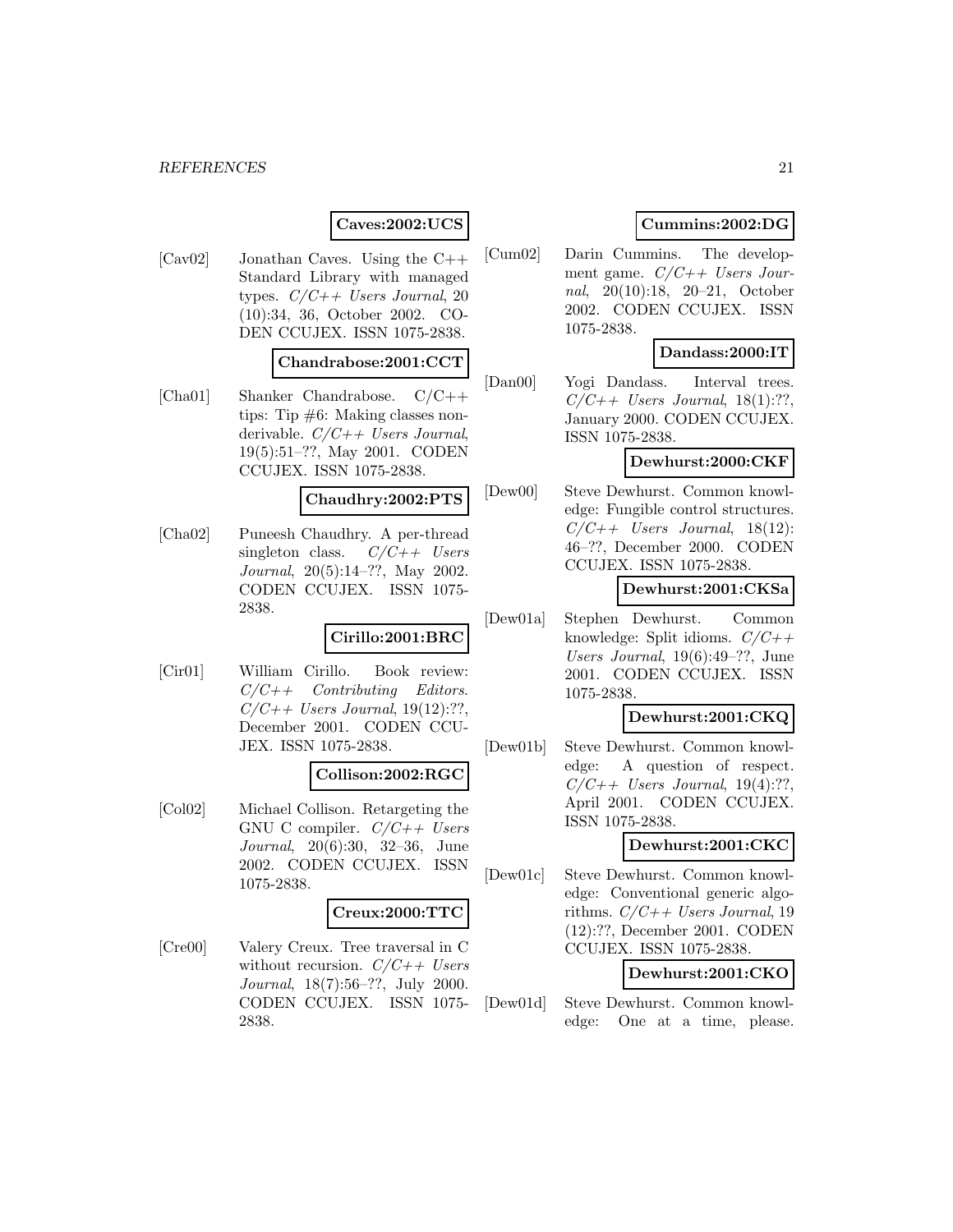$C/C++$  Users Journal, 19(8):46– ??, August 2001. CODEN CCU-JEX. ISSN 1075-2838.

## **Dewhurst:2001:CKP**

[Dew01e] Steve Dewhurst. Common knowledge: Polymorphic function objects.  $C/C++$  Users Journal, 19 (2):??, February 2001. CODEN CCUJEX. ISSN 1075-2838.

### **Dewhurst:2001:CKSb**

[Dew01f] Steve Dewhurst. Common knowledge: Stepping back.  $C/C++$ Users Journal, 19(10):57–??, October 2001. CODEN CCUJEX. ISSN 1075-2838.

#### **Dewhurst:2002:BWTa**

[Dew02a] Steve Dewhurst. A bit-wise Typeof operator, part 1.  $C/C++$ Users Journal, 20(8):48, 50–52, 54, August 2002. CODEN CCU-JEX. ISSN 1075-2838.

#### **Dewhurst:2002:BWTb**

[Dew02b] Steve Dewhurst. A bit-wise Typeof operator, part 2.  $C/C++$ Users Journal, 20(10):51–54, October 2002. CODEN CCUJEX. ISSN 1075-2838.

#### **Dewhurst:2002:CKM**

[Dew02c] Steve Dewhurst. Common knowledge: Metaprogrammed adapters.  $C/C++$  Users Journal, 20(4):56-??, April 2002. CODEN CCU-JEX. ISSN 1075-2838.

#### **Dewhurst:2002:CKO**

[Dew02d] Steve Dewhurst. Common knowledge: Output iterator adapters.  $C/C++$  Users Journal, 20(2):??, February 2002. CODEN CCU-JEX. ISSN 1075-2838.

## **Dewhurst:2002:CKR**

[Dew02e] Steve Dewhurst. Common knowledge: Running circles round you, logically.  $C/C++$  Users Journal, 20(6):51–??, June 2002. CODEN CCUJEX. ISSN 1075-2838.

## **Dix:2001:WSS**

[Dix01] Chris Dix. Working with SOAP, the Simple Object Access Protocol.  $C/C++$  Users Journal, 19 (1):22–??, January 2001. CODEN CCUJEX. ISSN 1075-2838.

### **Ehlinger:2000:CTM**

[Ehl00] Early Ehlinger. Creating truly maintainable class factories.  $C/C++$ Users Journal, 18(11):22–??, November 2000. CODEN CCU-JEX. ISSN 1075-2838.

#### **Faul:2000:EMB**

[Fau00] Ben Faul. An embedded memorybased SQL class for C++.  $C/C++$  Users Journal, 18(3):64– ??, March 2000. CODEN CCU-JEX. ISSN 1075-2838.

### **Forshaw:2001:BRC**

[For01] Ben Forshaw. Book review: The C++ Standard Library: A Tutorial and Reference.  $C/C++$  Users Journal, 19(3):40–??, March 2001. CODEN CCUJEX. ISSN 1075- 2838.

### **Foster:2000:CCT**

[Fos00] Sol Foster.  $C/C++$  tips: Tip  $\#3$ : Creating an index table in STL, take 2.  $C/C++$  Users Journal, 18 (11):41–??, November 2000. CO-DEN CCUJEX. ISSN 1075-2838.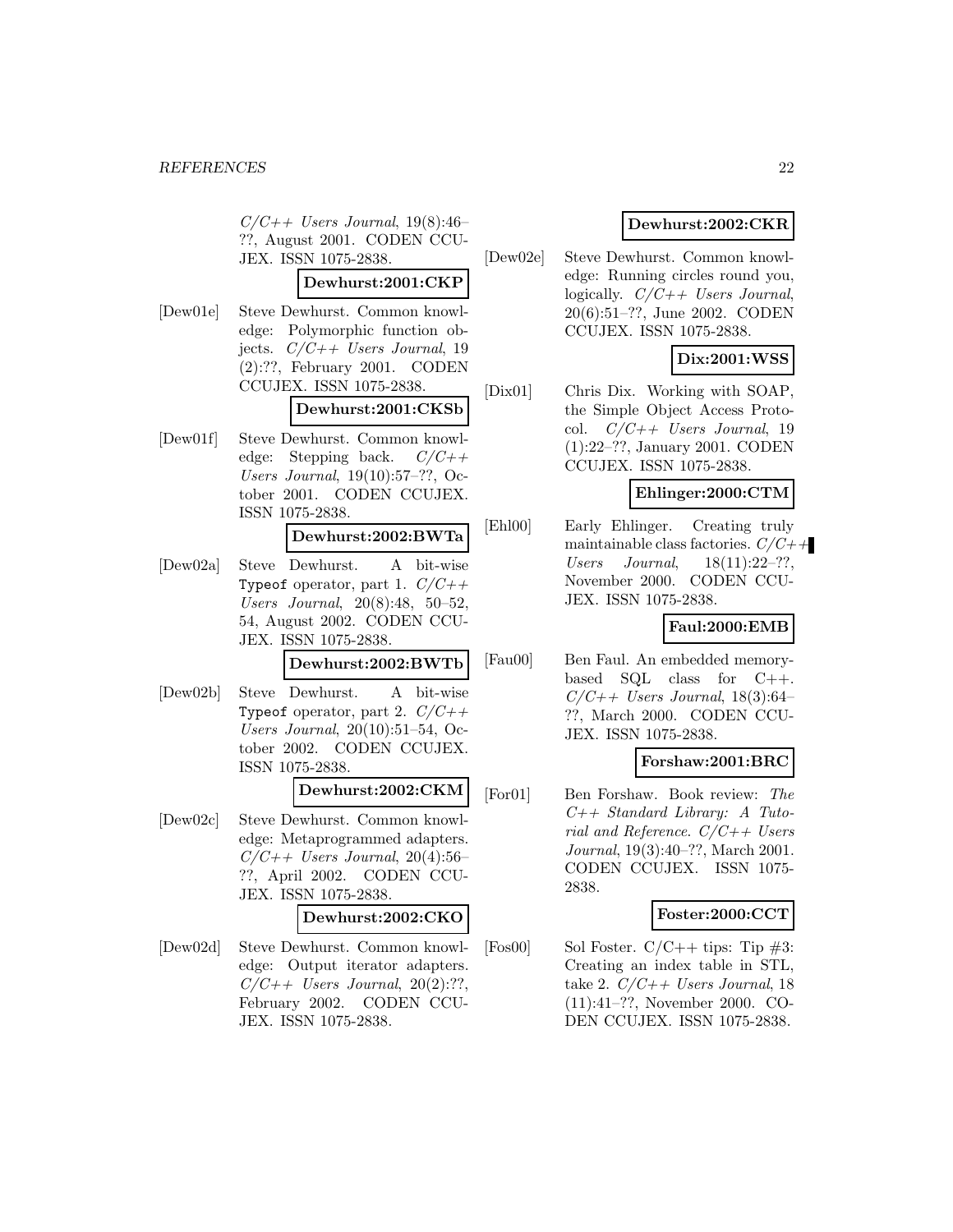## **Fox:2001:HDC**

[Fox01] Maurice Fox. A handy debugging class.  $C/C++$  Users Journal, 19 (4):??, April 2001. CODEN CCU-JEX. ISSN 1075-2838.

#### **Gareau:2000:TML**

[Gar00] Jean L. Gareau. Tracking memory leaks under Windows CE.  $C/C++$  Users Journal, 18(2):36– ??, February 2000. CODEN CCU-JEX. ISSN 1075-2838.

#### **Gatliff:2002:IIS**

[Gat02] Bill Gatliff. Implementing interrupt service routines in C++.  $C/C++$  Users Journal,  $20(2):??$ February 2002. CODEN CCU-JEX. ISSN 1075-2838.

### **Georgescu:2002:CGT**

[Geo02] Cristian Georgescu. Code generation templates using XML and XSL. C/C++ Users Journal, 20 (1):??, January 2002. CODEN CCUJEX. ISSN 1075-2838.

### **Getov:2000:OUM**

[Get00] Radoslav Getov. Not-so-obvious utility macros.  $C/C++$  Users Journal, 18(3):27–??, March 2000. CODEN CCUJEX. ISSN 1075- 2838.

#### **Gabrilovich:2001:JCI**

[GF01] Evgeniy Gabrilovich and Lev Finkelstein. JNI–C++ integration made easy.  $C/C++$  Users Journal, 19(1):10–??, January 2001. CODEN CCUJEX. ISSN 1075- 2838.

## **Gibbons:2000:PTO**

[Gib00] Bill Gibbons. A portable "typeof" operator.  $C/C++Users$ Journal, 18(11):34–??, November 2000. CODEN CCUJEX. ISSN 1075-2838.

### **Glassborow:2001:BRA**

[Gla01] Francis Glassborow. Book review: Accelerated  $C++$ .  $C/C++$  Users Journal, 19(6):30–??, June 2001. CODEN CCUJEX. ISSN 1075- 2838.

## **Gontmakher:2000:EDL**

[Gon00] Sasha Gontmakher. Easy dynamic loading in C++.  $C/C++$  Users Journal, 18(1):??, January 2000. CODEN CCUJEX. ISSN 1075- 2838.

### **Griffiths:2001:HD**

[Gri01] Alan Griffiths. Here be dragons.  $C/C++$  Users Journal, 19(3):58-??, March 2001. CODEN CCU-JEX. ISSN 1075-2838.

## **Guillemot:2000:CUR**

[Gui00a] Marc Guillemot. Catching untested return codes.  $C/C++$ Users Journal,  $18(5):54-??$ , May 2000. CODEN CCUJEX. ISSN 1075-2838.

### **Guinan:2000:CPD**

[Gui00b] Jamie Guinan. Cross-platform development using GCC.  $C/C++$ Users Journal, 18(3):18–??, March 2000. CODEN CCUJEX. ISSN 1075-2838.

### **Guisado:2000:DCB**

[Gui00c] Ernesto Guisado. Debugging component-based memory leaks.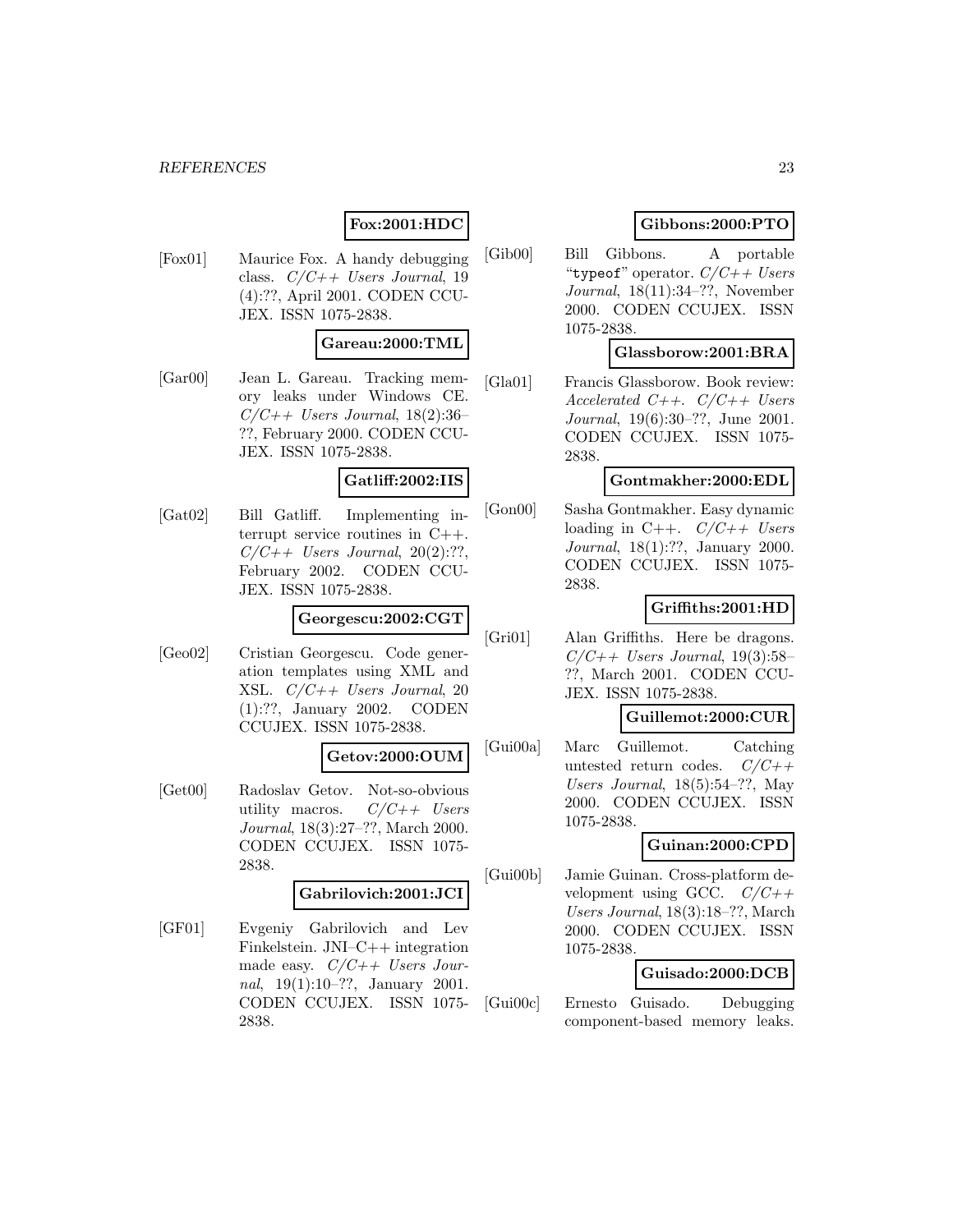$C/C++$  Users Journal, 18(1):??, January 2000. CODEN CCUJEX. ISSN 1075-2838.

### **Hanov:2000:LWW**

[Han00] Steve Hanov. A lightweight window wrapper.  $C/C++$  Users Journal, 18(8):26–??, August 2000. CODEN CCUJEX. ISSN 1075-2838.

### **Harmon:2002:PP**

[Har02] Trevor Harmon. Probing the palm OS.  $C/C++$  Users Journal, 20(2): ??, February 2002. CODEN CCU-JEX. ISSN 1075-2838.

#### **Hicks:2000:CCT**

[Hic00] Craig Hicks. C/C++ tips: Tip  $#1$ : Creating an index table in STL. C/C++ Users Journal, 18 (8):61–??, August 2000. CODEN CCUJEX. ISSN 1075-2838.

#### **Howard:2000:UPW**

[How00] David M. Howard. Using predicate waits with Win32 threads.  $C/C++$  Users Journal, 18(5):18– ??, May 2000. CODEN CCUJEX. ISSN 1075-2838.

#### **Anonymous:2002:MSS**

[HR02] Moishe Halibard and Moshe Rubin. A multiple substring search algorithm.  $C/C++$  Users Journal, 20(6):6–??, June 2002. CO-DEN CCUJEX. ISSN 1075-2838.

#### **Hsiao:2000:SPF**

[Hsi00] Gary Hsiao. A simple persistence framework. C/C++ Users Journal, 18(8):46–??, August 2000. CODEN CCUJEX. ISSN 1075- 2838.

### **Hubbard:2001:BPS**

[Hub01a] John Hubbard. Building a professional software toolkit.  $C/C++$ Users Journal, 19(5):42–??, May 2001. CODEN CCUJEX. ISSN 1075-2838.

## **Huber:2001:EFC**

[Hub01b] Andreas Huber. Elegant function call wrappers.  $C/C++$  Users Journal, 19(5):8–??, May 2001. CODEN CCUJEX. ISSN 1075- 2838.

### **Hubbard:2002:BCR**

[Hub02] John F. Hubbard. Binary code reuse in a Linux environment.  $C/C++$  Users Journal, 20(3):??, March 2002. CODEN CCUJEX. ISSN 1075-2838.

## **Jarvi:2001:TTM**

[Jär01] Jaakko Järvi. Tuple types and multiple return values.  $C/C++$ Users Journal, 19(8):24–??, August 2001. CODEN CCUJEX. ISSN 1075-2838.

## **Kamper:2001:BRC**

[Käm01] Stephan Kämper. Book review:  $Core$   $C++$   $-$  A Software Engineering Approach.  $C/C++$  Users Journal, 19(3):55–??, March 2001. CODEN CCUJEX. ISSN 1075- 2838.

### **Karlsson:2002:SPB**

[Kar02] Bjorn Karlsson. Smart pointers in Boost.  $C/C++$  Users Journal, 20(4):34–??, April 2002. CODEN CCUJEX. ISSN 1075-2838.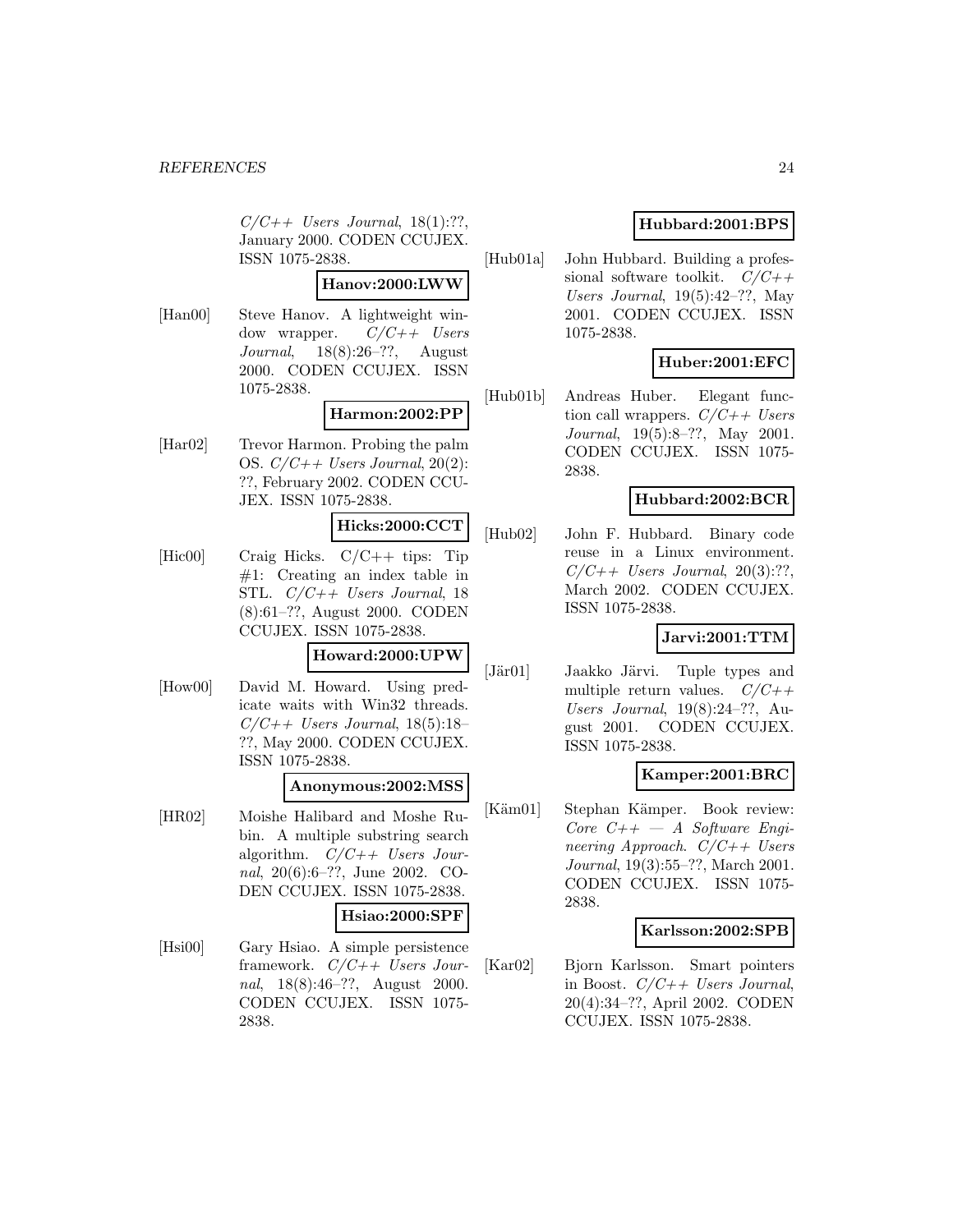#### **Kelly-Bootle:2000:PMDe**

[KB00a] Stan Kelly-Bootle. Post-mortem debunker: Angelology.  $C/C++$ Users Journal, 18(10):88, October 2000. CODEN CCUJEX. ISSN 1075-2838.

#### **Kelly-Bootle:2000:PMDc**

[KB00b] Stan Kelly-Bootle. Post-mortem debunker: From MAW to MAM, more? C/C++ Users Journal, 18 (6):??, June 2000. CODEN CCU-JEX. ISSN 1075-2838.

#### **Kelly-Bootle:2000:PMDa**

[KB00c] Stan Kelly-Bootle. Post-mortem debunker: Pure vs. applied.  $C/C++$  Users Journal, 18(2):104, February 2000. CODEN CCU-JEX. ISSN 1075-2838.

### **Kelly-Bootle:2000:PMDb**

[KB00d] Stan Kelly-Bootle. Post-mortem debunker: Shall I compare thee . . . why not?  $C/C++$  Users Journal, 18(4):96, April 2000. CODEN CCUJEX. ISSN 1075-2838.

#### **Kelly-Bootle:2000:PMDd**

[KB00e] Stan Kelly-Bootle. Post-mortem debunker: Whichever comes first.  $C/C++$  Users Journal, 18(8):96, August 2000. CODEN CCUJEX. ISSN 1075-2838.

## **Kelly-Bootle:2001:PMDd**

[KB01a] Stan Kelly-Bootle. Post-mortem debunker: Coder block. C/C++ Users Journal, 19(8):80–??, August 2001. CODEN CCUJEX. ISSN 1075-2838.

### **Kelly-Bootle:2001:PMDb**

[KB01b] Stan Kelly-Bootle. Post-mortem debunker: Reply ALL.  $C/C++$ Users Journal, 19(3):96–??, March 2001. CODEN CCUJEX. ISSN 1075-2838.

#### **Kelly-Bootle:2001:PMDa**

[KB01c] Stan Kelly-Bootle. Post-mortem debunker: Time flies.  $C/C++$ Users Journal, 19(1):96–??, January 2001. CODEN CCUJEX. ISSN 1075-2838.

#### **Kelly-Bootle:2001:PMDe**

[KB01d] Stan Kelly-Bootle. Post-mortem debunker: Trust me.  $C/C++$ Users Journal, 19(12):??, December 2001. CODEN CCUJEX. ISSN 1075-2838.

### **Kelly-Bootle:2001:PMDc**

[KB01e] Stan Kelly-Bootle. Post-mortem debunker: What next?  $C/C++$ Users Journal, 19(6):80–??, June 2001. CODEN CCUJEX. ISSN 1075-2838.

#### **Kelly-Bootle:2002:PMD**

[KB02] Stan Kelly-Bootle. Post-mortem debunker: Spurious precision.  $C/C++$  Users Journal, 20(4):72, April 2002. CODEN CCUJEX. ISSN 1075-2838.

#### **Kempf:2002:BTL**

[Kem02a] Bill Kempf. The Boost.Threads library.  $C/C++$  Users Journal, 20(5):6–??, May 2002. CODEN CCUJEX. ISSN 1075-2838.

### **Kempke:2002:ADB**

[Kem02b] Christopher Kempke. Adaptable dialog boxes for cross-platform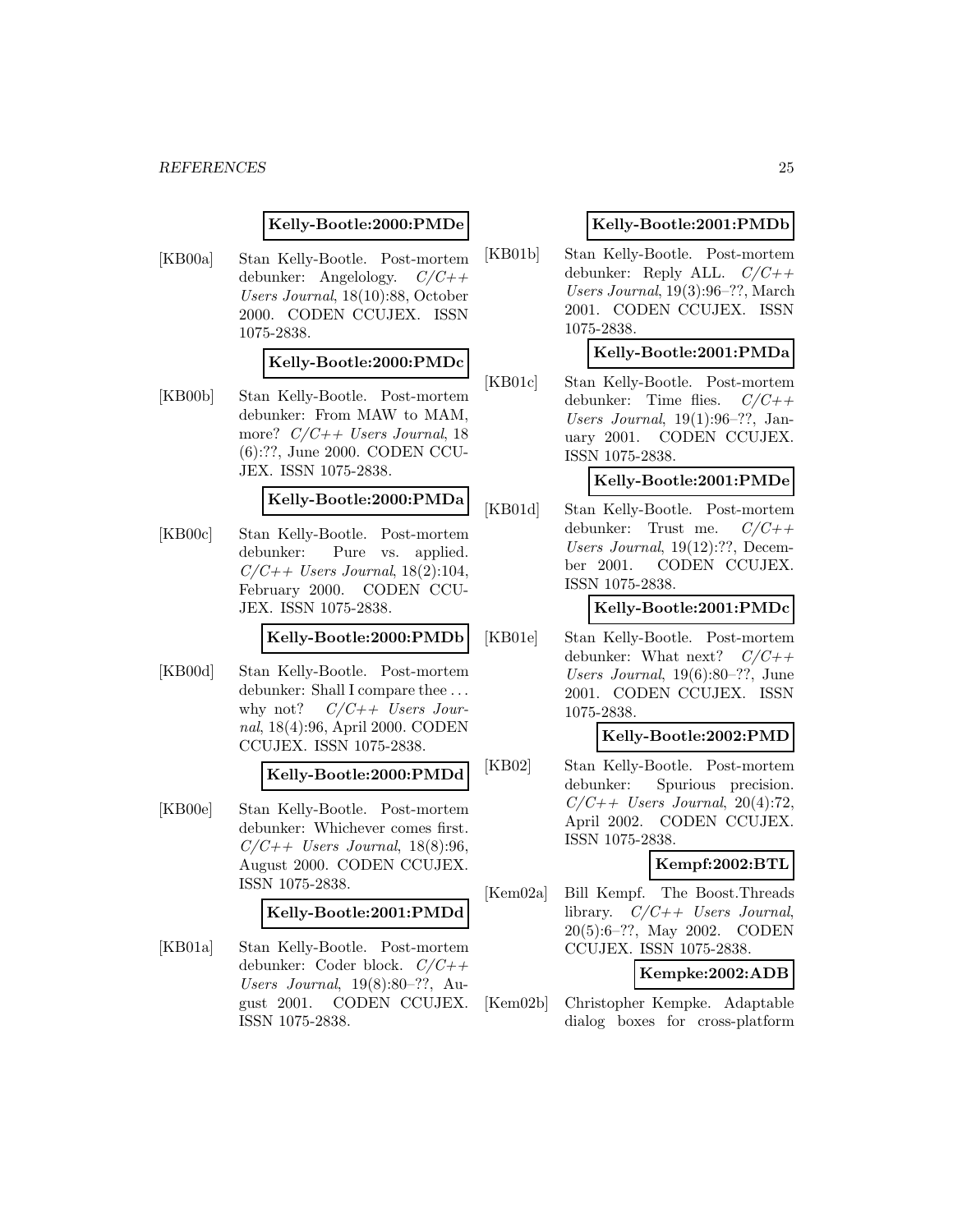programming.  $C/C++$  Users Journal, 20(8):13–14, 16–18, 20– 21, August 2002. CODEN CCU-JEX. ISSN 1075-2838.

### **Koss:2002:TDD**

[KL02] Robert Koss and Jeff Langr. Test driven development in  $C/C++$ .  $C/C++$  Users Journal, 20(10):6, 8, 10, 12–14, 16–17, October 2002. CODEN CCUJEX. ISSN 1075- 2838.

## **Kleber:2000:TSA**

[Kle00] Jeff Kleber. Thread-safe access to collections.  $C/C++$  Users Journal, 18(5):36–??, May 2000. CO-DEN CCUJEX. ISSN 1075-2838.

#### **Koenig:2001:CMEb**

[KM01a] Andrew Koenig and Barbara E. Moo. C++ made easier: Programs that work by accident.  $C/C++$  Users Journal, 19(2):??, February 2001. CODEN CCU-JEX. ISSN 1075-2838.

#### **Koenig:2001:CMEd**

[KM01b] Andrew Koenig and Barbara E. Moo. C++ made easier: The rule of three.  $C/C++$  Users Journal, 19(6):65–??, June 2001. CODEN CCUJEX. ISSN 1075-2838.

#### **Koenig:2001:CMEf**

[KM01c] Andrew Koenig and Barbara E. Moo. C++ made easier: Understanding binary searches.  $C/C++$ Users Journal, 19(10):50–??, October 2001. CODEN CCUJEX. ISSN 1075-2838.

### **Koenig:2001:CMEc**

[KM01d] Andrew Koenig and Barbara E. Moo. C++ made easier: w vectors grow.  $C/C++$  Users Journal, 19 (4):??, April 2001. CODEN CCU-JEX. ISSN 1075-2838.

## **Koenig:2001:CMEe**

[KM01e] Andrew Koenig and Barbara E. Moo. C++ made easier: Which container should I use?  $C/C++$ Users Journal, 19(8):58–??, August 2001. CODEN CCUJEX. ISSN 1075-2838.

## **Koenig:2002:CMEc**

[KM02a] Andrew Koenig and Barbara E. Moo. C++ made easier: Avoiding array overruns.  $C/C++Users$ Journal, 20(6):44–??, June 2002. CODEN CCUJEX. ISSN 1075- 2838.

## **Koenig:2002:CMEd**

[KM02b] Andrew Koenig and Barbara E. Moo. C++ made easier: Handles and exception safety, part 1: A simple handle class.  $C/C++$ Users Journal, 20(8):32, 34–39, August 2002. CODEN CCUJEX. ISSN 1075-2838.

#### **Koenig:2002:CMEe**

[KM02c] Andrew Koenig and Barbara E. Moo. C++ made easier: Handles and exception safety, part 2: Intrusive reference counting.  $C/C++$  Users Journal, 20(10): 45–50, October 2002. CODEN CCUJEX. ISSN 1075-2838.

### **Koenig:2002:CMEa**

[KM02d] Andrew Koenig and Barbara E. Moo. C++ made easier: Naming unknown types.  $C/C++Users$ Journal, 20(2):??, February 2002. CODEN CCUJEX. ISSN 1075- 2838.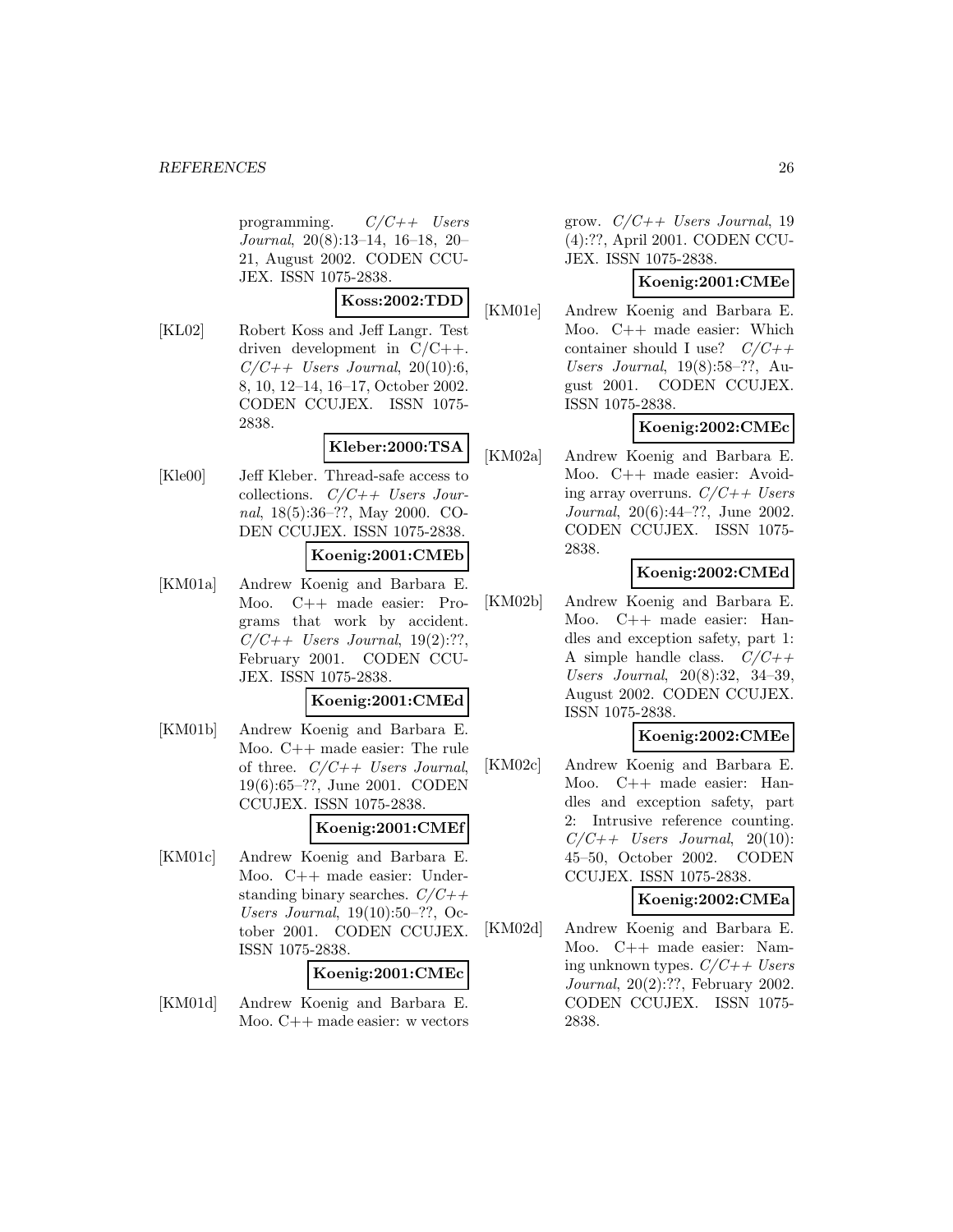### **Koenig:2002:CMEb**

[KM02e] Andrew Koenig and Barbara E. Moo. C++ made easier: Plain old data.  $C/C++$  Users Journal, 20(4):50–??, April 2002. CODEN CCUJEX. ISSN 1075-2838.

### **Koenig:2001:CMEa**

[Koe01] Andrew Koenig. C++ made easier: Using library algorithms.  $C/C++$  Users Journal, 19(1):42-??, January 2001. CODEN CCU-JEX. ISSN 1075-2838.

#### **Kougiouris:2000:SYC**

[Kou00] Panos Kougiouris. Stressing your COM objects.  $C/C++$  Users Journal, 18(4):30–??, April 2000. CODEN CCUJEX. ISSN 1075- 2838.

#### **Kuepper:2005:UFS**

[Kue05] Tilman Kuepper. Unicode and filtering stream buffers.  $C/C++$ Users Journal, 23(3):28, 30–33, March 2005. CODEN CCUJEX. ISSN 1075-2838.

#### **Labbe:2000:SCP**

[Lab00] Roger Labbe. Solving combinatorial problems with STL and backtracking.  $C/C++$  Users Journal, 18(2):56–??, February 2000. CO-DEN CCUJEX. ISSN 1075-2838.

#### **Lafreniere:2000:SMD**

[Laf00] David Lafreniere. State machine design in C++.  $C/C++$  Users Journal, 18(5):58–??, May 2000. CODEN CCUJEX. ISSN 1075- 2838.

## **Leman:2002:EFT**

[Lem02] Dmitri Leman. An efficient and flexible tracing technique.  $C/C++$ Users Journal, 20(4):24–??, April 2002. CODEN CCUJEX. ISSN 1075-2838.

### **Lingsong:2001:EDB**

[Lin01] He Lingsong. Exchanging data between Java and  $C/C++$  Windows programs.  $C/C++$  Users Journal, 19(1):34–??, January 2001. CO-DEN CCUJEX. ISSN 1075-2838.

#### **Lippman:2001:CD**

[Lip01] Stanley B. Lippman. The C# delegate.  $C/C++$  Users Journal, 19(7):42–??, July 2001. CODEN CCUJEX. ISSN 1075-2838.

## **Lippman:2002:NME**

[Lip02] Stanley Lippman. The .NET managed extensions to C++.  $C/C++$ Users Journal, 20(9):6, 8–11, September 2002. CODEN CCU-JEX. ISSN 1075-2838.

## **Liu:2001:IRM**

[Liu01] Qiang Liu. Implementing reusable mathematical procedures using C++.  $C/C++$  Users Journal, 19 (6):22–??, June 2001. CODEN CCUJEX. ISSN 1075-2838.

## **Lacoude:2000:PEC**

[LK00] Philippe Lacoude and Grum Ketema. Programming Excel COM objects in C++.  $C/C++$ Users Journal, 18(4):22–??, April 2000. CODEN CCUJEX. ISSN 1075-2838.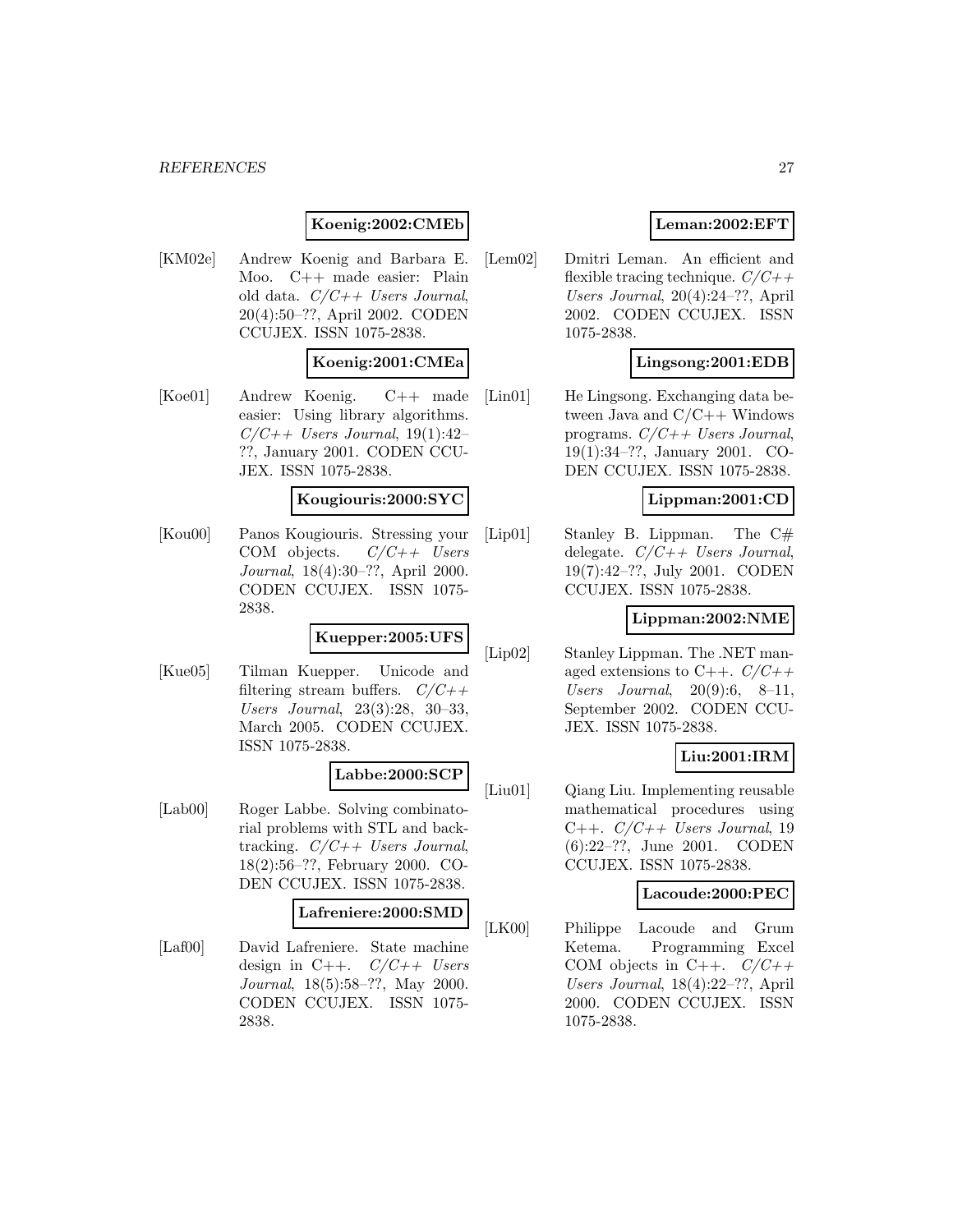## **Lopiano:2001:SOA**

[Lop01] Fabio Lopiano. Sending objects across platforms.  $C/C++$  Users Journal, 19(10):10–??, October 2001. CODEN CCUJEX. ISSN 1075-2838.

#### **Lorenzen:2001:AEI**

[Lor01] Bob Lorenzen. An algorithm for efficient image warping.  $C/C++$ Users Journal, 19(9):??, September 2001. CODEN CCUJEX. ISSN 1075-2838.

### **Loudon:2000:II**

[Lou00] Kyle Loudon. An introduction to interpolation.  $C/C++$  Users Journal, 18(2):20–??, February 2000. CODEN CCUJEX. ISSN 1075-2838.

#### **Lowy:2000:MPO**

[Low00] Juval Lowy. Making primitive objects thread safe.  $C/C++$  Users Journal, 18(3):85–??, March 2000. CODEN CCUJEX. ISSN 1075- 2838.

### **May:2001:ECC**

[May01] Patrick May. Encapsulating CORBA components with the adapter and bridge patterns.  $C/C++$  Users Journal, 19(2):??, February 2001. CODEN CCU-JEX. ISSN 1075-2838.

#### **Meyers:2000:NCIc**

[Mey00a] Randy Meyers. The new C: Integers in C99, part 1.  $C/C++$  Users Journal, 18(12):65–??, December 2000. CODEN CCUJEX. ISSN 1075-2838.

## **Meyers:2000:NCIa**

[Mey00b] Randy Meyers. The new C: Introducing C99.  $C/C++$  Users Journal, 18(10):49–??, October 2000. CODEN CCUJEX. ISSN 1075- 2838.

## **Meyers:2000:NCIb**

[Mey00c] Randy Meyers. The new C: It all began with FORTRAN.  $C/C++$  Users Journal, 18(11): 80–??, November 2000. CODEN CCUJEX. ISSN 1075-2838.

#### **Meyers:2000:HNM**

[Mey00d] Scott Meyers. How non-member functions improve encapsulation.  $C/C++$  Users Journal, 18(2):44– ??, February 2000. CODEN CCU-JEX. ISSN 1075-2838.

## **Meyers:2001:NCC**

[Mey01a] Randy Meyers. The new C: Compound literals.  $C/C++$  Users Journal, 19(6):33–??, June 2001. CODEN CCUJEX. ISSN 1075- 2838.

#### **Meyers:2001:NCD**

[Mey01b] Randy Meyers. The new C: Declarations and initializations.  $C/C++$  Users Journal, 19(4):??, April 2001. CODEN CCUJEX. ISSN 1075-2838.

#### **Meyers:2001:NCIa**

[Mey01c] Randy Meyers. The new C: Integers, part 2.  $C/C++$  Users Journal, 19(1):52–??, January 2001. CODEN CCUJEX. ISSN 1075- 2838.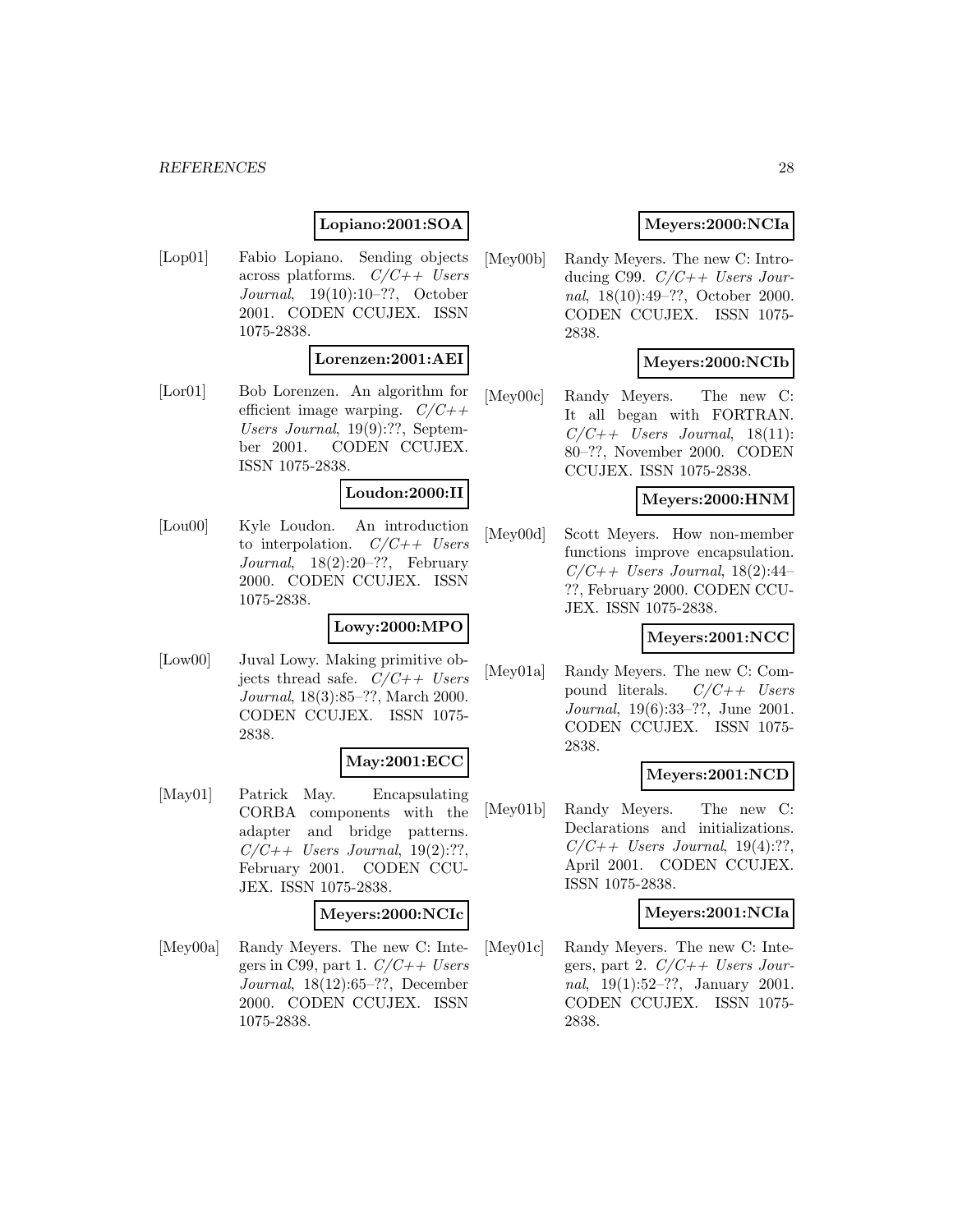### **Meyers:2001:NCIb**

[Mey01d] Randy Meyers. The new C: Integers, part 3.  $C/C++$  Users Journal, 19(2):??, February 2001. CO-DEN CCUJEX. ISSN 1075-2838.

#### **Meyers:2001:NCV**

[Mey01e] Randy Meyers. The new C: Variable length arrays, part 2.  $C/C++$ Users Journal, 19(12):??, December 2001. CODEN CCUJEX. ISSN 1075-2838.

#### **Meyers:2001:NCW**

[Mey01f] Randy Meyers. The new C: Why variable length arrays?  $C/C++$ Users Journal, 19(10):46–??, October 2001. CODEN CCUJEX. ISSN 1075-2838.

#### **Meyers:2001:NCX**

[Mey01g] Randy Meyers. The new C: X macros.  $C/C++$  Users Journal, 19(5):52–??, May 2001. CODEN CCUJEX. ISSN 1075-2838.

## **Meyers:2001:DSS**

[Mey01h] Scott Meyers. Distinguishing STL search algorithms.  $C/C++$ Users Journal, 19(12):??, December 2001. CODEN CCUJEX. ISSN 1075-2838.

#### **Meyers:2001:SAV**

[Mey01i] Scott Meyers. STL algorithms vs. hand-written loops.  $C/C++$ Users Journal, 19(10):26–??, October 2001. CODEN CCUJEX. ISSN 1075-2838.

#### **Meyers:2001:TGE**

[Mey01j] Scott Meyers. Three guidelines for effective iterator usage.  $C/C++$ 

Users Journal,  $19(6):10-??$ , June 2001. CODEN CCUJEX. ISSN 1075-2838.

## **Meyers:2002:NCB**

[Mey02a] Randy Meyers. The new C: bool, advice to C and C++ programmers.  $C/C++$  Users Journal, 20 (5):–??, May 2002. CODEN CCU-JEX. ISSN 1075-2838.

## **Meyers:2002:NCI**

[Mey02b] Randy Meyers. The new C: Inline functions.  $C/C++$  Users Journal, 20(7):47–51, July 2002. CODEN CCUJEX. ISSN 1075-2838.

#### **Meyers:2002:NCV**

[Mey02c] Randy Meyers. The new C: VLAs, Part 4: VLA typedefs and flexible array members.  $C/C++Users$ Journal, 20(3):??, March 2002. CODEN CCUJEX. ISSN 1075- 2838.

#### **Meyers:2002:VLA**

[Mey02d] Randy Meyers. Variable length arrays, part 3: Pointers and parameters.  $C/C++$  Users Journal. 20(1):??, January 2002. CODEN CCUJEX. ISSN 1075-2838.

#### **Morana:2000:BBD**

[Mor00a] Marco Morana. Browser-based directory access through LDAP and COM.  $C/C++$  Users Journal, 18(7):34–??, July 2000. CODEN CCUJEX. ISSN 1075-2838.

## **Moreno:2000:HDT**

[Mor00b] Carlos Moreno. HTML document templates for CGI applications.  $C/C++$  Users Journal, 18 (9):10–??, September 2000. CO-DEN CCUJEX. ISSN 1075-2838.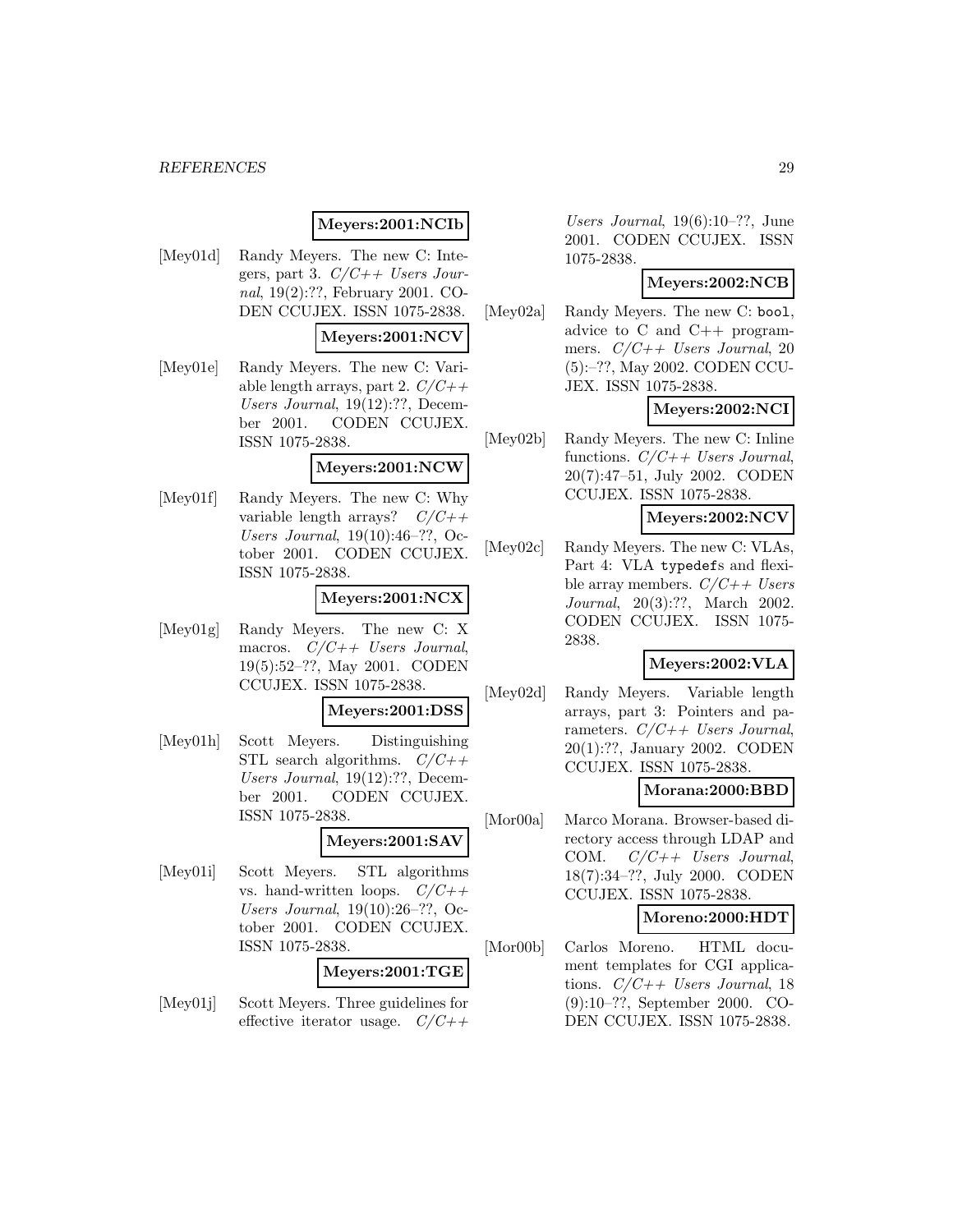#### **Moreno:2001:WIC**

[Mor01] Carlos Moreno. wxWindows, an intuitive cross-platform GUI framework.  $C/C++$  Users Journal, 19(5):18–??, May 2001. CO-DEN CCUJEX. ISSN 1075-2838.

## **Morley:2002:UCT**

[Mor02] Kevin T. Morley. Using constructed types in C++ unions.  $C/C++$  Users Journal, 20(8):29– 31, August 2002. CODEN CCU-JEX. ISSN 1075-2838.

#### **Mott:2002:WKA**

[Mot02] Jason Mott. Writing KDE applications.  $C/C++$  Users Journal, 20(3):??, March 2002. CODEN CCUJEX. ISSN 1075-2838.

### **Nakov:2001:AEM**

[Nak01] Kalin Nakov. An asynchronous execution macro.  $C/C++$  Users Journal, 19(11):??, November 2001. CODEN CCUJEX. ISSN 1075-2838.

### **Nash:2000:IFT**

[Nas00] Alan Nash. Introduction to function try blocks.  $C/C++$  Users Journal, 18(10):32–??, October 2000. CODEN CCUJEX. ISSN 1075-2838.

#### **Nelson:2000:NPL**

[Nel00] Erik Nelson. Network programming with Linux.  $C/C++$  Users Journal, 18(9):26–??, September 2000. CODEN CCUJEX. ISSN 1075-2838.

#### **Nelson:2001:CDS**

[Nel01] Mark Nelson. A C++ debug stream for Win32.  $C/C++$  Users Journal, 19(9):??, September 2001. CODEN CCUJEX. CODEN CCUJEX. ISSN 1075-2838.

## **Niec:2000:OSO**

[Nie00] Todd Niec. Optimizing substring operations in string classes.  $C/C++$  Users Journal, 18(10): 40–??, October 2000. CODEN CCUJEX. ISSN 1075-2838.

### **Nies:2002:TEE**

[Nie02] Richard Nies. Tracing exceptions with an exception stack.  $C/C++$ Users Journal, 20(4):14–??, April 2002. CODEN CCUJEX. ISSN 1075-2838.

#### **Niklas:2000:CSD**

[Nik00] Michal Niklas. A class for scanning directories.  $C/C++$  Users Journal, 18(4):60–??, April 2000. CODEN CCUJEX. ISSN 1075- 2838.

## **Nowak:2001:CCT**

[Now01] Harald Nowak. C/C++ tips: Tip  $#7:$  A remove\_if for vector<T \*>.  $C/C++$  Users Journal, 19(7): 52–??, July 2001. CODEN CCU-JEX. ISSN 1075-2838.

#### **Offer:2000:ELI**

[Off00] Brad Offer. Error logging with Iostreams. C/C++ Users Journal, 18(4):52–??, April 2000. CODEN CCUJEX. ISSN 1075-2838.

#### **Padamadan:2001:CMC**

[Pad01] Babu George Padamadan. A cookie manager class for Web applications.  $C/C++$  Users Journal, 19(8):10–??, August 2001. CO-DEN CCUJEX. ISSN 1075-2838.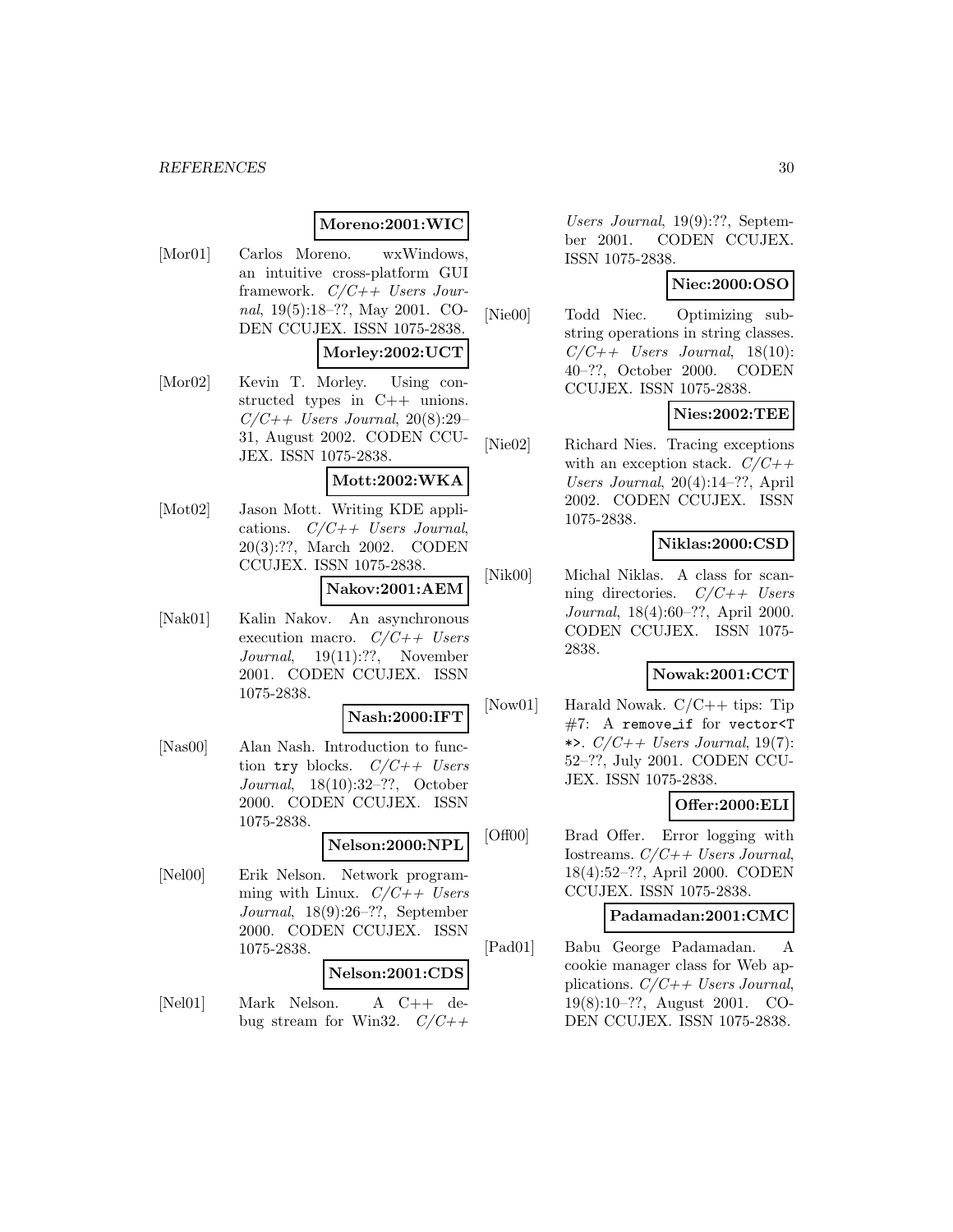### **Panzer:2001:TSC**

[Pan01] John Panzer. A toolbox of string classes.  $C/C++$  Users Journal, 19(7):10–??, July 2001. CODEN CCUJEX. ISSN 1075-2838.

## **Pee:2001:GWS**

[Pee01] James Pee. Guidelines for wrapping sockets in classes.  $C/C++$ Users Journal, 19(12):??, December 2001. CODEN CCUJEX. ISSN 1075-2838.

#### **Pehrson:2001:DGI**

[Peh01] Bret S. Pehrson. Documenting the graphic import filter interface.  $C/C++$  Users Journal, 19(3):26-??, March 2001. CODEN CCU-JEX. ISSN 1075-2838.

#### **Perry:2000:RNSa**

[Per00a] Michael L. Perry. A reusable nonlinear system solver, part 1.  $C/C++$  Users Journal, 18(6):??, June 2000. CODEN CCUJEX. ISSN 1075-2838.

#### **Perry:2000:RNSb**

[Per00b] Michael L. Perry. A reusable nonlinear system solver, part 2.  $C/C++$  Users Journal, 18(8):32-??, August 2000. CODEN CCU-JEX. ISSN 1075-2838.

#### **Peterson:2000:CCT**

[Pet00] Mark Peterson. C/C++ tips: Tip #4: Self destructing threads.  $C/C++$  Users Journal, 18(12): 44–??, December 2000. CODEN CCUJEX. ISSN 1075-2838.

#### **Philips:2000:DMS**

[Phi00a] Lawrence Philips. The double metaphone search algorithm.

 $C/C++$  Users Journal, 18(6):??, June 2000. CODEN CCUJEX. ISSN 1075-2838.

## **Phillips:2000:BRP**

[Phi00b] Dwayne Phillips. Book review: The Pragmatic Programmer.  $C/C++$  Users Journal, 18 (9):66–??, September 2000. CO-DEN CCUJEX. ISSN 1075-2838.

## **Phillips:2000:RIN**

[Phi00c] Dwayne Phillips. Removing image noise with adaptive filters.  $C/C++$  Users Journal, 18(12): 10–??, December 2000. CODEN CCUJEX. ISSN 1075-2838.

## **Phillips:2000:VDI**

[Phi00d] Dwayne Phillips. Visualizing depth images via rendering.  $C/C++$  Users Journal, 18(5):40– ??, May 2000. CODEN CCUJEX. ISSN 1075-2838.

### **Pinto:2002:PGC**

[Pin02] Paulo Pinto. Programming in GNOME with C++.  $C/C++$ Users Journal,  $20(5):28-??$ , May 2002. CODEN CCUJEX. ISSN 1075-2838.

## **Plauger:2000:JAV**

[Pla00a] P. J. Plauger. Just another version of Algol.  $C/C++$  Users Journal, 18(1):??, January 2000. CODEN CCUJEX. ISSN 1075-2838.

#### **Plauger:2000:SCCb**

[Pla00b] P. J. Plauger. Standard C/C++: A singly linked list.  $C/C++$ Users Journal, 18(2):8–??, February 2000. CODEN CCUJEX. ISSN 1075-2838.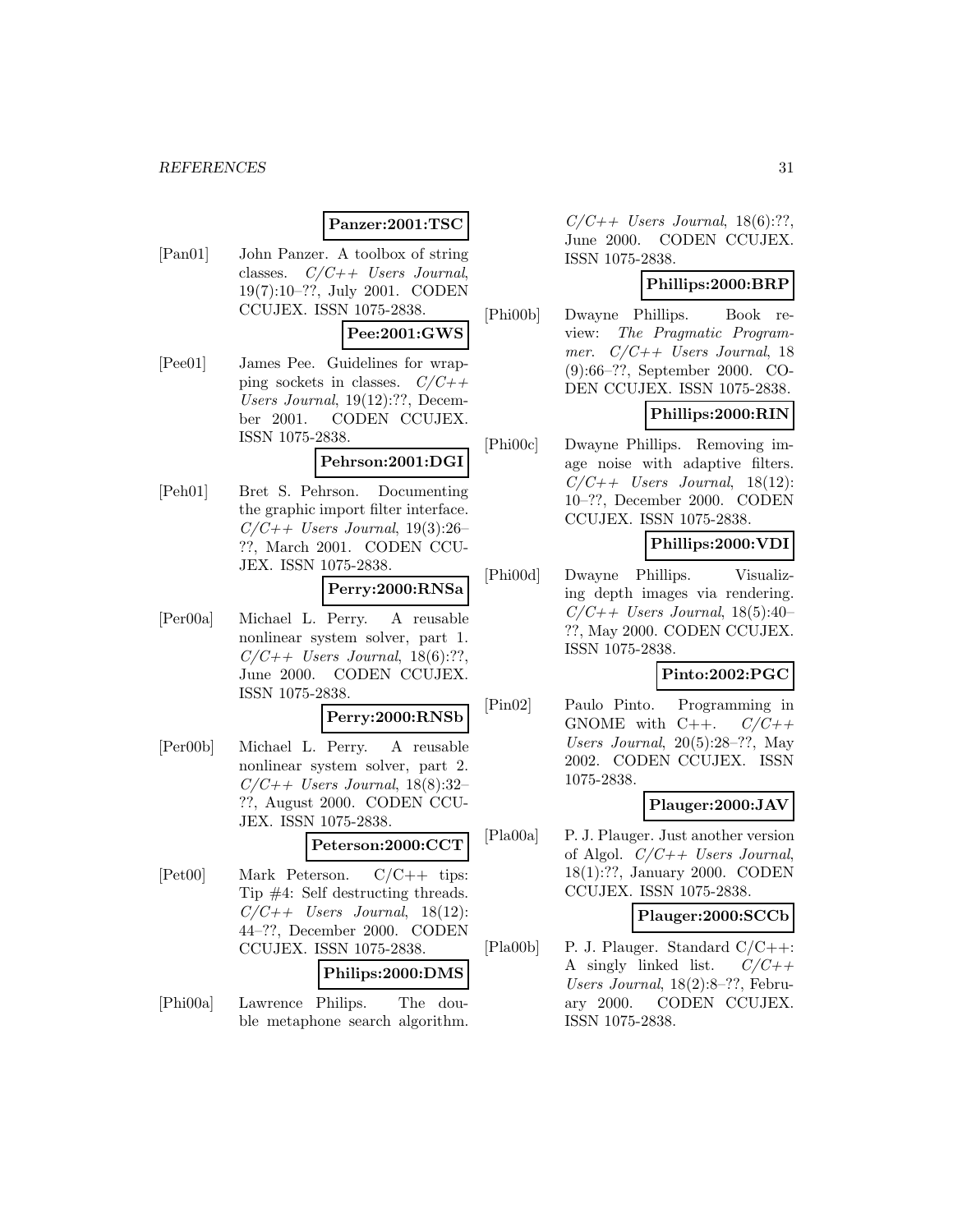#### **Plauger:2000:SCCe**

- [Pla00c] P. J. Plauger. Standard  $C/C++$ : exit(0).  $C/C++$  Users Journal, 18(5):10, 14, 16, May 2000. CO-DEN CCUJEX. ISSN 1075-2838. **Plauger:2000:SCCa**
- [Pla00d] P. J. Plauger. Standard C/C++: Java standard time.  $C/C++$ Users Journal, 18(1):??, January 2000. CODEN CCUJEX. ISSN 1075-2838.

#### **Plauger:2000:SCCd**

[Pla00e] P. J. Plauger. Standard  $C/C++$ : Testing C++ library conformance.  $C/C++$  Users Journal, 18(4):10–??, April 2000. CODEN CCUJEX. ISSN 1075-2838.

## **Plauger:2000:SCCc**

[Pla00f] P. J. Plauger. Standard  $C/C++$ :testing conformance.  $C/C++$ Users Journal, 18(3):10–??, March 2000. CODEN CCUJEX. ISSN 1075-2838.

#### **Plauger:2002:CCP**

 $[Pla02]$  P. J. Plauger. The  $C/C++$ programming language. C/C++ Users Journal, 20(10):22, 24, 26– 28, October 2002. CODEN CCU-JEX. ISSN 1075-2838.

#### **Powell:2000:VNF**

[PW00] Gary Powell and Martin Weiser. Views, A new form of container adaptors.  $C/C++$  Users Journal, 18(4):40–??, April 2000. CODEN CCUJEX. ISSN 1075-2838.

#### **Pyritz:2002:TEL**

[Pyr02] Bill Pyritz. A technique for efficient logging and monitoring of real-time systems.  $C/C++$  Users Journal, 20(3):??, March 2002. CODEN CCUJEX. ISSN 1075- 2838.

### **Queisser:2000:CRW**

[Que00] Andrew Queisser. Classes for reading and writing parameter blocks.  $C/C++$  Users Journal, 18(10):22–??, October 2000. CO-DEN CCUJEX. ISSN 1075-2838.

## **Qureshi:2001:IRU**

[Qur01] Shehrzad Qureshi. Image rotation using OpenGL texture maps.  $C/C++$  Users Journal, 19(9):??, September 2001. CODEN CCU-JEX. ISSN 1075-2838.

### **Reichard:2000:SC**

[Rei00] Douglas Reichard. Shim classes.  $C/C++$  Users Journal, 18(2):53– ??, February 2000. CODEN CCU-JEX. ISSN 1075-2838.

## **Ring:2001:MPA**

[Rin01] Michael C. Ring. MAPM, A portable arbitrary precision math library in C.  $C/C++$  Users Journal, 19(11):??, November 2001. CODEN CCUJEX. ISSN 1075- 2838.

#### **Rogers:2000:CFC**

[Rog00a] Joey Rogers. Copying files from the clipboard to a command prompt.  $C/C++$  Users Journal, 18(7):28–??, July 2000. CODEN CCUJEX. ISSN 1075-2838.

#### **Rogers:2000:SON**

[Rog00b] Joey Rogers. The self-organizing neural network.  $C/C++$  Users Journal, 18(6):??, June 2000. CO-DEN CCUJEX. ISSN 1075-2838.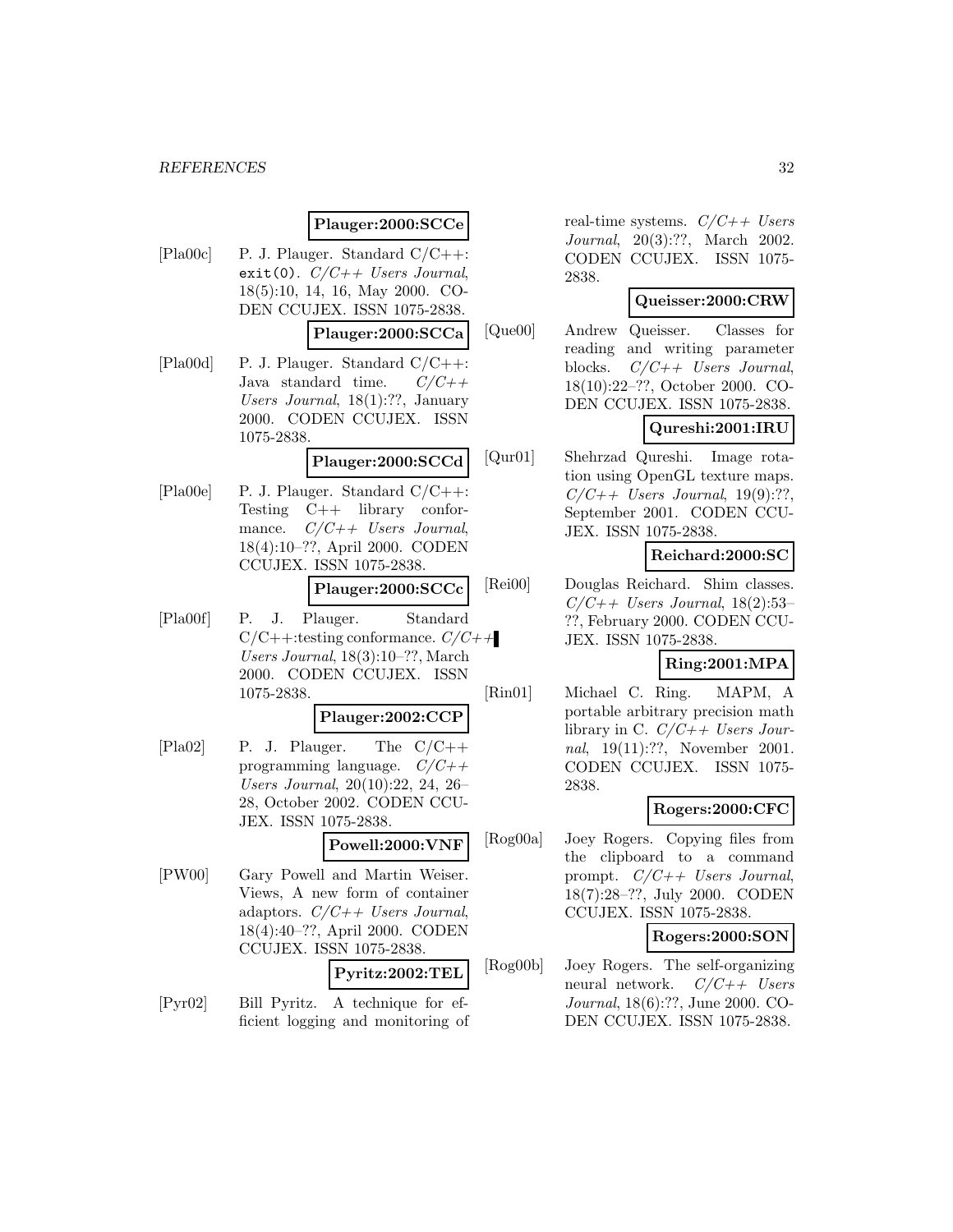### **Rogers:2002:EVM**

[Rog02] Joey Rogers. Encapsulating virtual memory in Windows.  $C/C++$ Users Journal, 20(1):??, January 2002. CODEN CCUJEX. ISSN 1075-2838.

#### **Saks:2000:CTPa**

[Sak00a] Dan Saks. C++ theory and practice: Replacing character arrays with strings, part 1.  $C/C_{++}$ Users Journal, 18(1):??, January 2000. CODEN CCUJEX. ISSN 1075-2838.

### **Saks:2000:CTPb**

[Sak00b] Dan Saks. C++ theory and practice: Replacing character arrays with strings, part 2.  $C/C++$  Users Journal, 18(2):65– ??, February 2000. CODEN CCU-JEX. ISSN 1075-2838.

## **Scanlon:2000:SWB**

[Sca00] Mike Scanlon. Secure Web-based licensing.  $C/C++$  Users Journal, 18(11):42–??, November 2000. CODEN CCUJEX. ISSN 1075- 2838.

#### **Schmidt:2000:UEA**

[Sch00a] Bobby Schmidt. Uncaught exceptions: Adventures of Aquaman.  $C/C++$  Users Journal, 18(7):85– ??, July 2000. CODEN CCUJEX. ISSN 1075-2838.

#### **Schmidt:2000:UEC**

[Sch00b] Bobby Schmidt. Uncaught exceptions: comp.cuj.qa.moderated.  $C/C++$  Users Journal, 18(3):89– ??, March 2000. CODEN CCU-JEX. ISSN 1075-2838.

## **Schmidt:2000:UED**

[Sch00c] Bobby Schmidt. Uncaught exceptions: Dies irae.  $C/C++$  Users Journal, 18(2):85–??, February 2000. CODEN CCUJEX. ISSN 1075-2838.

#### **Schmidt:2000:UEN**

[Sch00d] Bobby Schmidt. Uncaught exceptions: No no .NET.  $C/C++$  Users Journal, 18(12):73–??, December 2000. CODEN CCUJEX. ISSN 1075-2838.

### **Schmidt:2000:UER**

[Sch00e] Bobby Schmidt. Uncaught exceptions: Remembrance.  $C/C++$ Users Journal, 18(5):75–??, May 2000. CODEN CCUJEX. ISSN 1075-2838.

## **Schmidt:2000:UESb**

[Sch00f] Bobby Schmidt. Uncaught exceptions: Semper fi.  $C/C++$  Users Journal, 18(6):??, June 2000. CO-DEN CCUJEX. ISSN 1075-2838.

## **Schmidt:2000:UESc**

[Sch00g] Bobby Schmidt. Uncaught exceptions: Soft geek cafe.  $C/C++$ Users Journal, 18(8):83–??, August 2000. CODEN CCUJEX. ISSN 1075-2838.

#### **Schmidt:2000:UESa**

[Sch00h] Bobby Schmidt. Uncaught exceptions: Standard deviation.  $C/C++$  Users Journal, 18(4):81– ??, April 2000. CODEN CCU-JEX. ISSN 1075-2838.

### **Schmidt:2000:UESd**

[Sch00i] Bobby Schmidt. Uncaught exceptions: Sunshine superman.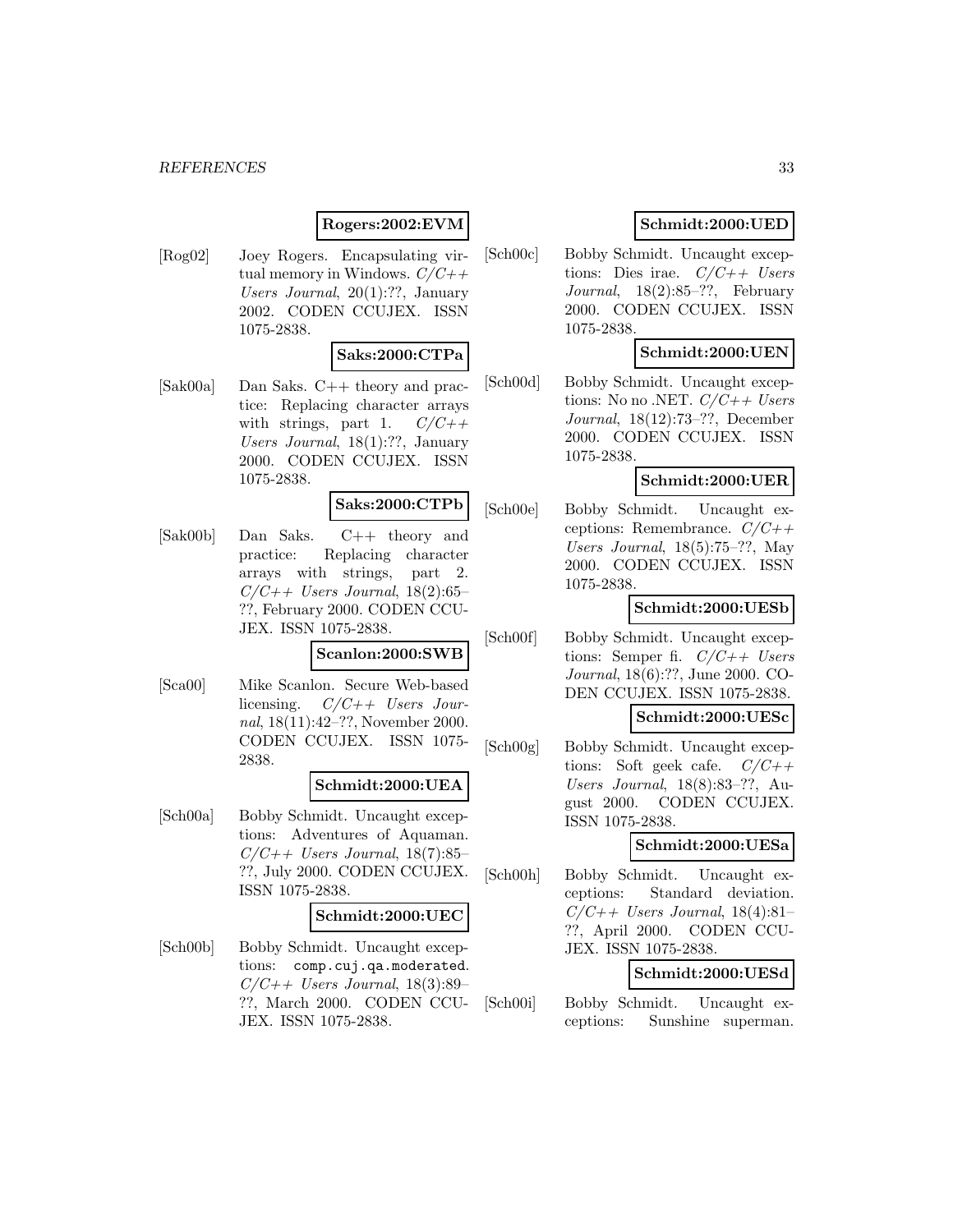$C/C++$  Users Journal, 18(10): 73–??, October 2000. CODEN CCUJEX. ISSN 1075-2838.

### **Schmidt:2000:UET**

[Sch00j] Bobby Schmidt. Uncaught exceptions: Tempus fugit.  $C/C++$ Users Journal, 18(1):??, January 2000. CODEN CCUJEX. ISSN 1075-2838.

### **Schmidt:2000:UEB**

[Sch00k] Bobby Schmidt. Uncaught exceptions: The ballad of Ned Kelly.  $C/C++$  Users Journal, 18(9):94– ??, September 2000. CODEN CCUJEX. ISSN 1075-2838.

## **Schmidt:2001:UEC**

[Sch01a] Bobby Schmidt. Uncaught exceptions: 21st Century Man.  $C/C++$ Users Journal, 19(1):80–??, January 2001. CODEN CCUJEX. ISSN 1075-2838.

## **Schmidt:2001:UEAb**

[Sch01b] Bobby Schmidt. Uncaught exceptions: All good things.  $C/C++$ Users Journal, 19(6):56–??, June 2001. CODEN CCUJEX. ISSN 1075-2838.

### **Schmidt:2001:UEAa**

[Sch01c] Bobby Schmidt. Uncaught exceptions: An Alan Smithee film.  $C/C++$  Users Journal, 19(3):80-??, March 2001. CODEN CCU-JEX. ISSN 1075-2838.

#### **Schmidt:2001:UEE**

[Sch01d] Bobby Schmidt. Uncaught exceptions: eWriter.  $C/C++$  Users Journal, 19(4):??, April 2001. CO-DEN CCUJEX. ISSN 1075-2838.

## **Schmidt:2001:UEF**

[Sch01e] Bobby Schmidt. Uncaught exceptions: Fuzzy math.  $C/C++$  Users Journal, 19(2):??, February 2001. CODEN CCUJEX. ISSN 1075- 2838.

## **Schmidt:2001:UEI**

[Sch01f] Bobby Schmidt. Uncaught exceptions: International experts of mystery.  $C/C++$  Users Journal, 19(9):??, September 2001. CO-DEN CCUJEX. ISSN 1075-2838.

### **Schmidt:2001:UEN**

[Sch01g] Bobby Schmidt. Uncaught exceptions: Nevermind.  $C/C++$ Users Journal, 19(8):65–??, August 2001. CODEN CCUJEX. ISSN 1075-2838.

## **Schmidt:2001:UES**

[Sch01h] Bobby Schmidt. Uncaught exceptions: Standard languages: Ask for them by name!  $C/C_{++}$ Users Journal, 19(10):38–??, October 2001. CODEN CCUJEX. ISSN 1075-2838.

#### **Schmidt:2001:UEG**

[Sch01i] Bobby Schmidt. Uncaught exceptions: The great panjandrum.  $C/C++$  Users Journal, 19(5):73-??, May 2001. CODEN CCUJEX. ISSN 1075-2838.

#### **Schmidt:2001:UEY**

[Sch01j] Bobby Schmidt. Uncaught exceptions: Your witness.  $C/C++$ Users Journal, 19(11):??, November 2001. CODEN CCUJEX. ISSN 1075-2838.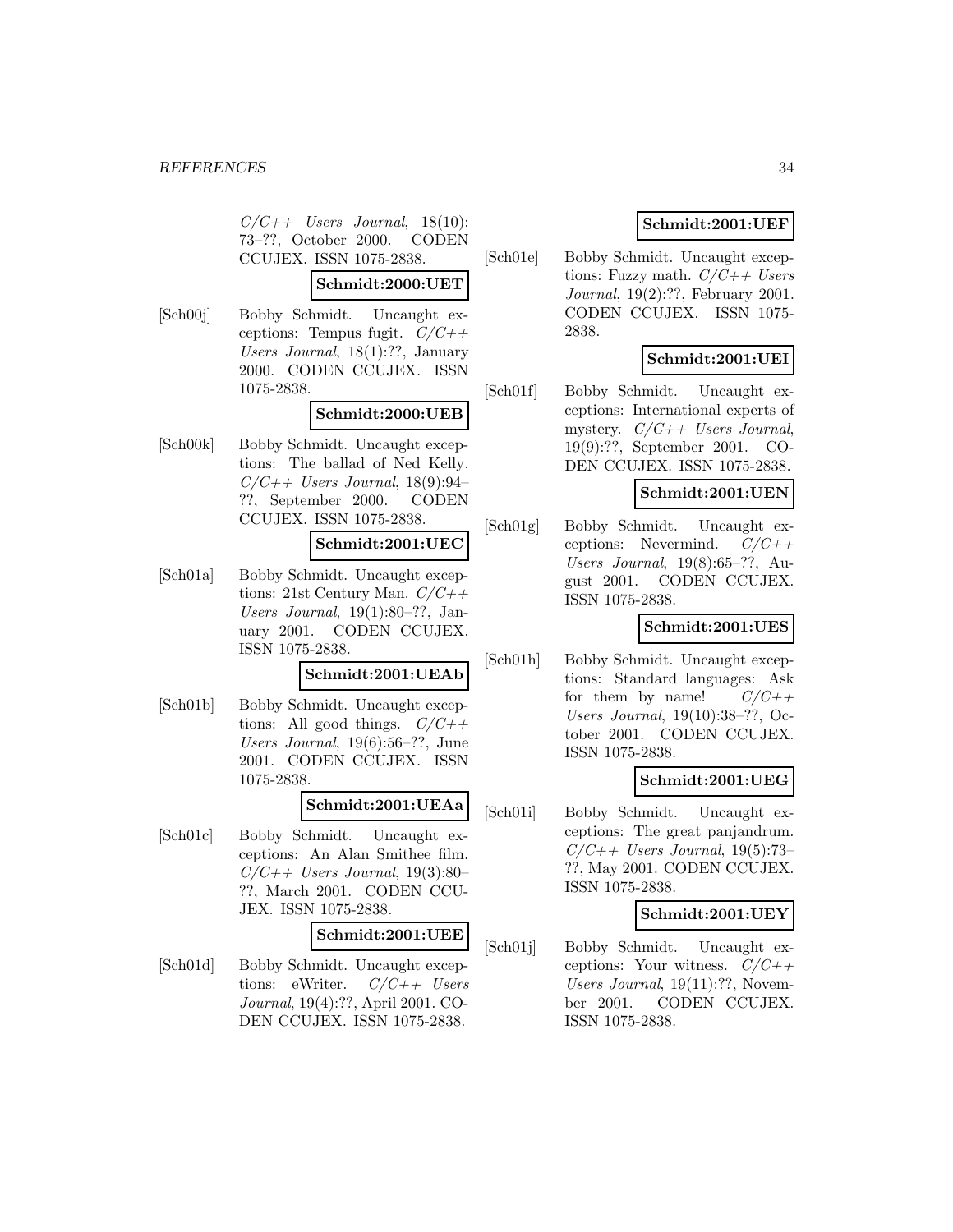#### **Schmidt:2002:STN**

[Sch02a] Bobby Schmidt. Straight talk on the name and content of Redmond's compilers and why operator bool() is rarely the right choice.  $C/C++$  Users Journal, 20(9):42, 44–48, September 2002. CODEN CCUJEX. ISSN 1075-2838.

#### **Schmidt:2002:UED**

[Sch02b] Bobby Schmidt. Uncaught exceptions: Don't read this title!  $C/C++$  Users Journal, 20(5):50– ??, May 2002. CODEN CCUJEX. ISSN 1075-2838.

## **Schmidt:2002:UER**

[Sch02c] Bobby Schmidt. Uncaught exceptions: Retreat.  $C/C++$  Users Journal, 20(1):??, January 2002. CODEN CCUJEX. ISSN 1075- 2838.

#### **Schmidt:2002:UESa**

[Sch02d] Bobby Schmidt. Uncaught exceptions: Space-time discontinuum.  $C/C++$  Users Journal, 20(3):??, March 2002. CODEN CCUJEX. ISSN 1075-2838.

#### **Schmidt:2002:UESb**

[Sch02e] Bobby Schmidt. Uncaught exceptions: The spiral dance.  $C/C++$ Users Journal, 20(7):52, 54–56, 58, July 2002. CODEN CCUJEX. ISSN 1075-2838.

#### **Seward:2002:SCC**

[Sew02] Robert Y. Seward. A stream class for calling perl from C++.  $C/C++$  Users Journal, 20(1):??, January 2002. CODEN CCUJEX. ISSN 1075-2838.

### **Smereka:2000:TIS**

[Sme00] Richard Smereka. A TCP/IP socket location server.  $C/C++$ Users Journal, 18(9):34–??, September 2000. CODEN CCUJEX. ISSN 1075-2838.

#### **Smereka:2001:TCS**

[Sme01] Richard Smereka. Two classes for simple socket programming.  $C/C++$  Users Journal, 19(5):34– ??, May 2001. CODEN CCUJEX. ISSN 1075-2838.

### **Smith:2000:SBW**

[Smi00] Mark L. Smith. An STL-based Nway set.  $C/C++$  Users Journal, 18(3):76–??, March 2000. CODEN CCUJEX. ISSN 1075-2838.

#### **Smith:2002:IND**

[Smi02] J. Daniel Smith. Inside .NET's delegates and events using C++.  $C/C++$  Users Journal, 20(9):12, 14, 16–18, 20–21, September 2002. CODEN CCUJEX. ISSN 1075- 2838.

#### **Sorfa:2001:OSI**

[Sor01] Petr Sorfa. Open source IDEs for Linux/Unix.  $C/C++$  Users Journal, 19(3):8–??, March 2001. CO-DEN CCUJEX. ISSN 1075-2838.

**Stanley:2001:AET**

[Sta01] Ben Stanley. Adding exception testing to unit tests.  $C/C++$ Users Journal, 19(4):??, April 2001. CODEN CCUJEX. ISSN 1075-2838.

#### **Stroustrup:2002:CCCb**

[Str02a] Bjarne Stroustrup. C and C++: A case for compatibility.  $C/C++$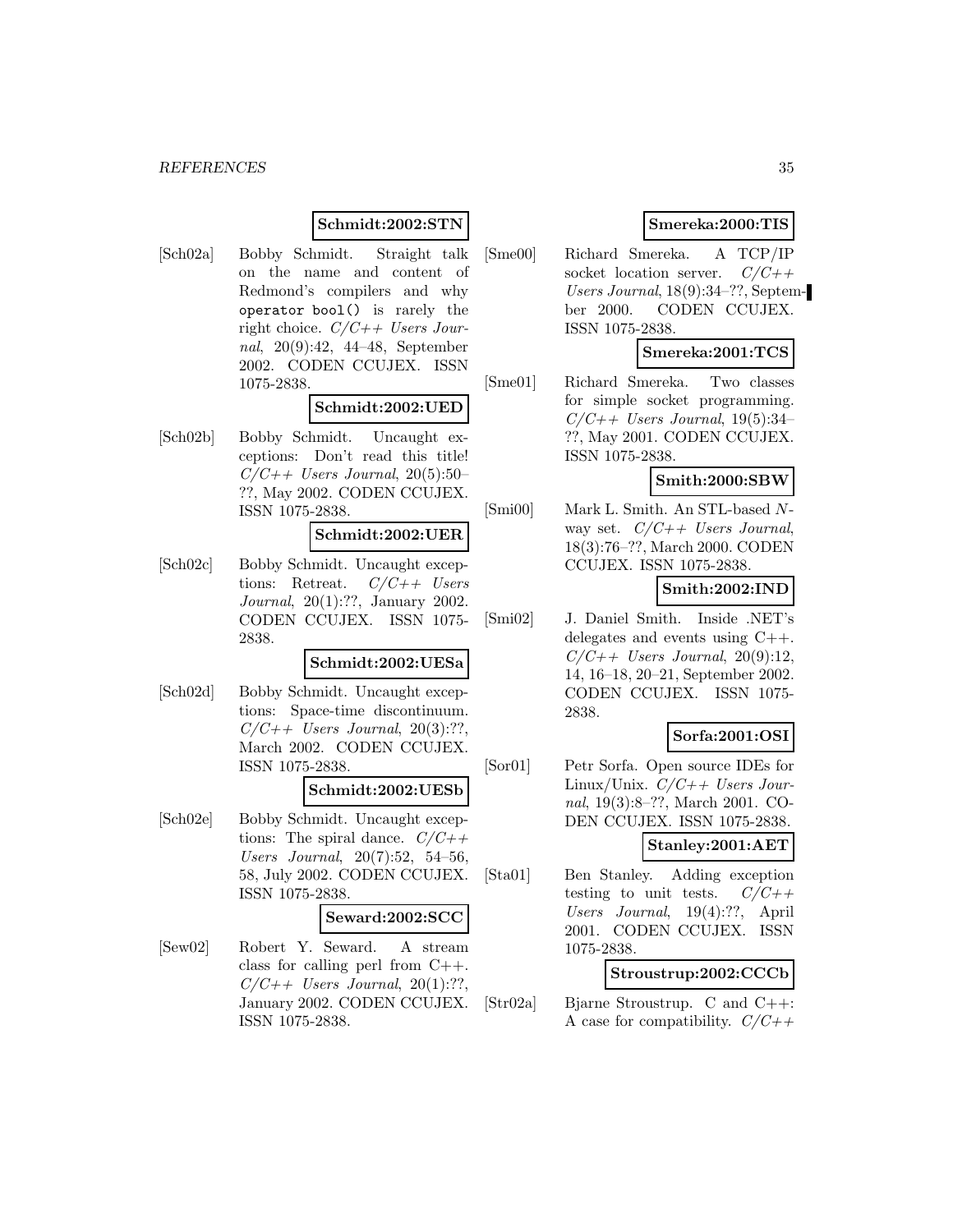Users Journal, 20(8):22, 24–28, August 2002. CODEN CCUJEX. ISSN 1075-2838.

## **Stroustrup:2002:CCC**

[Str02b] Bjarne Stroustrup. C and C++: Case studies in compatibility.  $C/C++$  Users Journal, 20(9):22, 24–28, 30–31, September 2002. CODEN CCUJEX. ISSN 1075- 2838.

#### **Stroustrup:2002:CCS**

[Str02c] Bjarne Stroustrup. C and C++: Siblings.  $C/C++$  Users Journal, 20(7):28, 30, 32–36, July 2002. CODEN CCUJEX. ISSN 1075- 2838.

#### **Sutter:2000:SMC**

[Sut00] Herb Sutter. Sutter's Mill: Constructor failures (or, the objects that never were).  $C/C++$  Users Journal, 18(11):72–??, November 2000. CODEN CCUJEX. ISSN 1075-2838.

#### **Sutter:2001:CCR**

[Sut01a] Herb Sutter. C++ conformance roundup.  $C/C++$  Users Journal, 19(4):??, April 2001. CODEN CCUJEX. ISSN 1075-2838.

## **Sutter:2001:SMC**

[Sut01b] Herb Sutter. Sutter's Mill: Containers in memory: How big is big?  $C/C++$  Users Journal, 19 (1):58–??, January 2001. CODEN CCUJEX. ISSN 1075-2838.

#### **Sutter:2001:SMS**

[Sut01c] Herb Sutter. Sutter's Mill: The string formatters of Manor Farm.  $C/C++$  Users Journal, 19(11):??,

November 2001. CODEN CCU-JEX. ISSN 1075-2838.

#### **Sutter:2001:SMN**

[Sut01d] Herb Sutter. Sutter's Mill: To new, perchance to throw (part 2 of 2).  $C/C++$  Users Journal, 19(5): 66–??, May 2001. CODEN CCU-JEX. ISSN 1075-2838.

## **Sutter:2001:SMV**

[Sut01e] Herb Sutter. Sutter's Mill: Virtuality.  $C/C++$  Users Journal, 19 (9):??, September 2001. CODEN CCUJEX. ISSN 1075-2838.

### **Sutter:2001:SMW**

[Sut01f] Herb Sutter. Sutter's Mill: Why not specialize function templates?  $C/C++$  Users Journal, 19(7):65– ??, July 2001. CODEN CCUJEX. ISSN 1075-2838.

#### **Anonymous:2002:MCD**

[Sut02a] Herb Sutter. Book review: Modern C++ Design. C/C++ Users Journal, 20(4):41–??, April 2002. CODEN CCUJEX. ISSN 1075- 2838.

#### **Sutter:2002:ETI**

[Sut02b] Herb Sutter. Extensible templates: Via inheritance or traits?  $C/C++$  Users Journal, 20(2):??, February 2002. CODEN CCU-JEX. ISSN 1075-2838.

#### **Sutter:2002:SME**

[Sut02c] Herb Sutter. Sutter's Mill — "export" restrictions, part 1.  $C/C++$ Users Journal, 20(9):50, 52–55, September 2002. CODEN CCU-JEX. ISSN 1075-2838.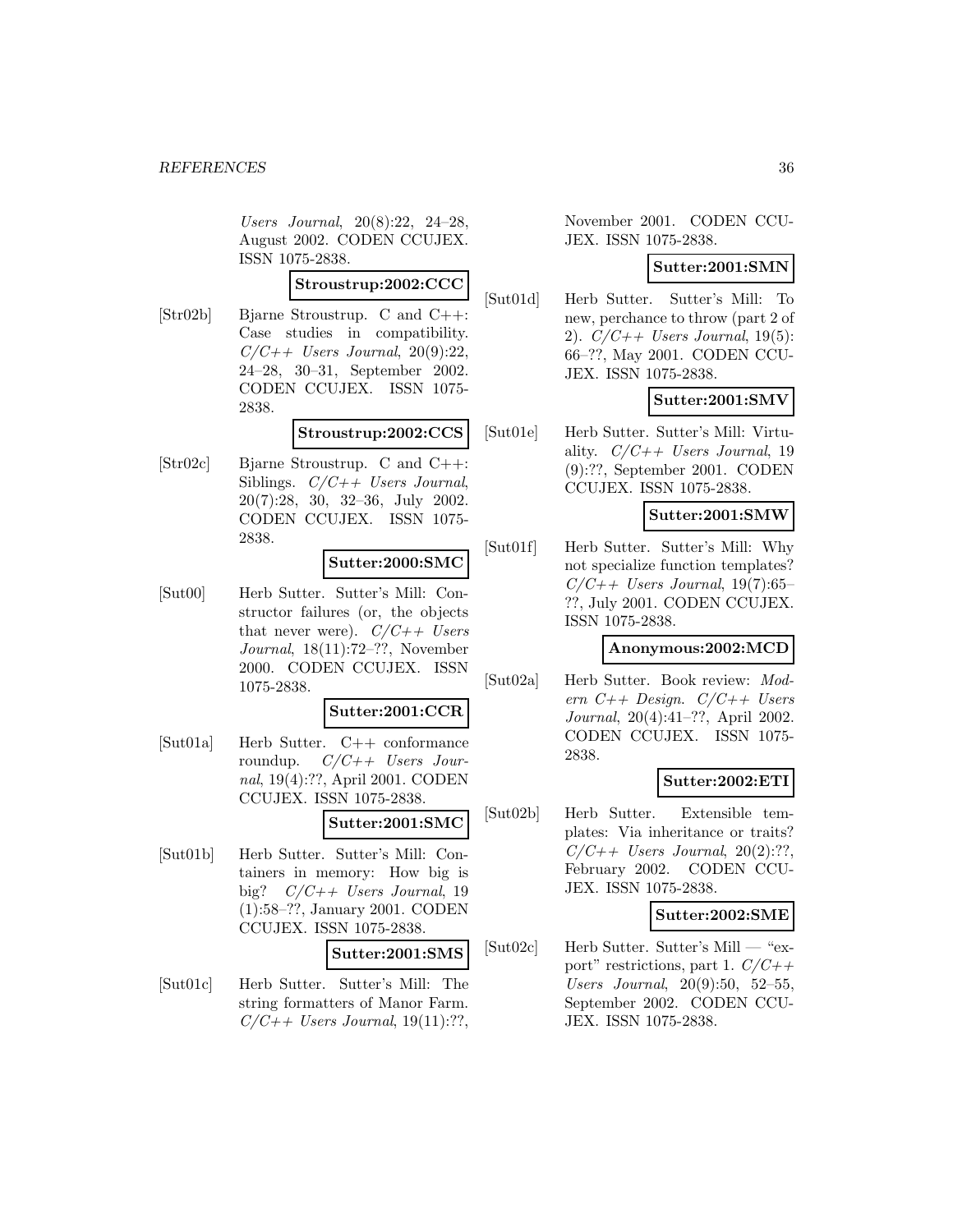## **Sutter:2002:SMP**

[Sut02d] Herb Sutter. Sutter's Mill: A pragmatic look at exception specifications.  $C/C++$  Users Journal, 20(7):59–62, 64, July 2002. CO-DEN CCUJEX. ISSN 1075-2838.

### **Sutter:2002:MHS**

[Sut02e] Herb Sutter. Sutter's Mill: The migrating habits of the Standard C++ library: a work in progress.  $C/C++$  Users Journal, 20(5):42-??, May 2002. CODEN CCUJEX. ISSN 1075-2838.

#### **Sutter:2002:SMT**

[Sut02f] Herb Sutter. Sutter's Mill: Toward a Standard C++0x library, part 1.  $C/C++$  Users Journal, 20(1):??, January 2002. CODEN CCUJEX. ISSN 1075-2838.

## **Swaim:2000:SLR**

[Swa00] David C. Swaim II. A simple linear regression class.  $C/C++$ Users Journal, 18(8):62–??, August 2000. CODEN CCUJEX. ISSN 1075-2838.

#### **Telford:2000:TDP**

[Tel00] Alex Telford. Taming the 3-D perspective transform.  $C/C++$  Users Journal, 18(3):57–??, March 2000. CODEN CCUJEX. ISSN 1075- 2838.

#### **Tennberg:2002:RGO**

[Ten02] Patrick Tennberg. Refactoring global objects in multithreaded applications.  $C/C++$  Users Journal, 20(5):20–??, May 2002. CO-DEN CCUJEX. ISSN 1075-2838.

### **Thierauf:2000:EDP**

[Thi00] Rainer Thierauf. Extracting data from X-Y plots.  $C/C++$  Users Journal, 18(11):10–??, November 2000. CODEN CCUJEX. ISSN 1075-2838.

## **Tilevich:2001:EST**

[Til01] Eli Tilevich. Extending the standard template library with association classes.  $C/C++$  Users Journal, 19(9):??, September 2001. CODEN CCUJEX. ISSN 1075- 2838.

### **Timperley:2001:CCT**

[Tim01] Mark Timperley. C/C++ tips: Tip  $#5$ : A C/C++ comment macro.  $C/C++$  Users Journal, 19 (1):41–??, January 2001. CODEN CCUJEX. ISSN 1075-2838.

## **Trudell:2002:AWC**

[Tru02] Bill Trudell. The Application Watchman class.  $C/C++$  Users Journal, 20(7):16, 18–20, 22–24, 26–27, July 2002. CODEN CCU-JEX. ISSN 1075-2838.

#### **Vlasceanu:2001:GCB**

[Vla01] Cristian Vlasceanu. Generalizing the concepts behind auto ptr.  $C/C++$  Users Journal, 19(8):36– ??, August 2001. CODEN CCU-JEX. ISSN 1075-2838.

#### **Vlasceanu:2002:DME**

[Vla02] Cristian Vlasceanu. Debugging memory errors with custom allocators.  $C/C++$  Users Journal, 20(4):6–??, April 2002. CODEN CCUJEX. ISSN 1075-2838.